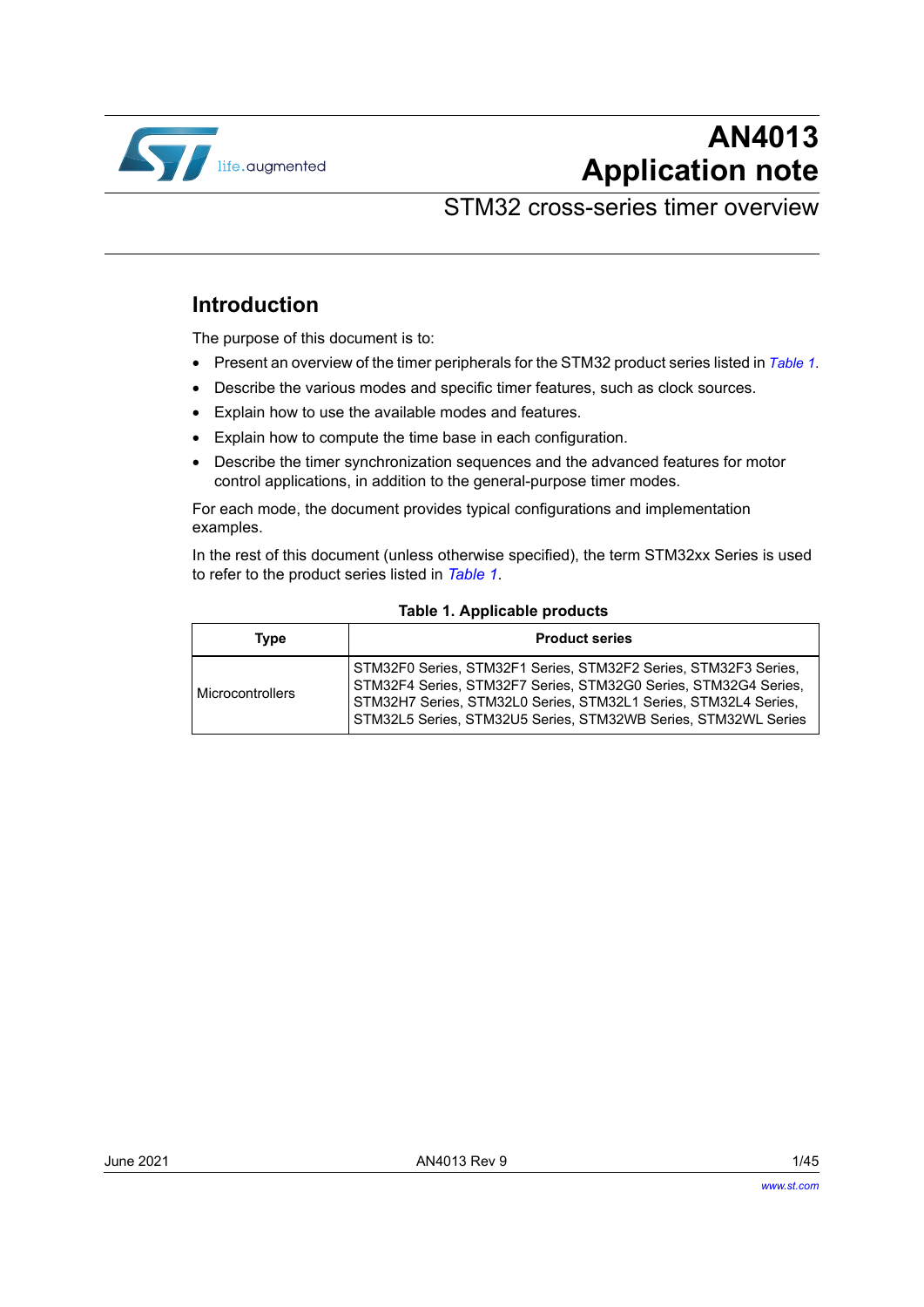# **Contents**

| 1              |     |                                                        |  |  |  |  |  |  |  |  |
|----------------|-----|--------------------------------------------------------|--|--|--|--|--|--|--|--|
| $\overline{2}$ |     |                                                        |  |  |  |  |  |  |  |  |
|                | 2.1 |                                                        |  |  |  |  |  |  |  |  |
|                |     | 2.1.1                                                  |  |  |  |  |  |  |  |  |
|                |     | 2.1.2                                                  |  |  |  |  |  |  |  |  |
|                | 2.2 |                                                        |  |  |  |  |  |  |  |  |
|                | 2.3 |                                                        |  |  |  |  |  |  |  |  |
|                | 2.4 |                                                        |  |  |  |  |  |  |  |  |
|                | 2.5 |                                                        |  |  |  |  |  |  |  |  |
|                | 2.6 |                                                        |  |  |  |  |  |  |  |  |
|                | 2.7 |                                                        |  |  |  |  |  |  |  |  |
|                | 2.8 |                                                        |  |  |  |  |  |  |  |  |
|                | 2.9 |                                                        |  |  |  |  |  |  |  |  |
| 3              |     |                                                        |  |  |  |  |  |  |  |  |
|                | 3.1 |                                                        |  |  |  |  |  |  |  |  |
|                | 3.2 |                                                        |  |  |  |  |  |  |  |  |
|                | 3.3 |                                                        |  |  |  |  |  |  |  |  |
| 4              |     |                                                        |  |  |  |  |  |  |  |  |
|                | 4.1 |                                                        |  |  |  |  |  |  |  |  |
|                | 4.2 |                                                        |  |  |  |  |  |  |  |  |
|                | 4.3 |                                                        |  |  |  |  |  |  |  |  |
|                |     | 4.3.1                                                  |  |  |  |  |  |  |  |  |
|                |     | 4.3.2                                                  |  |  |  |  |  |  |  |  |
|                |     | 4.3.3                                                  |  |  |  |  |  |  |  |  |
|                |     | Specific features for feedback measurement 33<br>4.3.4 |  |  |  |  |  |  |  |  |
| 5              |     |                                                        |  |  |  |  |  |  |  |  |
| 6              |     |                                                        |  |  |  |  |  |  |  |  |
|                | 6.1 |                                                        |  |  |  |  |  |  |  |  |
|                |     |                                                        |  |  |  |  |  |  |  |  |

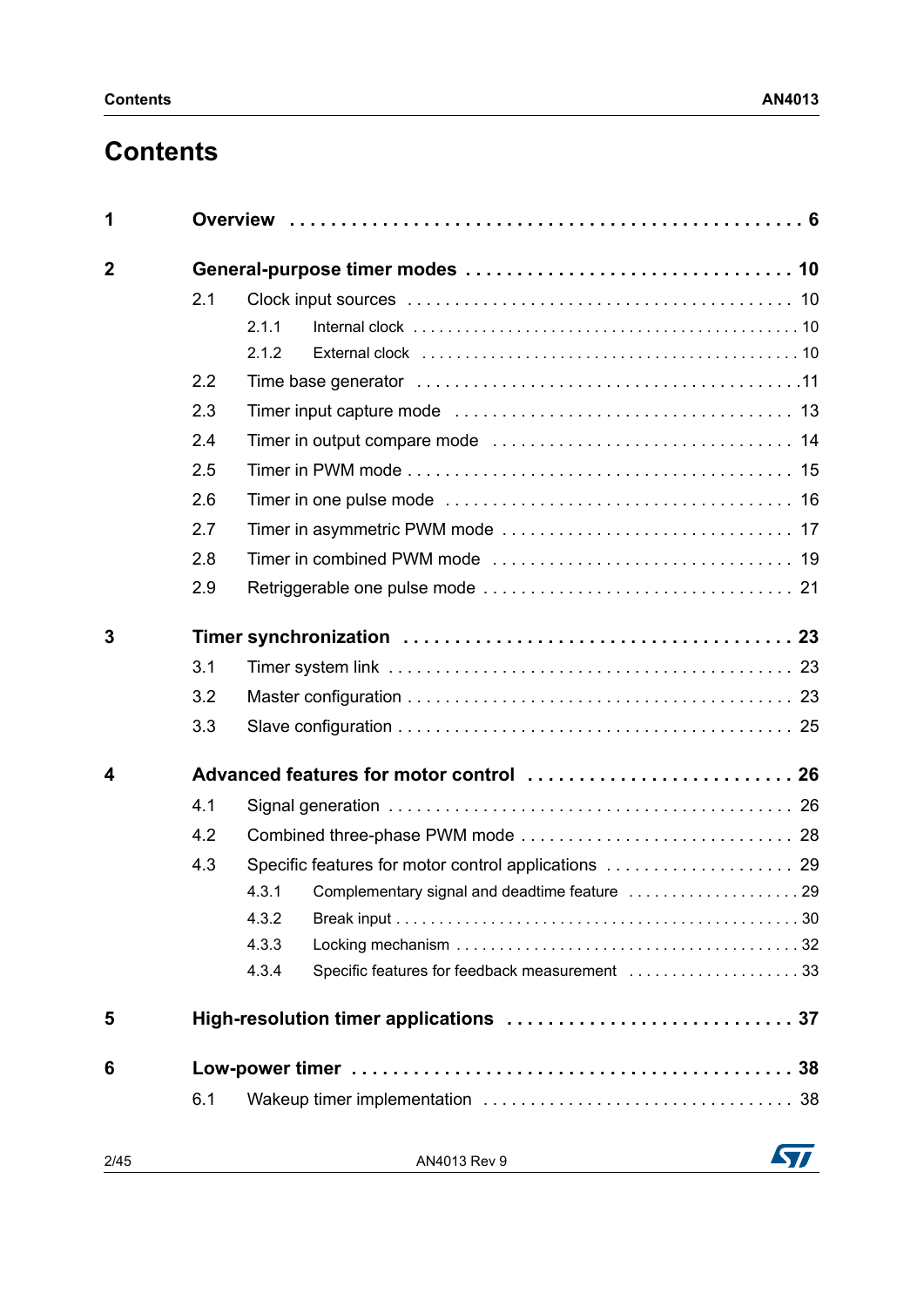|   | 62  |  |
|---|-----|--|
|   |     |  |
|   | 7.1 |  |
|   | 72  |  |
|   | 7.3 |  |
| 8 |     |  |

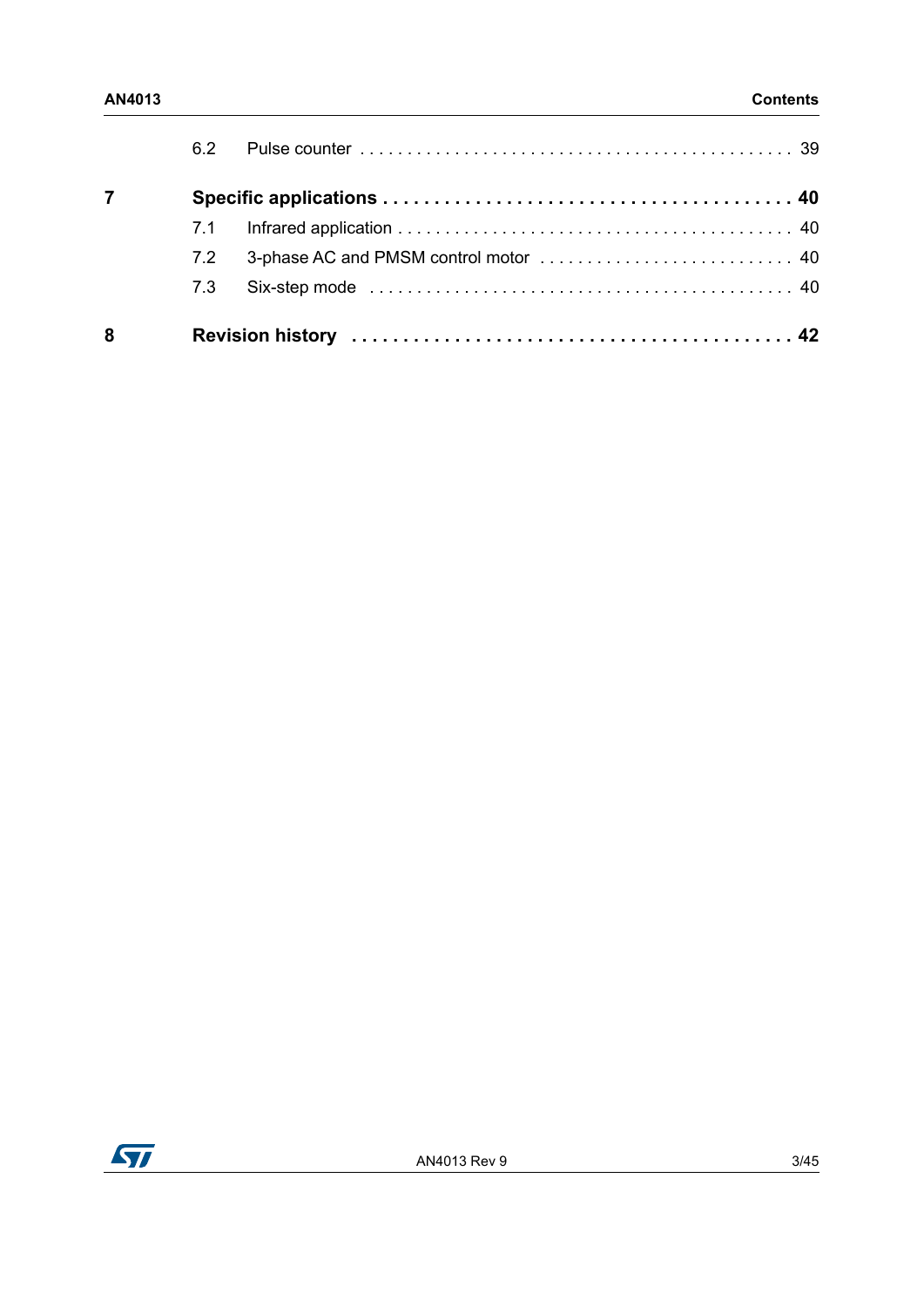# **List of tables**

| Table 1. |                                                                                  |
|----------|----------------------------------------------------------------------------------|
| Table 2. |                                                                                  |
| Table 3. |                                                                                  |
| Table 4. | Simplified overview of timer availability in STM32Gx/Hx/Ux/Wx products 8         |
| Table 5. | Timer features overview entertainment contains the contract of the contract of 9 |
| Table 6. |                                                                                  |
| Table 7. |                                                                                  |
| Table 8. |                                                                                  |
| Table 9. |                                                                                  |

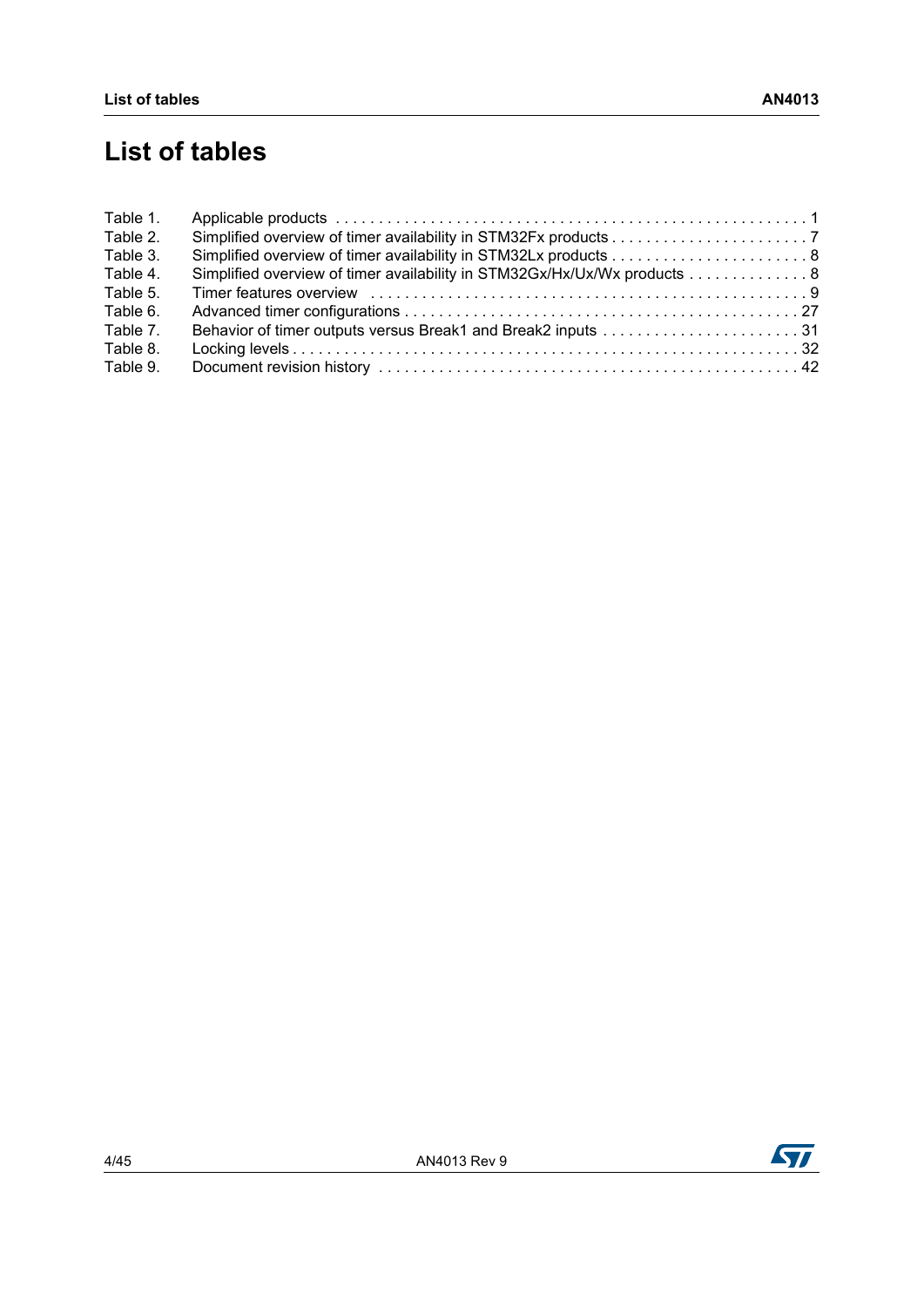### **AN4013**

| Figure 1.<br>Figure 2. |  |
|------------------------|--|
| Figure 3.              |  |
| Figure 4.              |  |
| Figure 5.              |  |
| Figure 6.              |  |
| Figure 7.              |  |
| Figure 8.              |  |
| Figure 9.              |  |
| Figure 10.             |  |

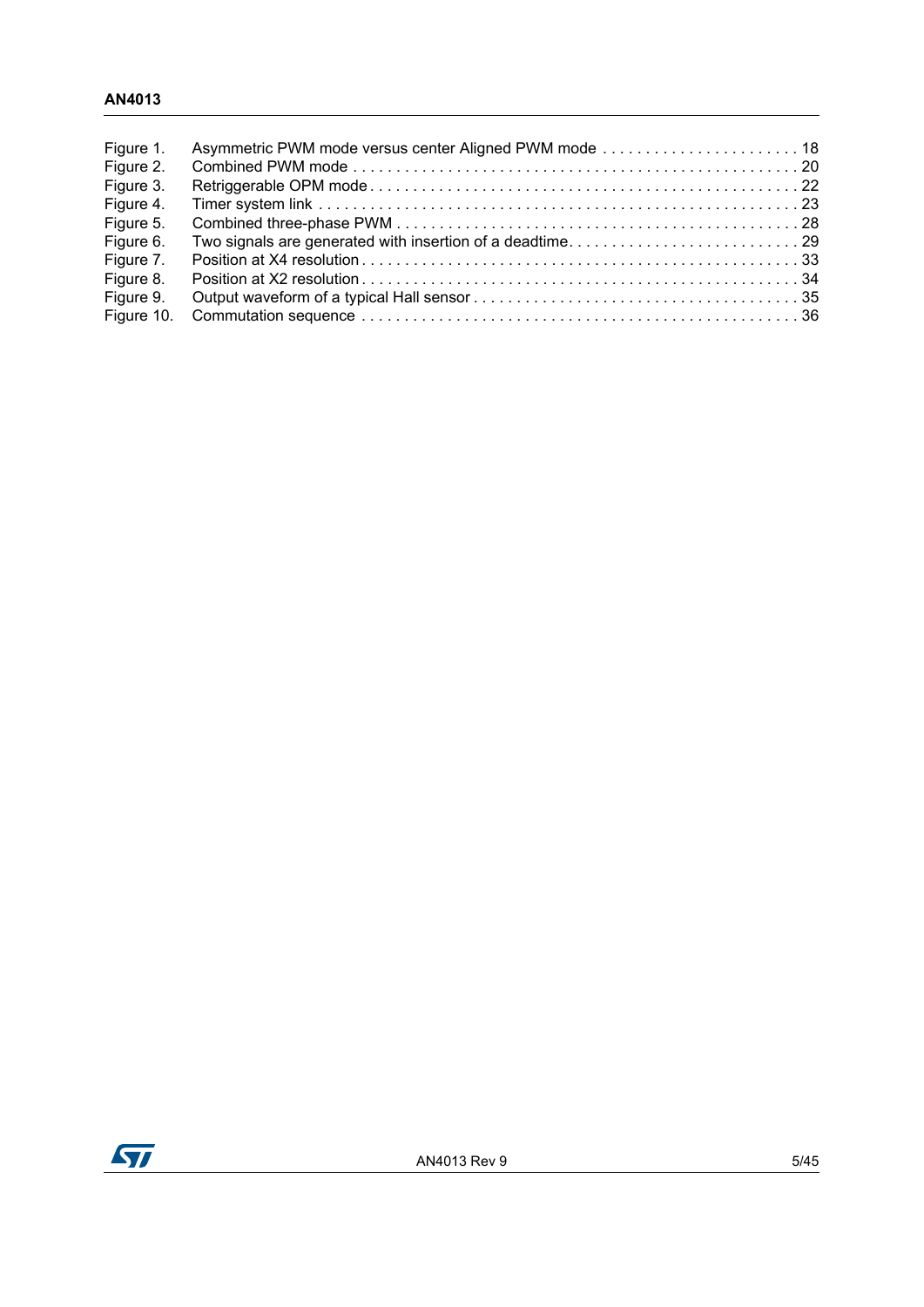## <span id="page-5-0"></span>**1 Overview**

The STM32xx Series devices, based on the Arm $^{\circledR}$  cores<sup>(a)</sup>, have various built-in timers outlined as follows;

- **General-purpose timers** can be used by any application for: output comparison (timing and delay generation), one-pulse mode, input capture (for external signal frequency measurement), sensor interface (encoder, hall sensor).
- **Advanced timers**: these timers have the most features. In addition to general purpose functions, they include several features related to motor control and digital power conversion applications: three complementary signals with deadtime insertion and emergency shut-down input.
- One or two **channel timers**: used as general-purpose timers with a limited number of channels.
- One or two channel timers with **complementary output**: same as the previous timer type with an additional deadtime generator on one channel. In some situations, this feature allows a general purpose timer to be used where an additional advanced timer would be necessary.
- **Basic timers** are used either as timebase timers or for triggering the DAC peripheral These timers do not have any input/output capabilities.
- **Low-power timers** are simple general purpose timers and are able to operate in lowpower modes.They are used to generate a wake-up event for example.
- **High-resolution timers** are specialized timer peripherals designed to drive power conversion in lighting and power source applications. They can also be used in other fields that require very fine timing resolution. AN4885, AN4539 and AN4449 are practical examples of high-resolution timer use.

*[Table](#page-6-0) 2*, *[Table](#page-7-0) 3* and *[Table](#page-7-1) 4* summarize the STM32 family timers.

*[Table](#page-8-0) 5* presents a general overview of timer features.

Timers are enhanced with more advanced features in newer devices. Besides minor changes not in scope of this overview, a significant update divides the STM32 family advanced motor control and general purpose timers. In this document STM32F0/F1/F2/F4 Series and STM32F37x devices are referred to as the "original series". Some of the features are not available for them and are identified as such.

arm



a. Arm is a registered trademark of Arm Limited (or its subsidiaries) in the US and/or elsewhere.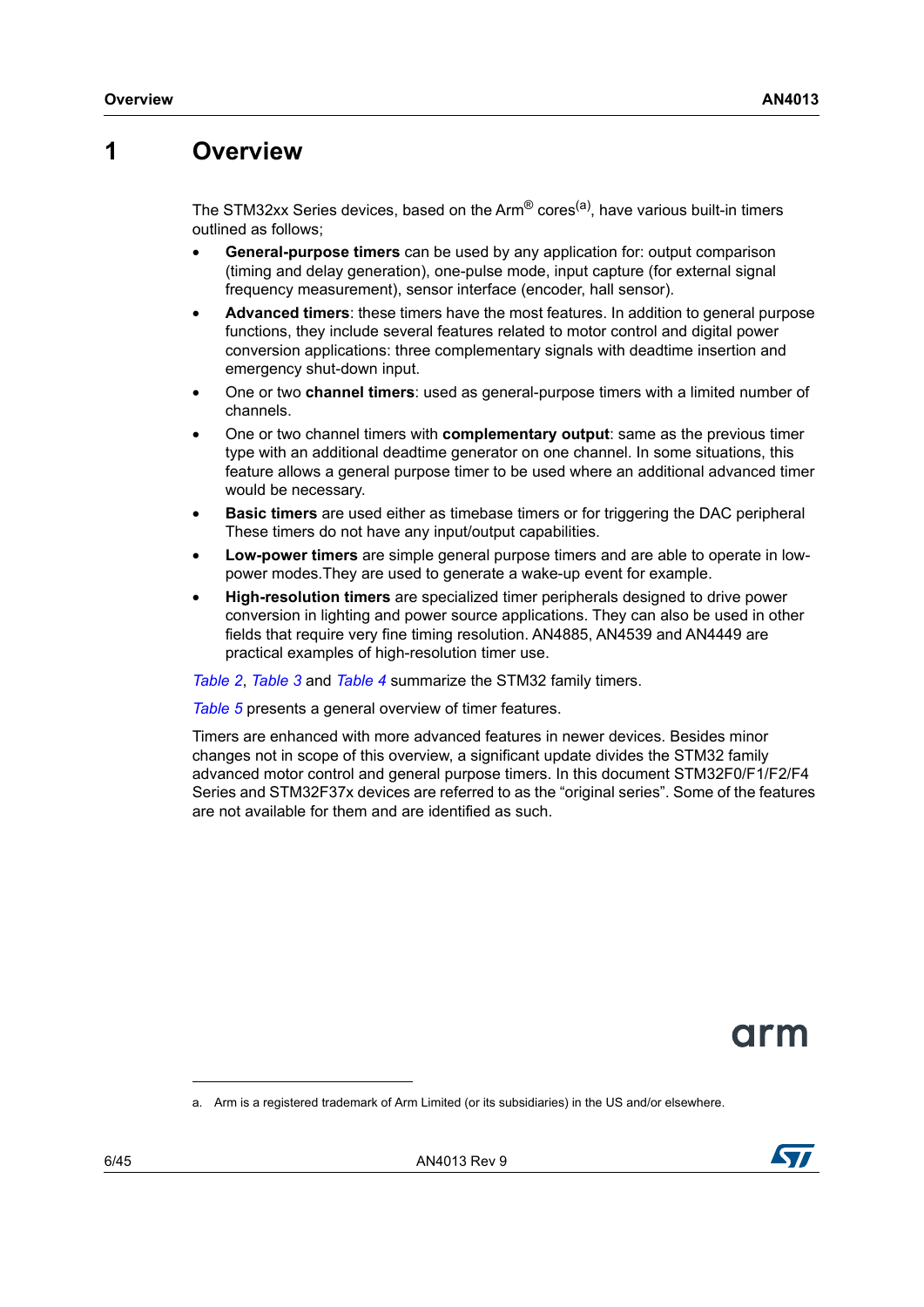<span id="page-6-0"></span>

| <b>Timer type</b>                         |               | STM32<br>F04x<br>/F070x6<br>/F03x<br>(exclu-<br>ding<br>/F030x8<br>and<br>/F030x) | STM32<br><b>F030xB</b><br>/F030x8<br>/F05x<br>/F09x<br>/F07x<br>(exclu-<br>ding<br>F070x6) | STM32<br>F101<br>/F102<br>/F103<br>lines XL<br>density<br>(xF, xG) | <b>STM32</b><br>F101<br>/F102<br>/F103<br>/F105<br>/F107<br>lines up<br>to high-<br>density<br>$(x4-xE)$ | STM32<br>F100<br>value<br>line                                                  | <b>STM32</b><br>F <sub>2</sub><br>/F4<br>(exclu-<br>dina<br>/F401,<br>/F411.<br>/F410) | STM32<br>F401<br>/F411<br>/F410            | <b>STM32</b><br><b>F30X</b><br>/F3x8<br>(exclu-<br>ding<br>/F378)  | <b>STM32</b><br><b>F37x</b>              | STM32<br>F334                | <b>STM32</b><br>F31x                    | <b>STM32</b><br>F7<br><b>Series</b>                          |
|-------------------------------------------|---------------|-----------------------------------------------------------------------------------|--------------------------------------------------------------------------------------------|--------------------------------------------------------------------|----------------------------------------------------------------------------------------------------------|---------------------------------------------------------------------------------|----------------------------------------------------------------------------------------|--------------------------------------------|--------------------------------------------------------------------|------------------------------------------|------------------------------|-----------------------------------------|--------------------------------------------------------------|
| Advanced                                  |               | TIM1                                                                              | TIM1                                                                                       | TIM <sup>(1)</sup><br>TIM8 <sup>(1)</sup>                          | TIM <sup>(1)</sup><br>TIM8 <sup>(1)</sup>                                                                | TIM1                                                                            | TIM1<br>TIM <sub>8</sub>                                                               | TIM1                                       | TIM1<br>TIM8 <sup>(1)</sup><br>TIM20 <sup>(1)</sup>                |                                          | TIM1                         | TIM1<br>TIM8 <sup>(1)</sup>             | TIM1<br>TIM <sub>8</sub>                                     |
|                                           | $32 -$<br>bit | TIM <sub>2</sub>                                                                  | TIM <sub>2</sub>                                                                           |                                                                    |                                                                                                          |                                                                                 | TIM <sub>2</sub><br>TIM <sub>5</sub>                                                   | TIM2 <sup>(1)</sup><br>TIM5                | TIM <sub>2</sub>                                                   | TIM2<br>TIM <sub>5</sub>                 | TIM <sub>2</sub>             | TIM <sub>2</sub>                        | TIM <sub>2</sub><br>TIM <sub>5</sub>                         |
| General<br>purpose                        | $16 -$<br>bit | TIM <sub>3</sub>                                                                  | TIM <sub>3</sub>                                                                           | TIM <sub>2</sub><br>TIM <sub>3</sub><br>TIM4<br>TIM <sub>5</sub>   | TIM <sub>2</sub><br>TIM <sub>3</sub><br>TIM4 <sup>(1)</sup><br>TIM5 <sup>(1)</sup>                       | TIM <sub>2</sub><br>TIM <sub>3</sub><br>TIM4<br>TIM <sup>5</sup> <sup>(1)</sup> | TIM <sub>3</sub><br>TIM4                                                               | TIM3 <sup>(1)</sup><br>TIM4 <sup>(1)</sup> | TIM3 <sup>(1)</sup><br>TIM4 <sup>(1)</sup><br>TIM19 <sup>(1)</sup> | TIM <sub>3</sub><br>TIM4<br><b>TIM19</b> | TIM <sub>3</sub>             | TIM3<br>TIM4                            | TIM <sub>3</sub><br>TIM4                                     |
| <b>Basic</b>                              |               |                                                                                   | TIM6<br>TIM7 <sup>(1)</sup>                                                                | TIM6<br>TIM7                                                       | TIME <sup>(1)</sup><br>TIM7 <sup>(1)</sup>                                                               | TIM6<br>TIM7                                                                    | TIM6<br>TIM7                                                                           | TIM6 <sup>(1)</sup>                        | TIM6<br>TIM7 <sup>(1)</sup>                                        | TIM6<br>TIM7<br><b>TIM18</b>             | TIM6<br>TIM7                 | TIM <sub>6</sub><br>TIM7 <sup>(1)</sup> | TIM6<br>TIM7                                                 |
| 1 channel                                 |               | <b>TIM14</b>                                                                      | <b>TIM14</b>                                                                               | <b>TIM10</b><br><b>TIM11</b><br><b>TIM13</b><br><b>TIM14</b>       |                                                                                                          | TIM13 <sup>(1)</sup><br>$TIM14^{(1)}$                                           | <b>TIM10</b><br><b>TIM11</b><br><b>TIM13</b><br><b>TIM14</b>                           | TIM10 <sup>(1)</sup><br><b>TIM11</b>       |                                                                    | <b>TIM13</b><br><b>TIM14</b>             |                              | L,                                      | <b>TIM10</b><br><b>TIM11</b><br><b>TIM13</b><br><b>TIM14</b> |
| 2-channel                                 |               | ÷.                                                                                |                                                                                            | TIM9<br><b>TIM12</b>                                               | L.                                                                                                       | TIM12 <sup>(1)</sup>                                                            | TIM9<br><b>TIM12</b>                                                                   | TIM9                                       |                                                                    | <b>TIM12</b>                             |                              | ٠                                       | TIM9<br><b>TIM12</b>                                         |
| 2-channel with<br>complementary<br>output |               | $\overline{\phantom{a}}$                                                          | <b>TIM15</b>                                                                               | ÷,                                                                 | ÷.                                                                                                       | <b>TIM15</b>                                                                    | $\overline{\phantom{a}}$                                                               |                                            | <b>TIM15</b>                                                       | <b>TIM15</b>                             | <b>TIM15</b>                 | <b>TIM15</b>                            | L,                                                           |
| 1-channel with<br>complementary<br>output |               | <b>TIM16</b><br><b>TIM17</b>                                                      | <b>TIM16</b><br><b>TIM17</b>                                                               |                                                                    |                                                                                                          | <b>TIM16</b><br><b>TIM17</b>                                                    | $\overline{a}$                                                                         |                                            | <b>TIM16</b><br><b>TIM17</b>                                       | <b>TIM16</b><br><b>TIM17</b>             | <b>TIM16</b><br><b>TIM17</b> | <b>TIM16</b><br><b>TIM17</b>            |                                                              |
| Low-power<br>timer                        |               |                                                                                   |                                                                                            |                                                                    |                                                                                                          |                                                                                 | $\overline{\phantom{a}}$                                                               | $LPTIM1^{(1)}$                             |                                                                    |                                          |                              | $\overline{a}$                          | LPTIM1                                                       |
| High-resolution<br>timer                  |               |                                                                                   |                                                                                            |                                                                    |                                                                                                          |                                                                                 |                                                                                        |                                            |                                                                    |                                          | <b>HRTIM</b>                 |                                         |                                                              |

**Table 2. Simplified overview of timer availability in STM32Fx products** 

<span id="page-6-1"></span>1. Not available on all products in the line. Check the datasheet for details.

*Note: More recent versions of advanced timers present several new modes: asymmetric mode, combined mode, one retriggerable mode, combined 3 PWM mode and a second break input. These modes are not available in the STM32F0/F1/F2/F4 Series and STM32F37x device advanced control timers also known as the original series.*

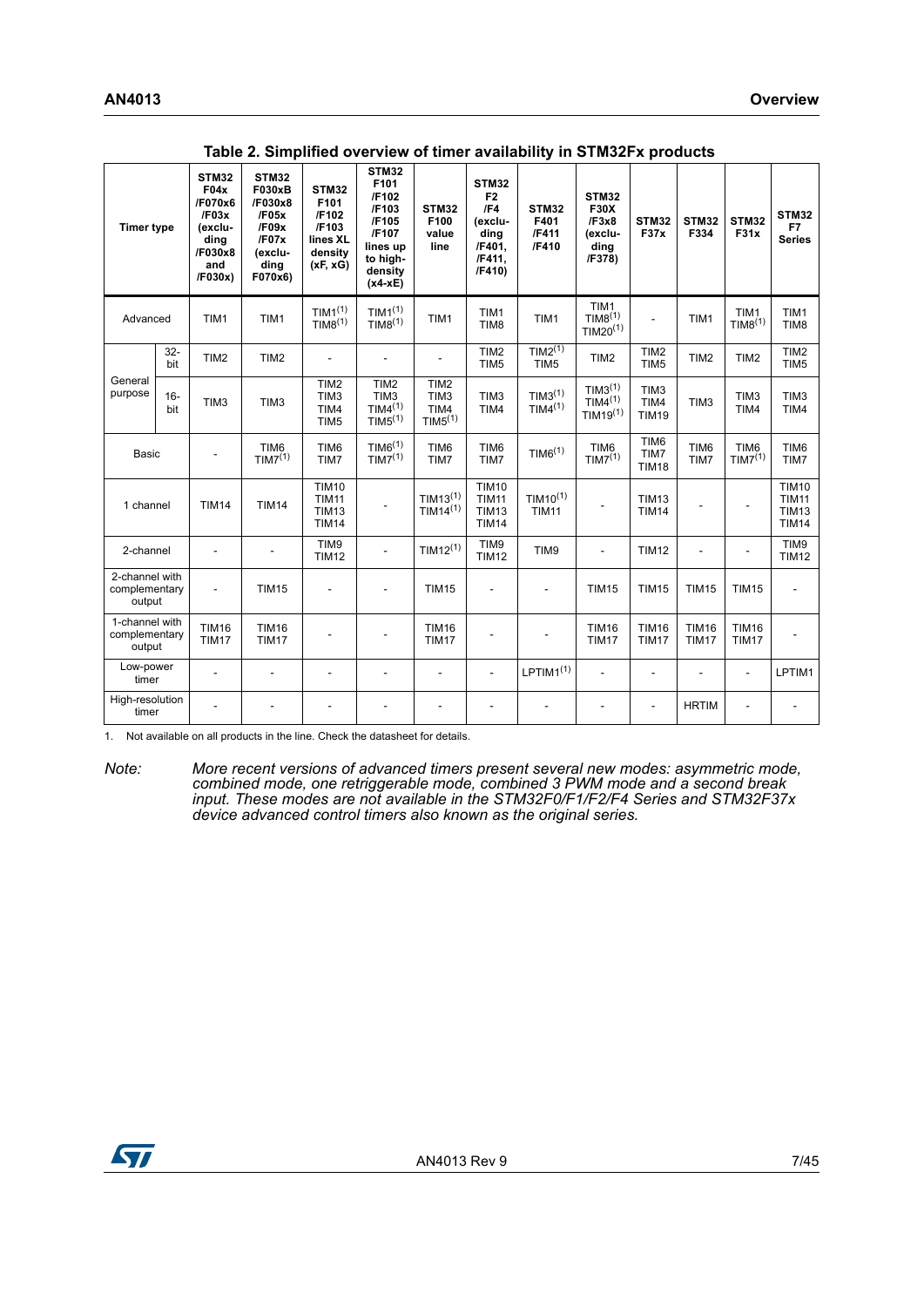<span id="page-7-0"></span>

| <b>Timer type</b>                      |        | STM32L05X<br>/L06x /L07x<br>/L08x lines | STM32L0x0<br><b>Value Line</b>     | <b>STM32</b><br>L0x3 /L0x2 /L0x1<br>lines | <b>STM32L1</b><br><b>Series</b>              | <b>STM32</b><br><b>L4 Series</b>           | STM32<br><b>L5 Series</b>            |
|----------------------------------------|--------|-----------------------------------------|------------------------------------|-------------------------------------------|----------------------------------------------|--------------------------------------------|--------------------------------------|
| Advanced                               |        |                                         |                                    |                                           |                                              | TIM1<br>TIM8 <sup>(1)</sup>                | TIM1<br>TIM <sub>8</sub>             |
|                                        | 32-bit |                                         | $\overline{\phantom{a}}$           | $\qquad \qquad \blacksquare$              | TIM5 <sup>(1)</sup>                          | TIM <sub>2</sub><br>TIM5 <sup>(1)</sup>    | TIM <sub>2</sub><br>TIM <sub>5</sub> |
| General purpose                        | 16-bit | TIM <sub>2</sub><br>TIM3 <sup>(1)</sup> | TIM <sub>2</sub>                   | TIM <sub>2</sub>                          | TIM <sub>2</sub><br>TIM <sub>3</sub><br>TIM4 | TIM3 <sup>(1)</sup><br>TIM4 <sup>(1)</sup> | TIM <sub>3</sub><br>TIM4             |
| <b>Basic</b>                           |        | TIM6<br>TIM7 <sup>(1)</sup>             | ٠                                  | ٠                                         | TIM6<br>TIM7                                 | TIM6<br>TIM7 <sup>(1)</sup>                | TIM6<br>TIM7                         |
| 1 channel                              |        |                                         | ٠                                  | $\qquad \qquad \blacksquare$              | <b>TIM10</b><br><b>TIM11</b>                 |                                            | $\overline{a}$                       |
| 2-channel                              |        | <b>TIM21</b><br><b>TIM22</b>            | <b>TIM21</b>                       | <b>TIM21</b><br>TIM22 <sup>(1)</sup>      | TIM9                                         |                                            |                                      |
| 2-channel with complementary<br>output |        |                                         | ٠                                  | ٠                                         | $\overline{\phantom{a}}$                     | <b>TIM15</b>                               | <b>TIM15</b>                         |
| 1-channel with complementary<br>output |        |                                         | ٠                                  | $\qquad \qquad \blacksquare$              | ٠                                            | <b>TIM16</b><br>$TIM17^{(1)}$              | <b>TIM16</b><br><b>TIM17</b>         |
| Low-power timer                        |        | LPTIM1                                  | LPTIM1<br>LPTIM1<br>$\overline{a}$ |                                           |                                              | LPTIM1<br>LPTIM2                           | LPTIM1<br>LPTIM2<br>LPTIM3           |
| High-resolution timer                  |        | $\overline{\phantom{a}}$                | $\overline{\phantom{a}}$           | $\overline{\phantom{a}}$                  | $\overline{\phantom{a}}$                     | -                                          |                                      |

#### **Table 3.Simplified overview of timer availability in STM32Lx products**

<span id="page-7-2"></span>1. Not available on all products in the line. Check the datasheet for details.

#### **Table 4.Simplified overview of timer availability in STM32Gx/Hx/Ux/Wx products**

<span id="page-7-1"></span>

|                                        |        | STM32                                   | <b>STM32</b>                            | <b>STM32</b>                                                                         |                                                                  |                              |                              |
|----------------------------------------|--------|-----------------------------------------|-----------------------------------------|--------------------------------------------------------------------------------------|------------------------------------------------------------------|------------------------------|------------------------------|
| <b>Timer type</b>                      |        | G <sub>0</sub><br><b>Series</b>         | G4<br><b>Series</b>                     | <b>H7</b><br><b>Series</b>                                                           | <b>STM32</b><br><b>U5 Series</b>                                 | <b>STM32 WB Series</b>       | <b>STM32 WL Series</b>       |
| Advanced                               |        | TIM1                                    | TIM1<br>TIM <sub>8</sub><br>TIM20 $(1)$ | TIM1<br>TIM <sub>8</sub>                                                             | TIM1<br>TIM <sub>8</sub>                                         | TIM1                         | TIM1                         |
| General<br>purpose                     | 32-bit | TIM <sub>2</sub>                        | TIM <sub>2</sub><br>TIM5 <sup>(1)</sup> | TIM <sub>2</sub><br>TIM <sub>5</sub><br>TIM23 <sup>(1)</sup><br>TIM24 <sup>(1)</sup> | TIM <sub>2</sub><br>TIM <sub>3</sub><br>TIM4<br>TIM <sub>5</sub> | TIM <sub>2</sub>             | TIM <sub>2</sub>             |
|                                        | 16-bit | TIM <sub>3</sub>                        | TIM <sub>3</sub><br>TIM4                | TIM <sub>3</sub><br>TIM4                                                             |                                                                  |                              |                              |
| <b>Basic</b>                           |        | TIM6<br>TIM7                            | TIM6<br>TIM7                            | TIM6<br>TIM7                                                                         | TIM6<br>TIM7                                                     |                              |                              |
| 1 channel                              |        | <b>TIM14</b>                            |                                         | <b>TIM13</b><br><b>TIM14</b>                                                         |                                                                  |                              |                              |
| 2-channel                              |        | $\overline{a}$                          | $\blacksquare$                          | <b>TIM12</b>                                                                         | $\sim$                                                           | $\blacksquare$               | $\mathbf{r}$                 |
| 2-channel with<br>complementary output |        | <b>TIM15</b>                            | <b>TIM15</b>                            | <b>TIM15</b>                                                                         | <b>TIM15</b>                                                     |                              |                              |
| 1-channel with<br>complementary output |        | <b>TIM16</b><br><b>TIM17</b>            |                                         | <b>TIM16</b><br><b>TIM17</b>                                                         | <b>TIM16</b><br><b>TIM17</b>                                     | <b>TIM16</b><br><b>TIM17</b> | <b>TIM16</b><br><b>TIM17</b> |
| Low-power timer                        |        | $LPTIM1^{(1)}$<br>LPTIM2 <sup>(1)</sup> | LPTIM1<br>LPTIM2                        | LPTIM1<br>LPTIM2<br>LPTIM3<br>$LPTIM4^{(1)}$<br>LPTIM5 <sup>(1)</sup>                | LPTIM1<br>LPTIM2<br>LPTIM3<br>LPTIM4                             | LPTIM1<br>LPTIM2             | LPTIM1<br>LPTIM2<br>LPTIM3   |
| High-resolution timer                  |        | ٠                                       | $HRTIM1^{(1)}$                          | $HRTIM1^{(1)}$                                                                       |                                                                  | ٠                            |                              |

<span id="page-7-3"></span>1. Not available on all products in the line. Check the datasheet for details.

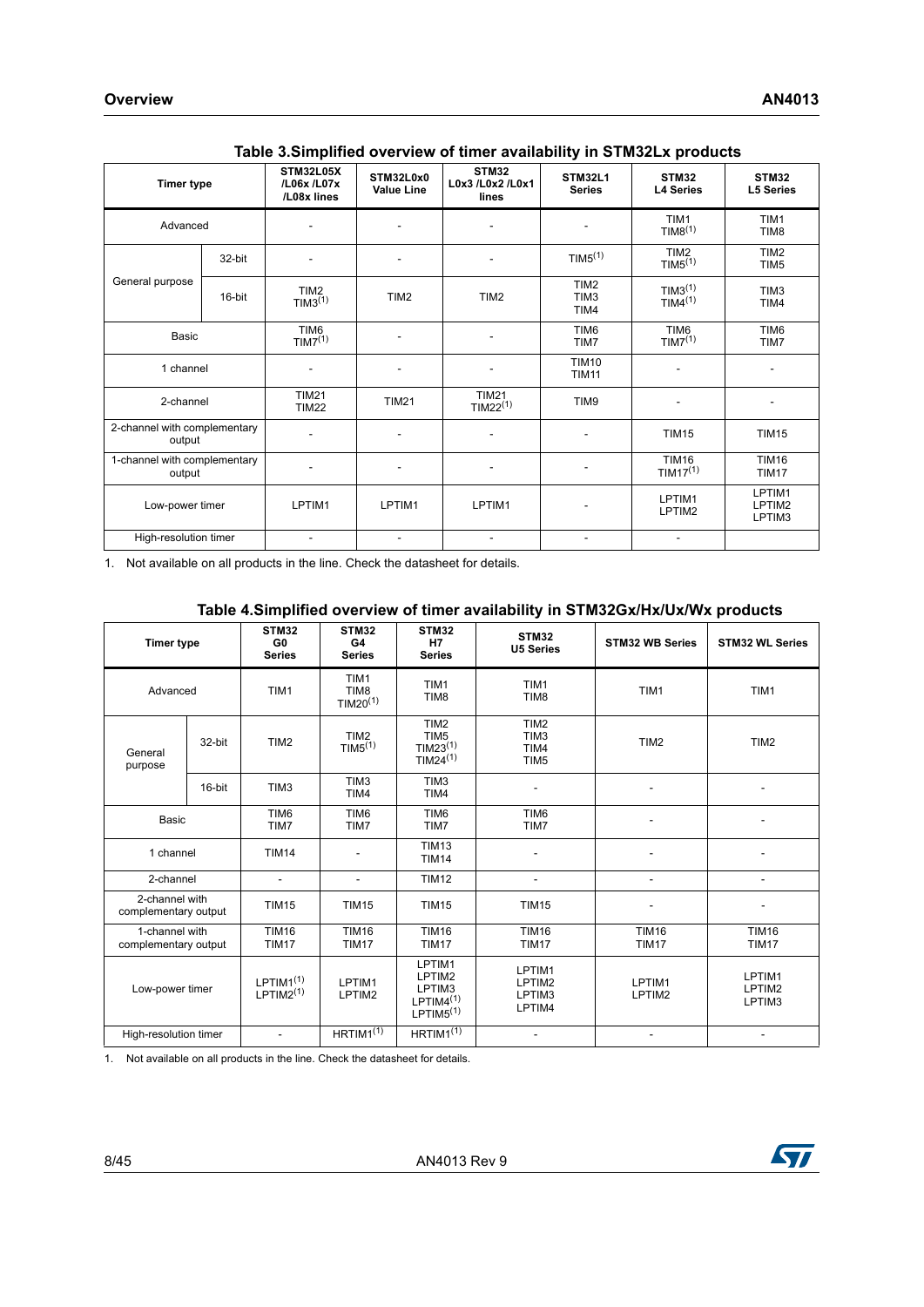<span id="page-8-0"></span>

|                                               |                        |                                |            |                  |                     | Synchronization                    |                                   |  |
|-----------------------------------------------|------------------------|--------------------------------|------------|------------------|---------------------|------------------------------------|-----------------------------------|--|
| <b>Timer type</b>                             | Counter<br>resolution  | <b>Counter type</b>            | <b>DMA</b> | <b>Channels</b>  | Output.<br>channels | <b>Master</b><br>configura<br>tion | <b>Slave</b><br>configura<br>tion |  |
| <b>Advanced Control</b>                       | 16 bit                 | Up, down and<br>center aligned | Yes        | 4, $6^{(1)}$     | 3                   | Yes                                | <b>Yes</b>                        |  |
| General-purpose                               | 16 bit<br>32 bit $(2)$ | Up, down and<br>center aligned | Yes        | Up to 4          | $\Omega$            | Yes                                | <b>Yes</b>                        |  |
| <b>Basic</b>                                  | 16 bit                 | Up                             | <b>Yes</b> | $\Omega$         | $\mathbf{0}$        | Yes                                | No.                               |  |
| 1-channel                                     | 16 bit                 | Up                             | <b>No</b>  | 1                | $\Omega$            | Yes (OC<br>signal)                 | <b>No</b>                         |  |
| 2-channel                                     | 16 bit                 | Up <sup>(3)</sup>              | <b>No</b>  | $\overline{2}$   | $\mathbf{0}$        | Yes                                | <b>Yes</b>                        |  |
| 1-channel with one<br>complementary<br>output | 16 bit                 | Up                             | Yes        | 1                | 1                   | Yes (OC<br>signal)                 | <b>No</b>                         |  |
| 2-channel with one<br>complementary<br>output | 16 bit                 | Up                             | Yes        | $\overline{2}$   | 1                   | Yes                                | Yes                               |  |
| Low-power timer                               | 16 bit                 | Up                             | <b>No</b>  | $1^{(4)}$        | 0                   | Yes (OC<br>signal)                 | <b>No</b>                         |  |
| <b>High-resolution</b><br>timer               | 16 bit                 | Up                             | Yes        | Up to $12^{(4)}$ | Up to $6$           | Yes                                | Yes                               |  |

**Table 5. Timer features overview** 

1. With STM32L4/G4/F7,WB,L5 Series and STM32F30x/F3x8 lines, the advanced timers have 6 channels. The two extra channels are however not connected to GPIO (not available as output).

2. General purpose timers are 32-bit counter resolution on some products and 16-bit on others. See *[Table 2](#page-6-0)*, *[Table 3](#page-7-0)* and *[Table 4](#page-7-1)* or product datasheet as reference.

3. On some devices, the counter type also supports Up, Down, Up/Down as exception (STM32L0 Series).

<span id="page-8-1"></span>4. Low-power timer and high-resolution timer do not have channels directly comparable with channels on regular timer peripherals. Indicated number is a practical "channel equivalent".

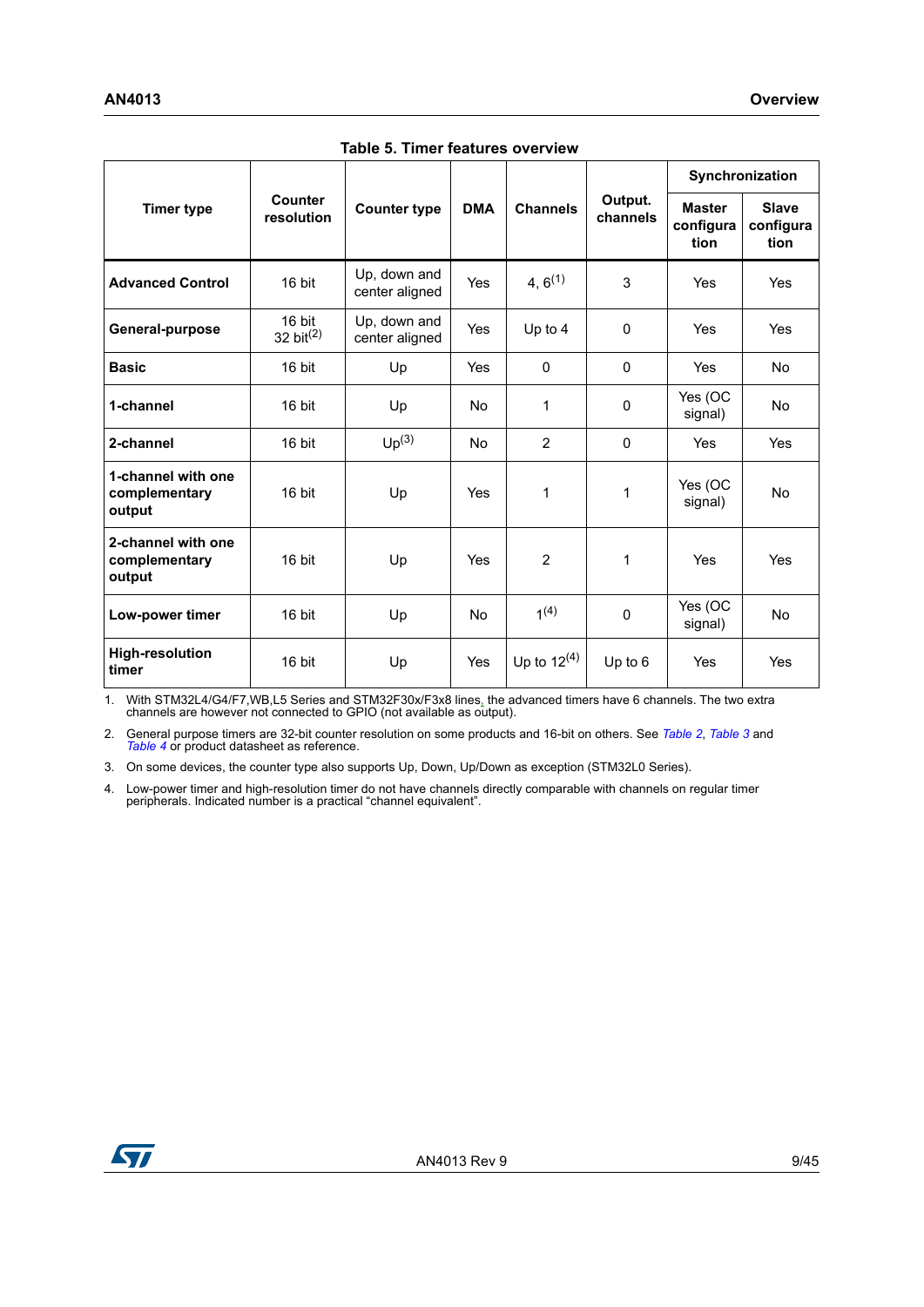# <span id="page-9-0"></span>**2 General-purpose timer modes**

General-purpose timers can be programmed to work in various different configurations. The following chapter is an introduction to the timer usage.

### <span id="page-9-1"></span>**2.1 Clock input sources**

The timer always needs a clock source. It can also be synchronized by several clocks simultaneously:

- Internal clock.
- External clock.
	- External mode1 (TI1 or TI2 pins)
	- External clock mode2 (ETR pin)
	- Internal trigger clock (ITRx).

### <span id="page-9-2"></span>**2.1.1 Internal clock**

By default, the timer is clocked by the internal clock provided by the RCC. To select this clock source, the TIMx\_SMCR->SMS (if present) bits should be reset.

The RCC register then defines the internal clock source for the timer.

### <span id="page-9-3"></span>**2.1.2 External clock**

The external clock timer is divided in two categories:

- External clock connected to TI1 or TI2 pins
- External clock connected to ETR pin.

In these cases, the clock is provided by an external signal connected to TIx pins or ETR pin. The maximum external clock frequency should be verified.

In addition to all these clock sources, the timer should be clocked with the APBx clock.

The external clocks are not directly feeding the prescaler, but they are first synchronized with the APBx clock through dedicated logical blocks.

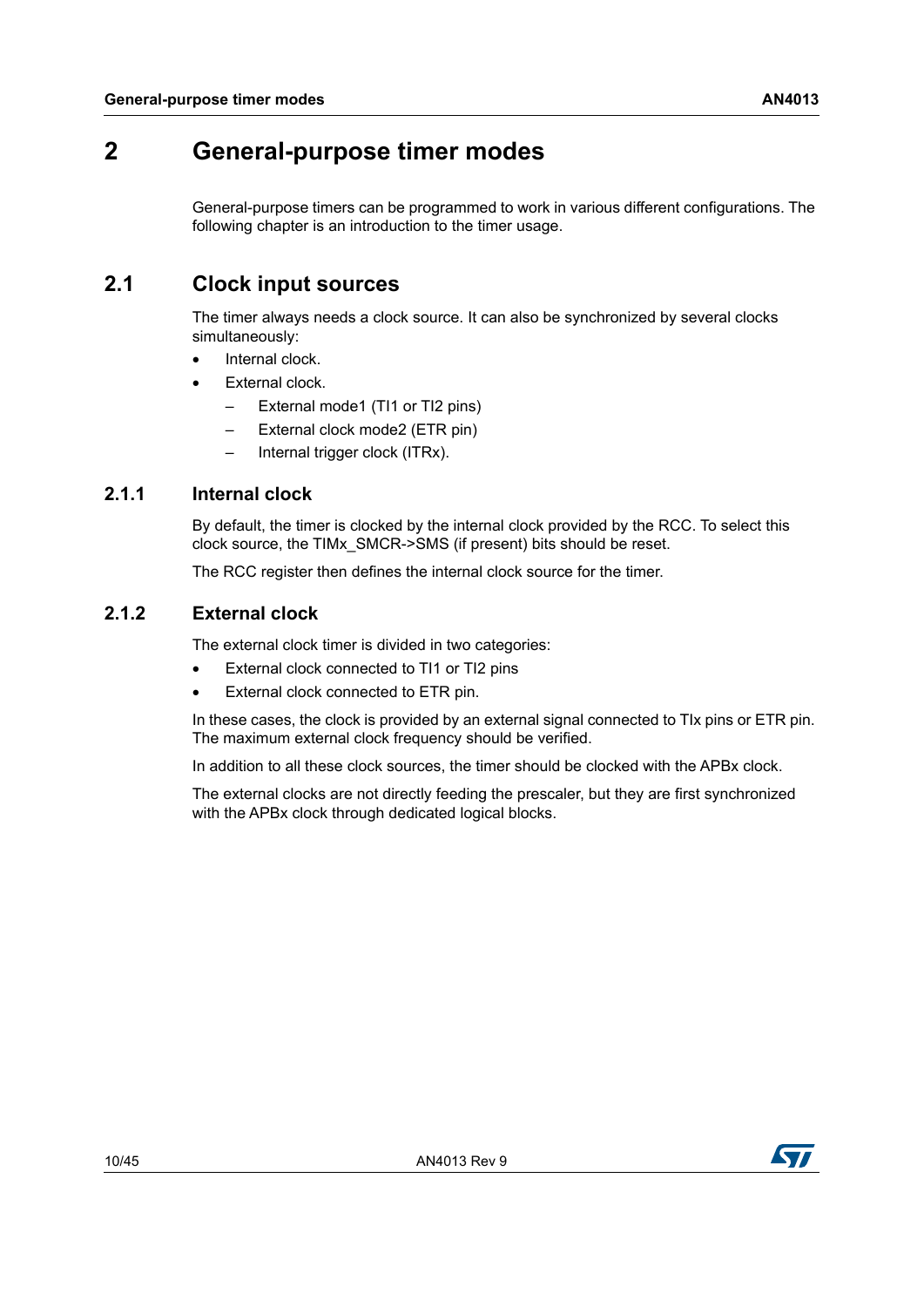### **External clock mode1 (TI1 or TI2 pins)**

In this mode, the external clock are be connected to the timer input TI1 pin or TI2 pin. To do this:

- 1. Configure the timers to use the TIx pin as input:
	- a) Select the pin to be used by writing CCxS bits in the TIMx\_CCMR1 register
	- b) Select the polarity of the input: **For the STM32F100/101/102/103/105/107 lines:** write CCxP in the TIMx\_CCER register to select the rising or the falling edge; **For the other series and lines:** write CCxP and CCxNP in the TIMx\_CCER register to select the rising/falling edge, or both edges $(4)$ .
	- c) Enable corresponding channel by setting the CCEx bit in the TIMx\_CCER register.
- 2. Select the timer TIx as the trigger input source by writing TS bits in the TIMx\_SMCR register
- 3. Select the external clock mode1 by writing SMS=111 in the TIMx\_SMCR register.

#### **External clock mode2 (ETR pin)**

The external clock mode2 uses the ETR pin as timer input clock. To use this feature:

- 1. Select the external clock mode2 by writing ECE = 1 in the TIMx\_SMCR register
- 2. Configure, if needed, the prescaler, the filter and the polarity by writing ETPS [1:0], ETF [3:0] and ETP in the TIMx SMCR register.

#### **Internal trigger clock (ITRx)**

This is a particular timer synchronization mode. When using one timer as a prescaler for another timer, the first timer update event or output compare signal is used as a clock for the second one.

### <span id="page-10-0"></span>**2.2 Time base generator**

The timer can be used as a time base generator. Depending on the clock, prescaler and auto reload, repetition counter (if present) parameters, the 16-bit timer can generate an update event from a nanosecond to a few minutes. The 32-bit timers provide a wider range.

#### **Example update event period**

The update event period is calculated as follows: Update\_event = TIM\_CLK/((PSC + 1)\*(ARR + 1)\*(RCR + 1))

Where:  $TIM$  CLK = timer clock input

PSC = 16-bit prescaler register

ARR = 16/32-bit Autoreload register

RCR = 16-bit repetition counter

a. For the STM32F100/101/102/103/105/107 lines, polarity selection for both edges can be achieved by using TI1F\_ED, but only for TI1 input.

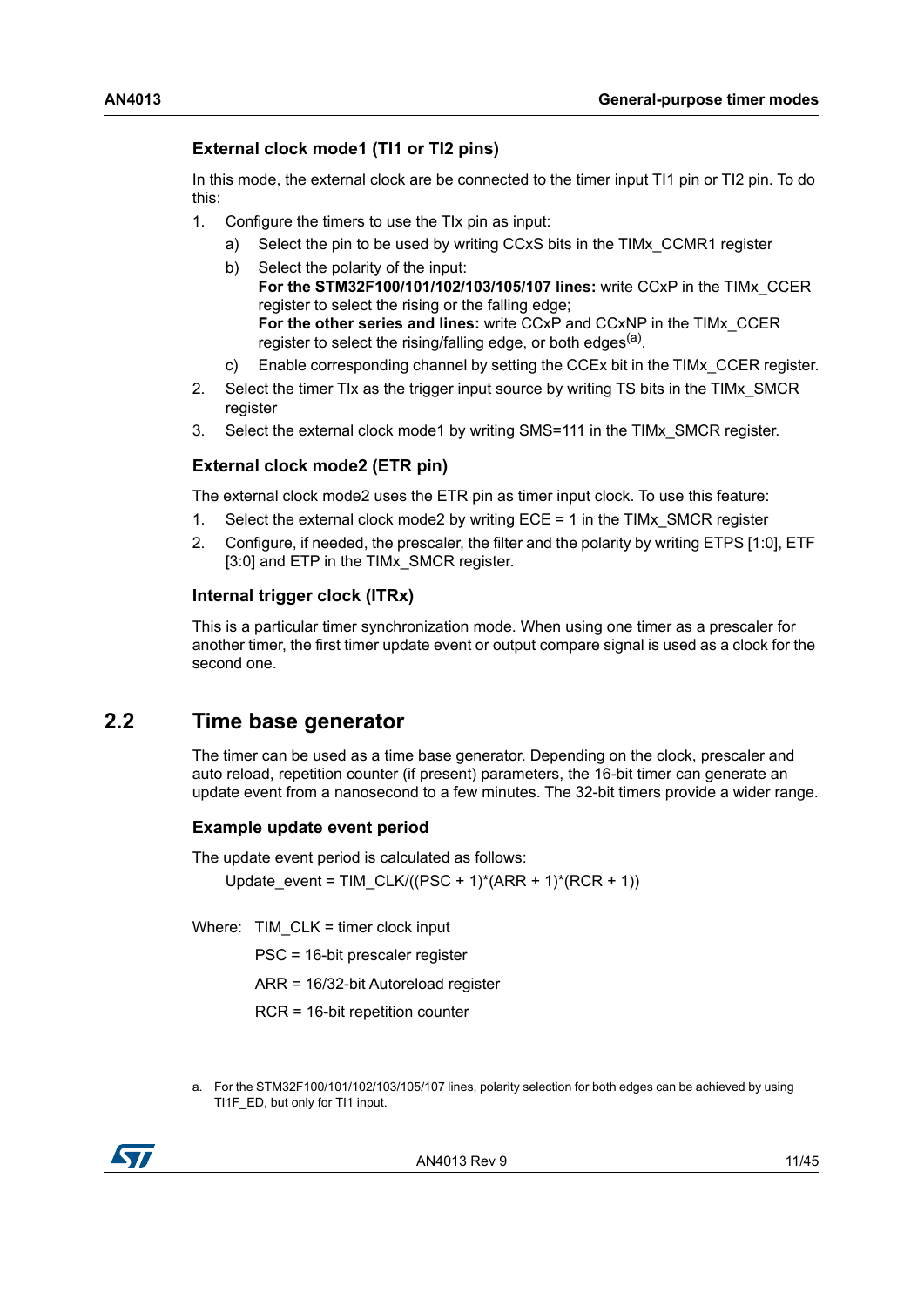TIM  $CLK = 72$  MHz Prescaler = 1 Auto reload =  $65535$ No repetition counter RCR = 0 Update event =  $72*(10^6)/(1 + 1)*(65535 + 1)*(1)$ Update\_event = 549.3 Hz

#### **Example external clock mode2**

In this mode, the update event period is calculated as follows: Update\_event = ETR\_CLK/((ETR\_PSC)\*(PSC + 1)\*(ARR + 1)\*(RCR + 1)) Where ETR\_CLK = the external clock frequency connected to ETR pin. ETR  $CLK = 100$  kHz Prescaler = 1 ETPS - external trigger prescaler= 2 Autoreload = 255 Repetition counter = 2 Update event=  $100*(10^x)(2)* (1+ 1)*((255 + 1)*(2 + 1))$ Update  $event = 21.7 Hz$ **Example external clock mode1**

In this mode, the update event period is calculated as follows:

Update\_event = TIx\_CLK/((PSC + 1)\*(ARR + 1)\*(RCR +1))

Where TIx CLK = the external clock frequency connected to TI1 pin or TI2 pin.

TIX  $CLK = 50$  kHz Prescaler = 1 Auto reload  $= 255$ Repetition counter = 2 Update event = 50 000/( $(1+ 1)$ <sup>\*</sup>((255 + 1)<sup>\*</sup>(2 + 1)) Update  $event = 32.55$  Hz

### **Example Internal trigger clock (ITRx) mode1**

In this mode, the update event period is calculated as follows: Update\_event = ITRx\_CLK/((PSC + 1)\*(ARR + 1)\*(RCR + 1)) Where ITRx CLK = the internal trigger frequency mapped to timer trigger input (TRGI) ITR $x$  CLK = 8 kHz Prescaler = 1 Auto reload  $= 255$ 

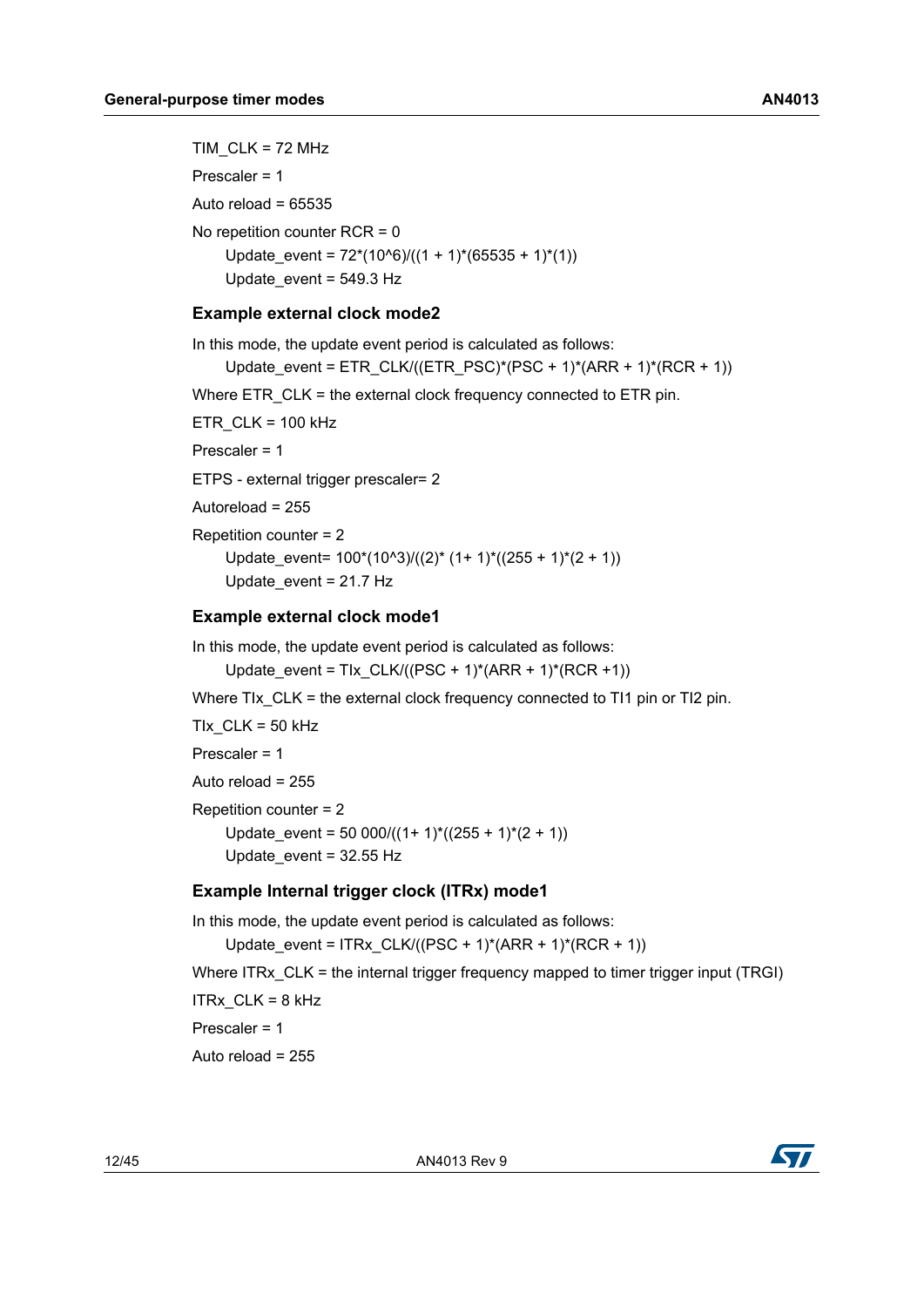Repetition counter = 1

Update event =  $8000/((1 + 1)*(255 + 1)*(1 + 1))$ Update\_event = 7.8 Hz

Depending on the counter mode, the update event is generated each:

- Overflow, if up counting mode is used: the DIR bit is reset in TIMx\_CR1 register
- Underflow, if down counting mode is used: the DIR bit is set in TIMx\_CR1 register
- Overflow and underflow, if center aligned mode is used: the CMS bits are different from zero.

The update event is generated also by:

- Software, if the UG (update generation) bit is set in TIM\_EGR register
- Update generation through the slave mode controller.

As the buffered registers (ARR, PSC, CCRx) need an update event to be loaded with their preload values, set the URS (Update Request Source) to 1 to avoid the update flag each time these values are loaded. In this case, the update event is only generated if the counter overflow/underflow occurs.

The update event can also be disabled by setting the bit UDIS (update disable) in the CR1 register. In this case, the update event is not generated, and shadow registers (ARR, PSC, CCRx) keep their values. The counter and the prescaler are reinitialized if the UG bit is set, or if a hardware reset is received from the slave mode controller.

An interrupt or/and a DMA request can be generated when the UIE bit or/and UDE bit are set in the DIER register.

Most STM32Cube firmware packages include examples in Examples\TIM\TIM\_TimeBase sub folders.

### <span id="page-12-0"></span>**2.3 Timer input capture mode**

The timer can be used in input capture mode to measure an external signal. Depending on timer clock, prescaler and timer resolution, the maximum measured period is deduced.

To use the timer in this mode:

- 1. Select the active input by setting the CCxS bits in CCMRx register. These bits should be different from zero, otherwise the CCRx register are be read only
- 2. Program the filter by writing the IC1F[3:0] bits in the CCMRx register, and the prescaler by writing the IC1PSC[1:0] if needed
- 3. Program the polarity by writing the CCxNP/CCxP bits to select between rising, falling or both edges.

The input capture module is used to capture the value of the counter after a transition is detected by the corresponding input channel. To get the external signal period, two consecutive captures are needed. The period is calculated by subtracting these two values:

Period = Capture(1) /(TIMx\_CLK \*(PSC+1)\*(ICxPSC)\*polarity\_index(2))

The capture difference between two consecutive captures CCRx tn and CCRx tn+1:

- If CCRx  $tn < CCRx$   $tn+1$ : capture = CCRx  $tn+1$  CCRx  $tn$
- If CCRx tn > CCRx tn+1: capture =  $(ARR \text{max} CCRx \text{tn}) + CCRx \text{tn}+1$ .

The polarity index is 1 if the rising or falling edge is used, and 2 if both edges are used.

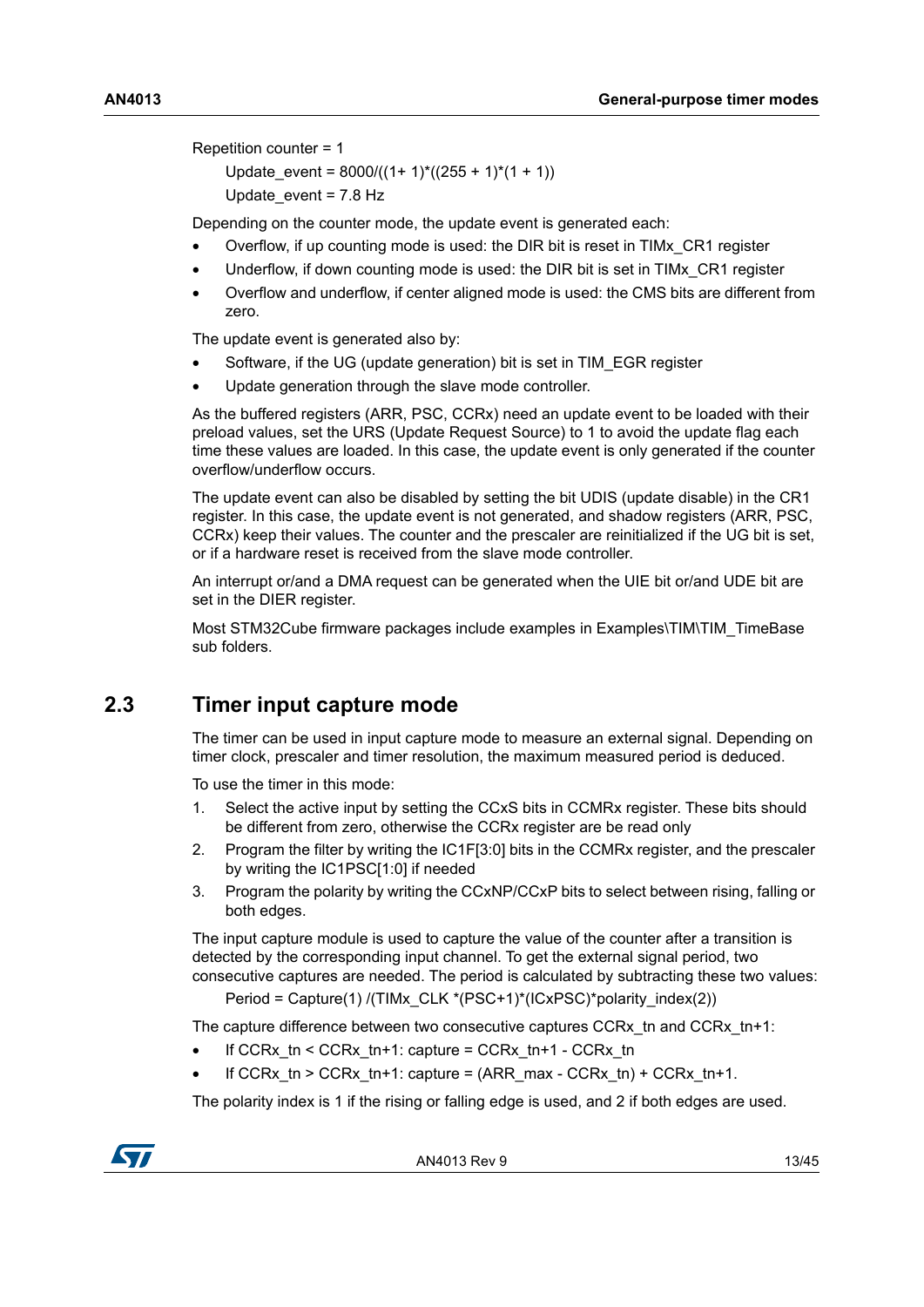#### **Particular case**

To facilitate the input capture measurement, the timer counter is reset after each rising edge detected on the timer input channel by:

- Selecting TIxFPx as the input trigger by setting the TS bits in the SMCR register
- Selecting the reset mode as the slave mode by configuring the SMS bits in the SMCR register.

Using this configuration, when an edge is detected, the counter is reset and the period of the external signal is automatically given by the value on the CCRx register. This method is used only with channel 1 or channel 2.

In this case, the input capture prescaler (ICPSC) is not considered in the period computation.

The period is computed as follows:

Period = CCRx /(TIMx CLK \*(PSC+1)\* polarity index(1))

The polarity index is 1 if rising or falling edge is used, and 2 if both edges are used.

Many STM32Cube firmware packages include examples in Examples\TIM\TIM\_InputCapture sub folder.

### <span id="page-13-0"></span>**2.4 Timer in output compare mode**

To control an output waveform, or to indicate when a period of time has elapsed, the timer is used in one of the following output compare modes. The main difference between these modes is the output signal waveform.

- **Output compare timing**: The comparison between the output compare register CCRx and the counter CNT has no effect on the outputs. This mode is used to generate a timing base
- **Output compare active**: Set the channel output to active level on match. The OCxRef signal is forced high when the counter (CNT) matches the capture/compare register (CCRx)
- **Output compare inactive**: Set channel to inactive level on match. The OCxRef signal is forced low when the counter (CNT) matches the capture/compare register (CCRx);
- **Output compare toggle**: OCxRef toggles when the counter (CNT) matches the capture/compare register (CCRx)
- **Output compare forced active/inactive**: OCREF is forced high (active mode) or low (inactive mode) independently from counter value.

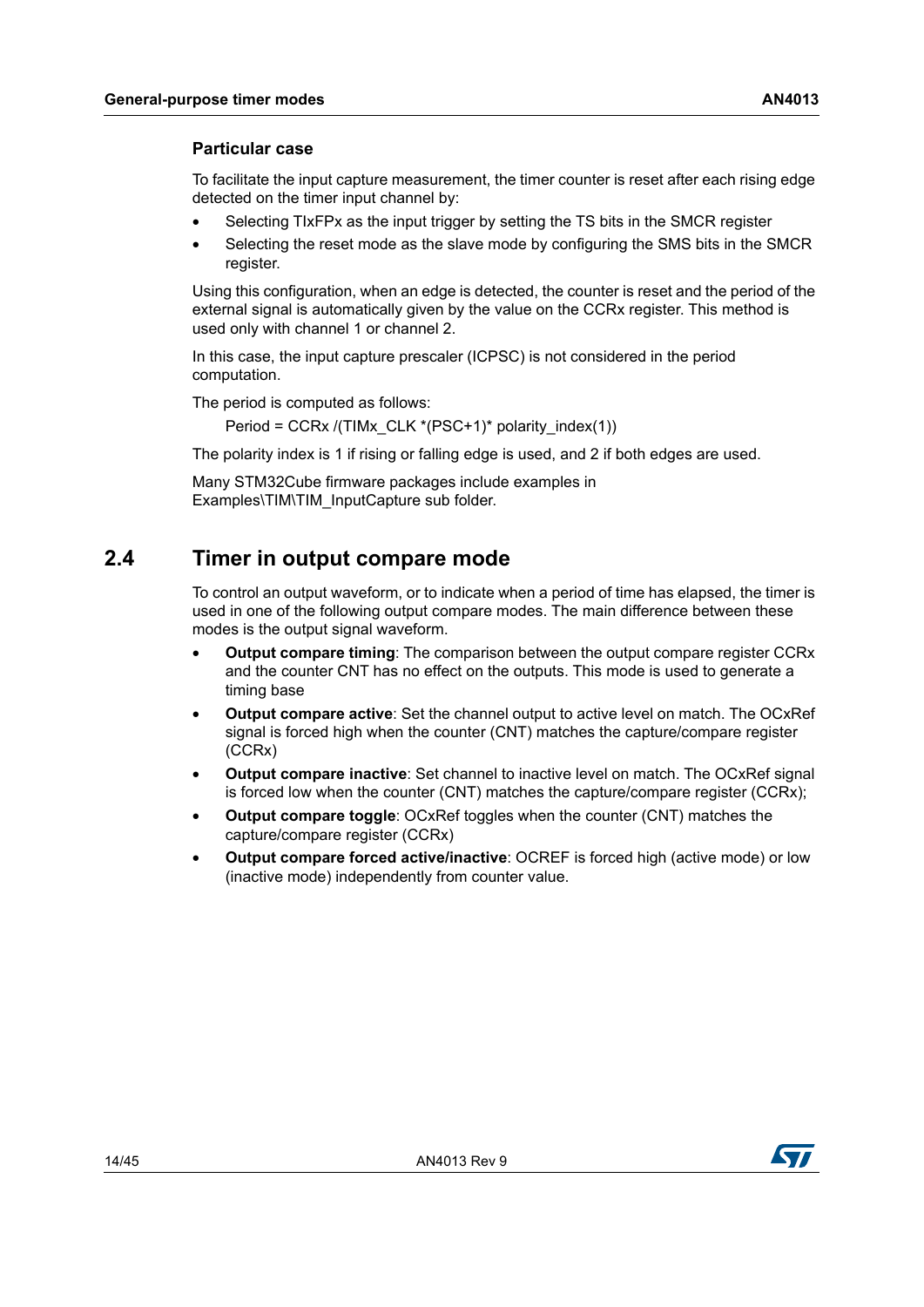To configure the timer in one of these modes:

- 1. Select the clock source
- 2. Write the desired data in the ARR and CCRx registers
- 3. Configure the output mode:
	- a) Select the output compare mode: timing / active / inactive / toggle
	- b) In case of active, inactive and toggle modes, select the polarity by writing CCxP in CCER register
	- c) Disable the preload feature for CCx by writing OCxPE in CCMRx register
	- d) Enable the capture / compare output by writing CCxE in CCERx register.
- 4. Enable the counter by setting the CEN bit in the TIMx\_CR1 register
- 5. Set the CCxIE / CCxDE bit if an interrupt / DMA request is to be generated.

#### **Timer output compare timing / delay computation**

CCx update rate = CK\_CNT / TIMx\_ARRx

CCx delay = CCRx / CK\_CNT

- If internal clock: CK\_CNT= CK\_PSC / (PSC + 1;
- If external clock mode2: CK\_CNT = CK\_PSC /  $((ETPS)^*(PSC + 1))$
- If external clock mode1: CK\_CNT = CK\_PSC / (PSC + 1):
	- if ETRF used as clock source: CK\_PSC = ETR\_CLK / ETPS
	- if TIxFPx used as clock source: CK\_PSC = TIx\_CLK / ICPS
	- if TI1F  $E$ D (filtered edge detection) used as clock source: CK  $PSC =$ TI1\_ED\_CLK
	- if ITRx (another timer) used as clock source: CK\_PSC = ITRx\_CLK.

For more details on using the timer in this mode, refer to the examples provided in the STM32Cube package libraries in Examples\TIM\TIM\_OCToggle, \TIMxOCActive and \TIM\_OCInactive subfolders.

### <span id="page-14-0"></span>**2.5 Timer in PWM mode**

The timer is able to generate PWM in edge-aligned mode or in center-aligned mode with a frequency determined by the value of the TIMx\_ARR register, and a duty cycle determined by the value of the TIMx\_CCRx register.

#### **PWM mode 1**

- In up-counting, channelx is active as long as CNT< CCRx, otherwise it is inactive
- In down-counting, channelx is inactive as long as CNT> CCRx, otherwise it is active.

#### **PWM mode 2**

- In up-counting, channelx is inactive as long as CNT < CCRx, otherwise it is active
- In down-counting, channelx is active as long as CNT > CCRx, otherwise it is inactive.

*Note: Active when OCREF = 1, inactive when OCREF = 0.*

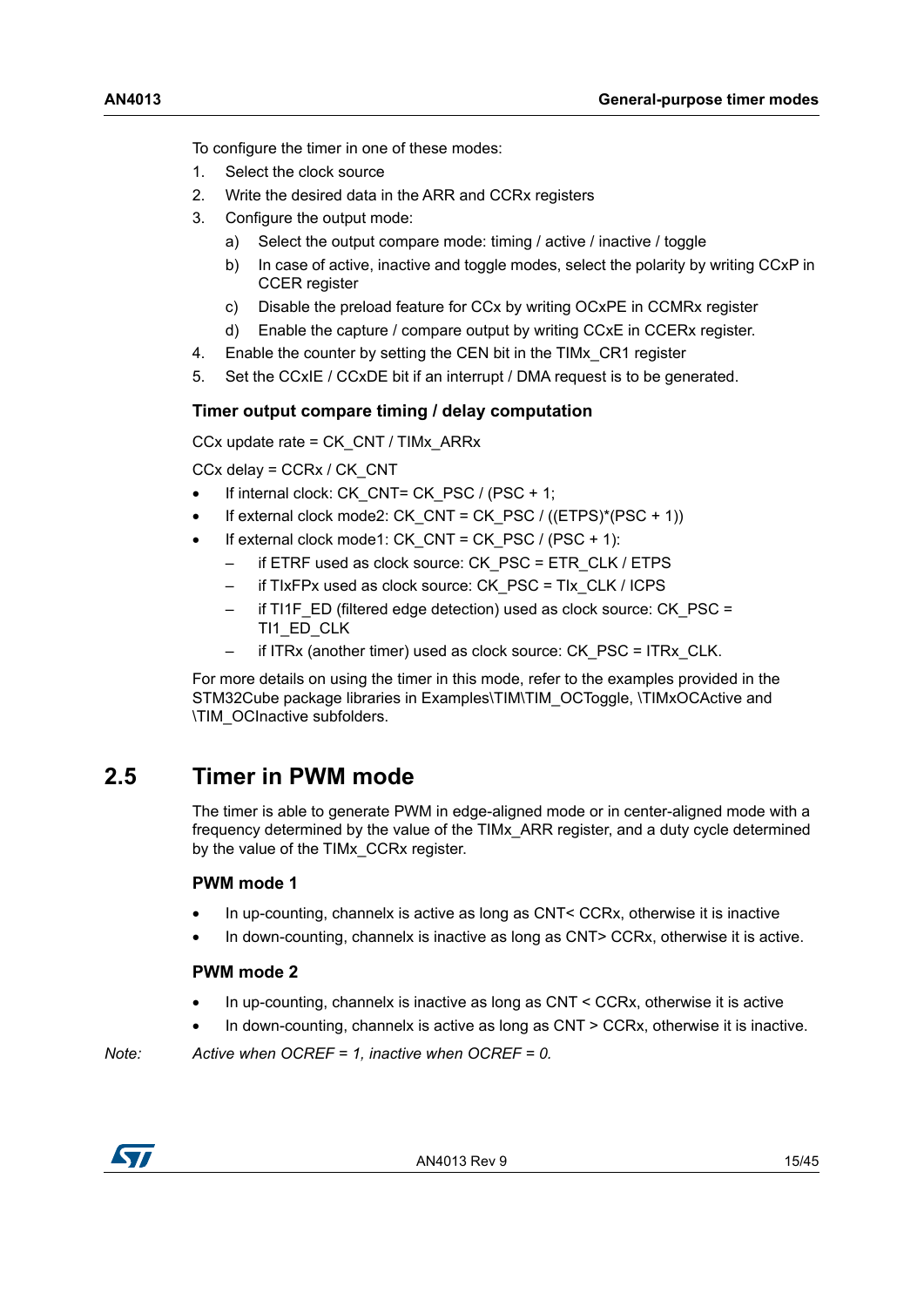To configure the timer in this mode:

- 1. Configure the output pin:
	- a) Select the output mode by writing CCS bits in CCMRx register
	- b) Select the polarity by writing the CCxP bit in CCER register.
- 2. Select the PWM mode (PWM1 or PWM2) by writing OCxM bits in CCMRx register
- 3. Program the period and the duty cycle respectively in ARR and CCRx registers
- 4. Set the preload bit in CCMRx register and the ARPE bit in the CR1 register
- 5. Select the counting mode:
	- a) PWM edge-aligned mode: the counter must be configured up-counting or downcounting
	- b) PWM center aligned mode: the counter mode must be center aligned counting mode (CMS bits different from '00').
- 6. Enable the capture compare
- 7. Enable the counter.

For more details on using the timer in this mode, refer to the STM32CubeF3, STM32CubeH7 and STM32CubeG4 firmware package examples in the Examples\TIM\TIM\_PWMOutput subfolders.

### <span id="page-15-0"></span>**2.6 Timer in one pulse mode**

One Pulse Mode (OPM) is a particular case of the input capture mode and the output compare mode. It allows the counter to be started in response to a stimulus and to generate a pulse with a programmable length after a programmable delay.

To configure the timer in this mode:

- 1. Configure the input pin and mode:
	- a) Select the TIxFPx trigger to be used by writing CCxS bits in CCMRx register
	- b) Select the polarity of the input pin by writing CCxP and CCxNP bits in CCER register
	- c) Configure the TIxFPx trigger for the slave mode trigger by writing TS bits in SMCR register
	- d) Select the trigger mode for the slave mode by writing SMS = 110 in SMCR register.
- 2. Configure the output pin and mode:
	- a) Select the output polarity by writing CCyP bit in CCER register
	- b) Select the output compare mode by writing OCyM bits in CCMRy register (PWM1 or PWM2 mode)
	- c) Set the delay value by writing in CCRy register
	- d) Set the auto reload value to have the desired pulse: pulse =  $TIMy$  ARR -TIMy\_CCRy.
- 3. Select the one pulse mode by setting the OPM bit in CR1 register, if only one pulse is to be generated. Otherwise this bit should be reset:

Delay =  $CCRy/(TIME CLK/(PSC + 1))$ 

Pulse-Length= (ARR+1-CCRy)/(TIMx\_CLK/(PSC+1)).

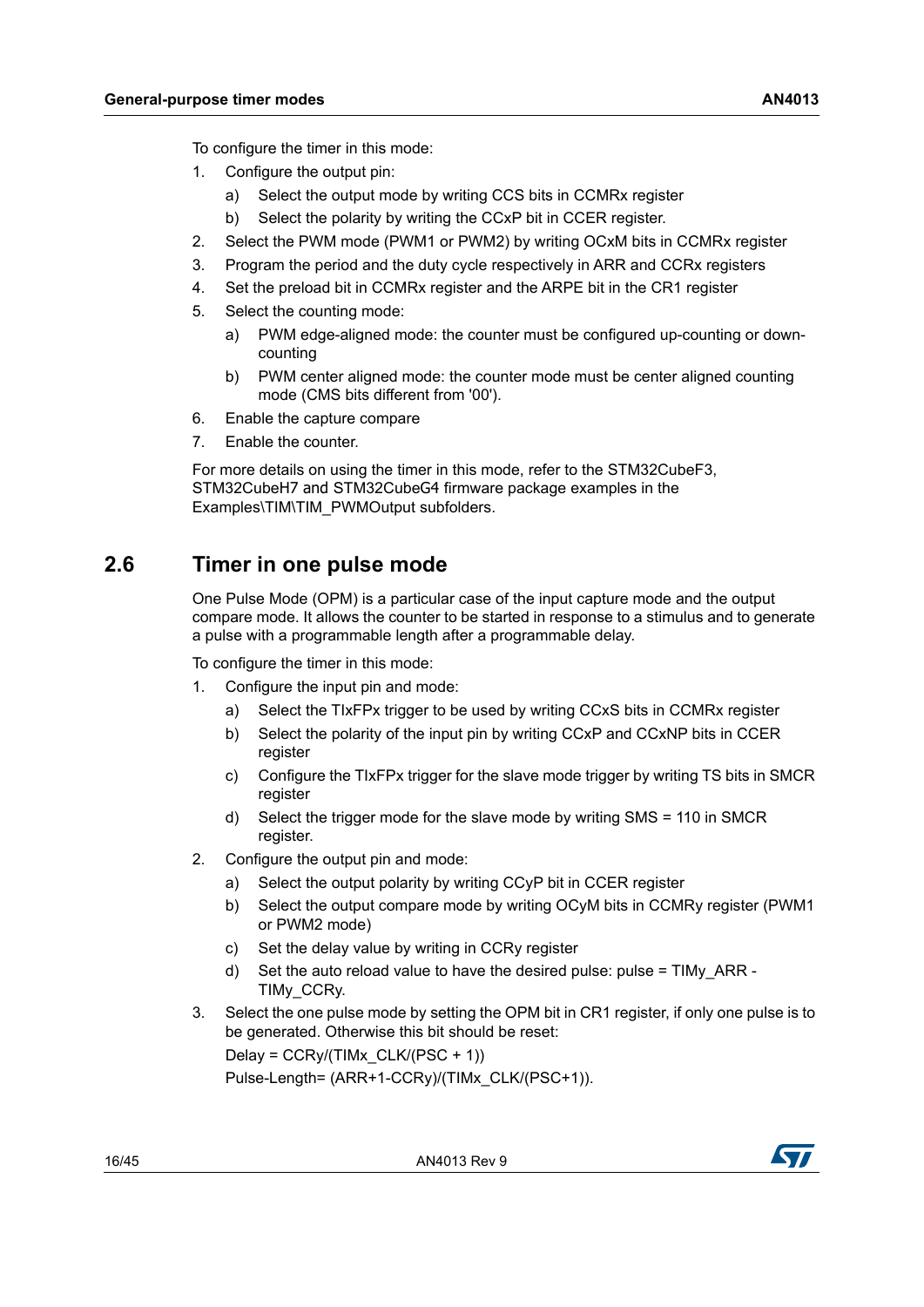For more details on using the timer in this mode refer to the examples provided in the STM32Cube package in the Examples\TIM\TIM\_OnePulse sub folder.

### <span id="page-16-0"></span>**2.7 Timer in asymmetric PWM mode**

This feature is not available in the original series. See *Section [1: Overview](#page-5-0)* for more details.

The asymmetric mode allows center-aligned PWM signals to be generated with a programmable phase shift.

For a dedicated channel, the phase shift and the pulse length are programmed using the two TIMx\_CCRx register (TIMx\_CCR1 and TIMx\_CCR2 or TIMx\_CCR3 and TIMx\_CCR4), the frequency is determined by the value of the TIMx\_ARR register. So the asymmetric PWM mode can be selected independently on two channels by programming the OCxM bits in TIMx\_CCMRx register:

- OCxM = 1110 to use the asymmetric PWM1, in this mode the output reference has the same behavior as in PWM1 mode. When the counter is counting up the output reference is identical to OC1/3REF, when the counter is down counting, the output reference is identical to OC2/4REF
- OCxM = 1111 to use the Asymmetric PWM2, in this mode the output reference has the same behavior as in PWM2 mode. When the counter is counting up the output reference is identical to OC1/3REF, when the counter is down counting, the output reference is identical to OC2/4REF.

The following figure summarizes the asymmetric behavior versus the center aligned PWM mode:

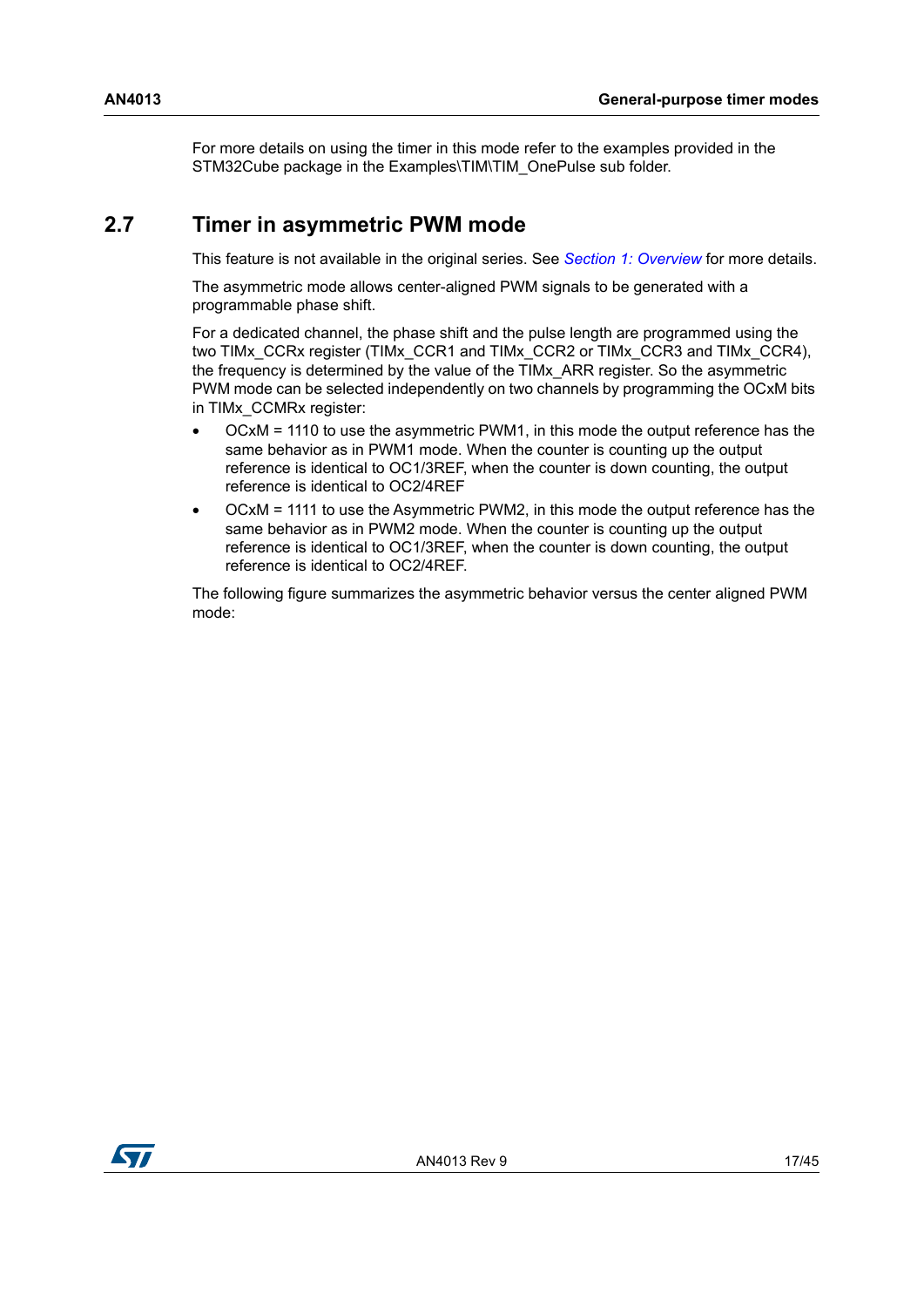<span id="page-17-0"></span>



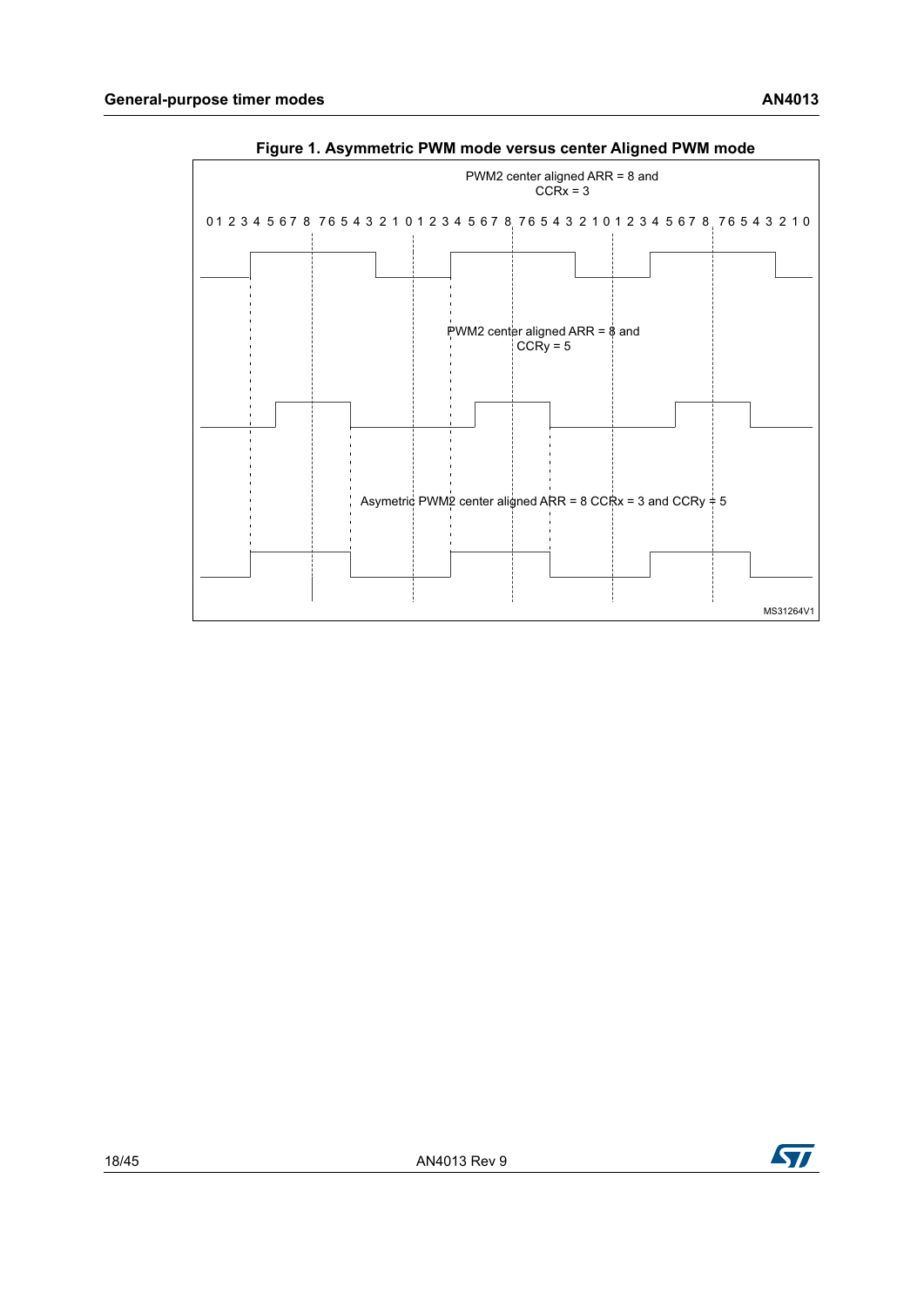To configure the timer in this mode:

- 1. Configure the output pin:
	- a) Select the output mode by writing CCS bits in CCMRx register
	- b) Select the polarity by writing the CCxP bit in CCER register.
- 2. Select the Asymmetric PWM mode (Asymmetric PWM1 or Asymmetric PWM2) by writing OCxM bits in CCMRx register
- 3. Program the period, the pulse length and the phase shift respectively in ARR, CCRx and CCRy registers
- 4. Select the counting mode: the Asymmetric PWM mode is working only with center aligned mode: the counter mode must be center aligned counting mode (CMS bits different from '00')
- 5. Enable the capture compare
- 6. Enable the counter.

The example called *TIM\_Asymetric* is available for selected boards supported in the STM32Cube packages for STM32F3 and STM32H7 Series.

### <span id="page-18-0"></span>**2.8 Timer in combined PWM mode**

This feature is not available in the original series. See *Section [1: Overview](#page-5-0)* for more details.

The combined mode allows edge or center aligned PWM signals to be generated with programmable delay and phase shift between respective pulses. To generate a combined signal, the TIMx\_CCRx and TIMx\_CCRy must be used to program the delay and the phase shift. The frequency is determined by the value of the TIMx\_ARR register.

The resulting signal (combined signal) is made of an OR or AND logical combination of two reference PWMs. So the combined PWM mode can be selected independently on two channels by programming the OCxM bits in TIMx\_CCMRx register:

- OCxM = 1100 to use the Combined PWM1, in this case the combined output reference has the same behavior as in PWM mode 1. The combined output reference is the logical OR between OC1/3REF and OC2/4REF
- OCxM = 1101 to use the Combined PWM2,in this case the combined output reference has the same behavior as in PWM mode 2. The combined output reference is the logical AND between OC1/2REF and OC2/4REF.

The following figures resume the combined mode:

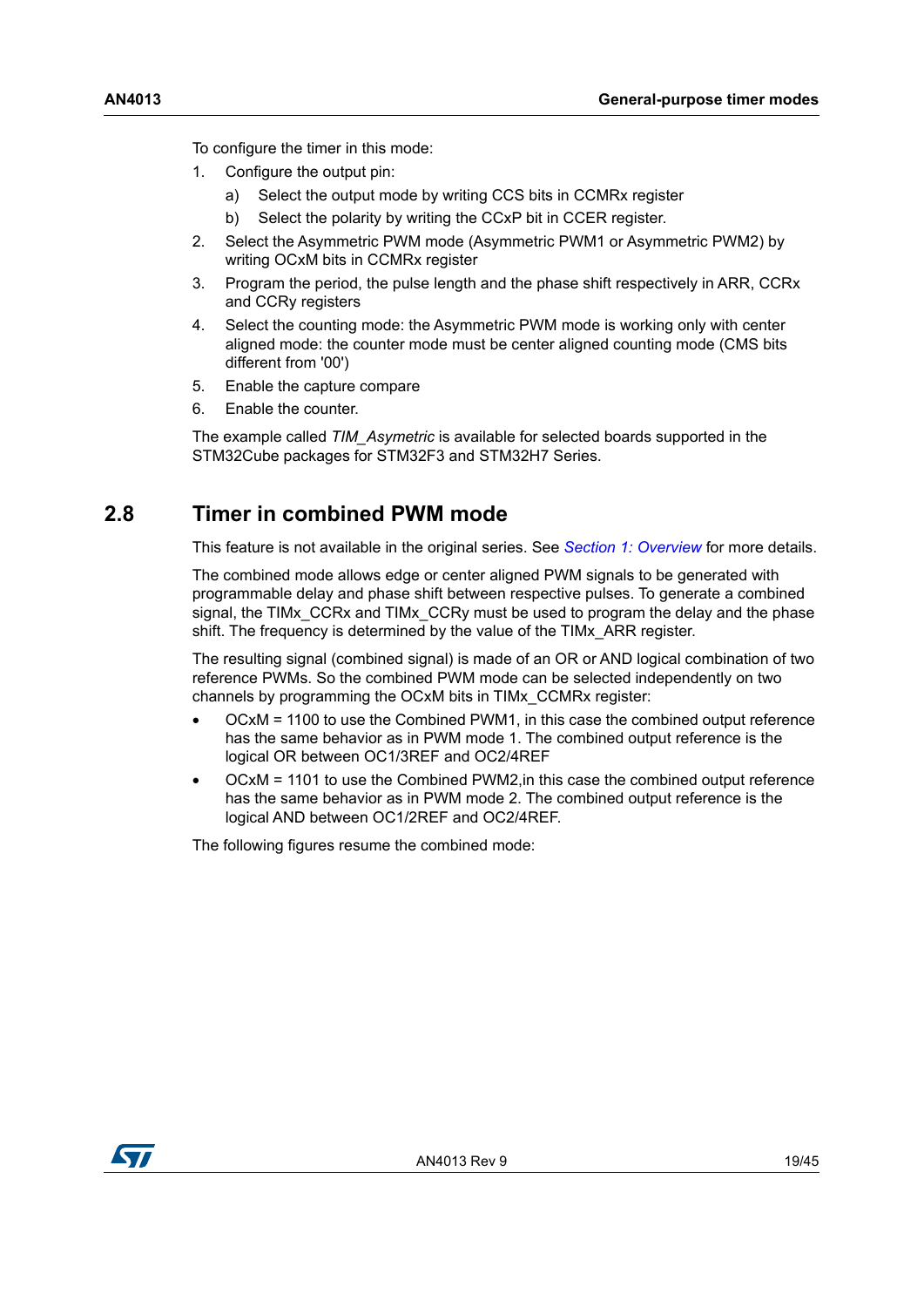<span id="page-19-0"></span>

**Figure 2. Combined PWM mode**

To configure the timer in this mode:

- 1. Configure the output pin:
	- a) Select the output mode by writing CCS bits in CCMRx register;
	- b) Select the polarity by writing the CCxP bit in CCER register.
- 2. Select the Combined PWM mode (Combined PWM1 or Combined PWM2) by writing OCxM bits in CCMRx register;
- 3. Program the period, the delay and the phase shift respectively in ARR, CCRx and CCRy registers;
- 4. Select the counting mode:
	- a) Edge-aligned mode: the counter must be configured up-counting or downcounting;
	- b) Center aligned mode: the counter mode must be center aligned counting mode (CMS bits different from '00').
- 5. Enable the capture compare;
- 6. Enable the counter.

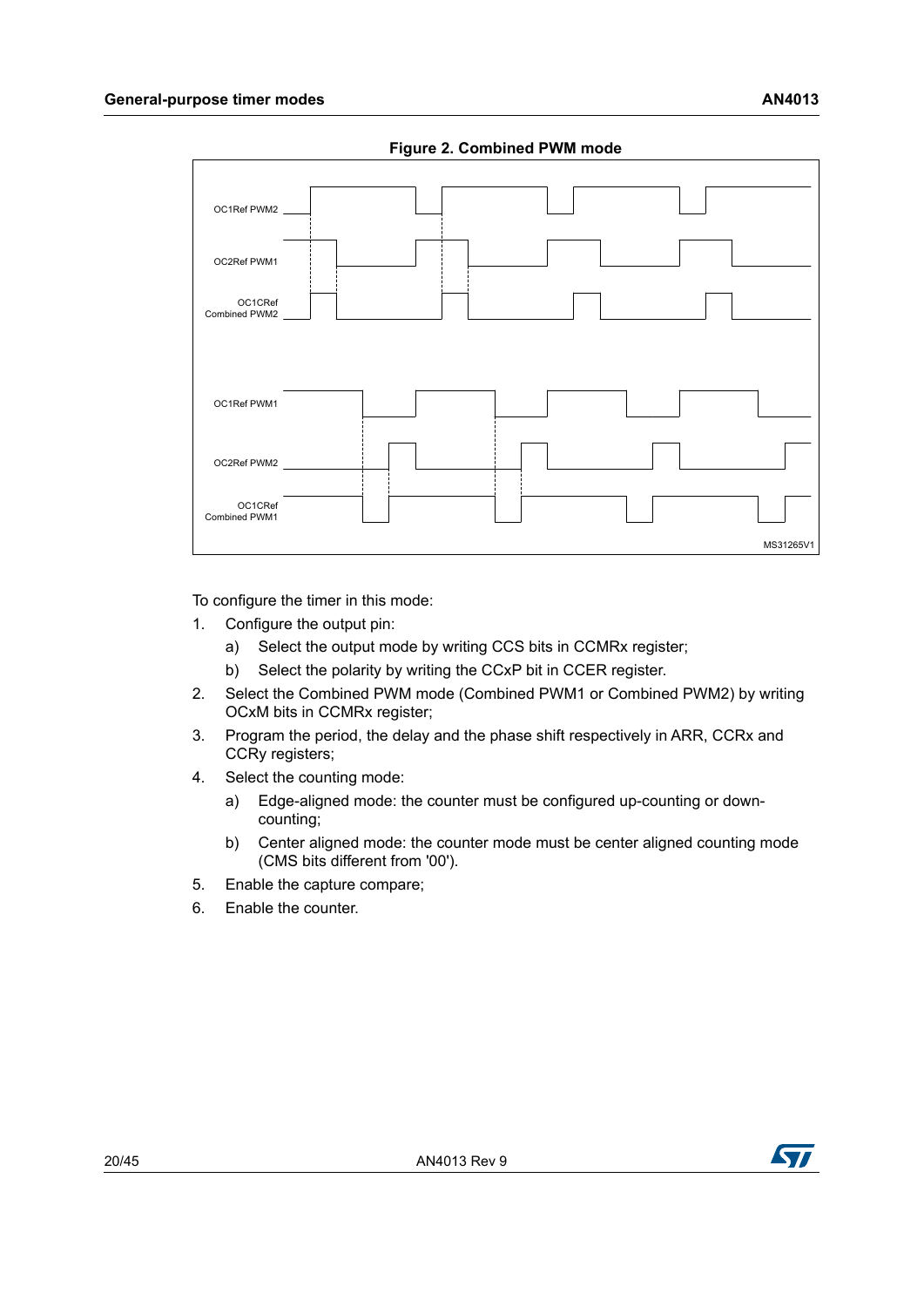### <span id="page-20-0"></span>**2.9 Retriggerable one pulse mode**

This feature is not available in the original series. See *Section [1: Overview](#page-5-0)* for more details.

The retriggerable one pulse mode is a one pulse mode with these additional characteristics:

- The pulse starts as soon as the trigger occurs (no programmable delay);
- The pulse is extended if a new trigger occurs before the previous one is completed.

If the counter is configured in up-counting mode, the corresponding CCRx must be set to 0, in this case the pulse length is determined by ARR register. If the timer is configured in down-counting mode, the ARR must be set to 0 in this case the pulse length is determined by CCRx register. As for the OPM mode, there are two retriggerable one pulse mode, retriggerable OPM mode 1 and retriggerable OPM mode 2:

- Retriggerable OPM mode 1 is selected by setting the OCXM bits to 1000:
	- In up-counting mode, channel is inactive until a trigger event is detected (on TRGI signal), the comparison is performed like in PWM mode 1, then the channel becomes inactive again at the next update;
	- In down-counting mode, channel is active until a trigger event is detected (on TRGI signal), the comparison is performed like in PWM mode 1, then the channel becomes active again at the next update.
- Retriggerable OPM mode 2 i s selected by setting the OCXM bits to 1001:
	- In up-counting mode, the channel is active until a trigger event is detected (on TRGI signal), the comparison is performed like in PWM mode 2, then the channel becomes inactive again at the next update;
	- In down-counting mode, the channel is inactive until a trigger event is detected (on TRGI signal), the comparison is performed like in PWM mode 1, then the channel becomes inactive again at the next update.

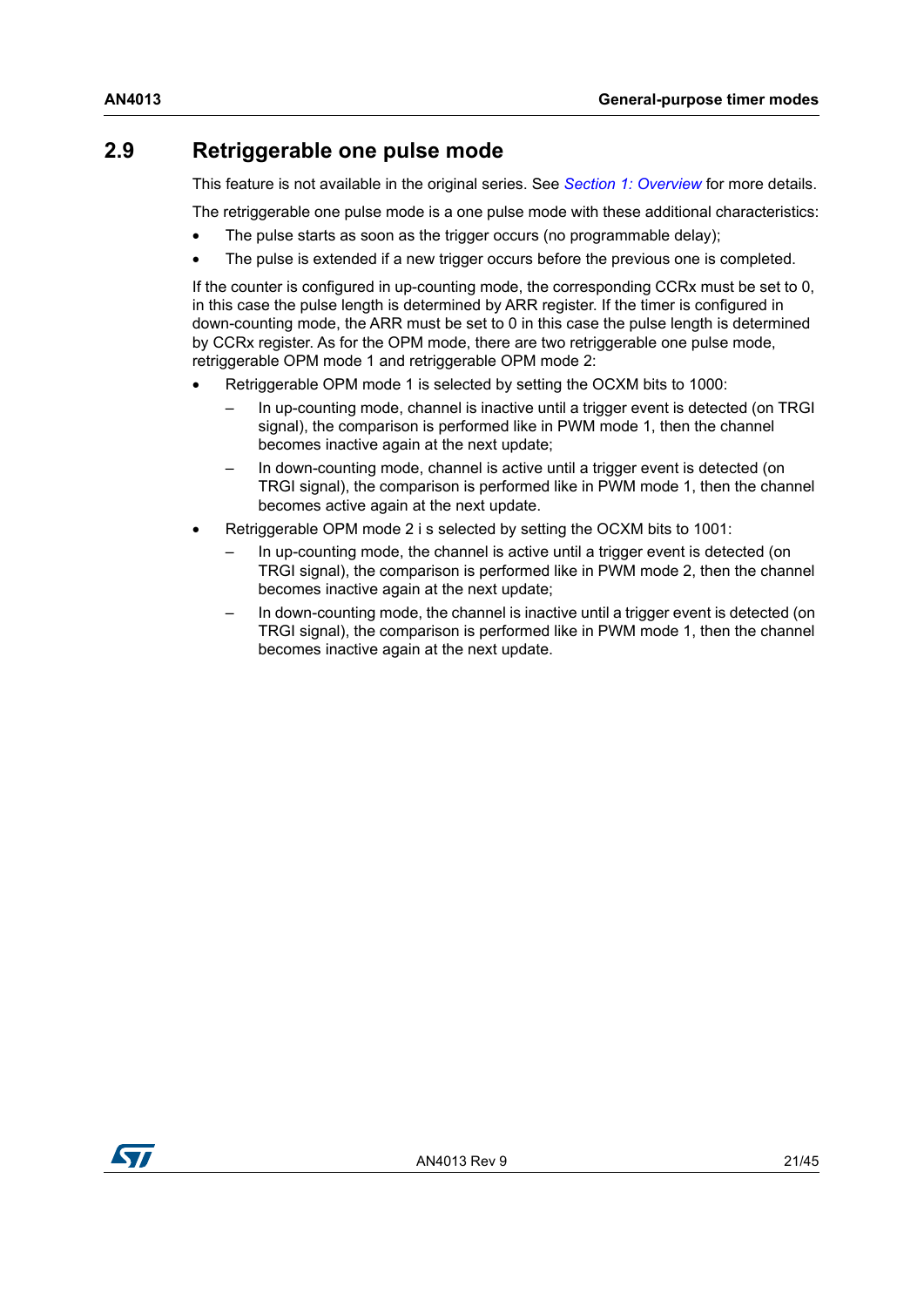*[Figure](#page-21-0) 3* presents an example of the retriggerable OPM mode.



<span id="page-21-0"></span>

To configure the timer in this mode:

- 1. Configure the input pin and mode:
	- a) Select the TIxFPx trigger to be used by writing CCxS bits in CCMRx register;
	- b) Select the polarity of the input pin by writing CCxP and CCxNP bits in CCER register;
	- c) Configure the TIxFPx trigger for the slave mode trigger by writing TS bits in SMCR register;
	- d) Select the Combined Reset + trigger mode for the slave mode by writing SMS = 1000 in SMCR register;
- 2. Configure the output pin and mode:
	- a) Select the output polarity by writing CCyP bit in CCER register;
	- b) Select the output compare mode by writing OCyM bits in CCMRy register (Retriggerable OPM mode 1 or retriggerable OPM mode 2);
	- c) Set the Pulse length value by writing in CCRy register if the counter is downcounting or by writing in the ARR if the counter is up-counting.

For more details on using the timer in this mode, refer to the examples provided in the STM32F30x standard peripheral libraries, in the

/Project/STM32F30x\_StdPeriph\_Examples/ TIM/Retriggerable OPM folder.

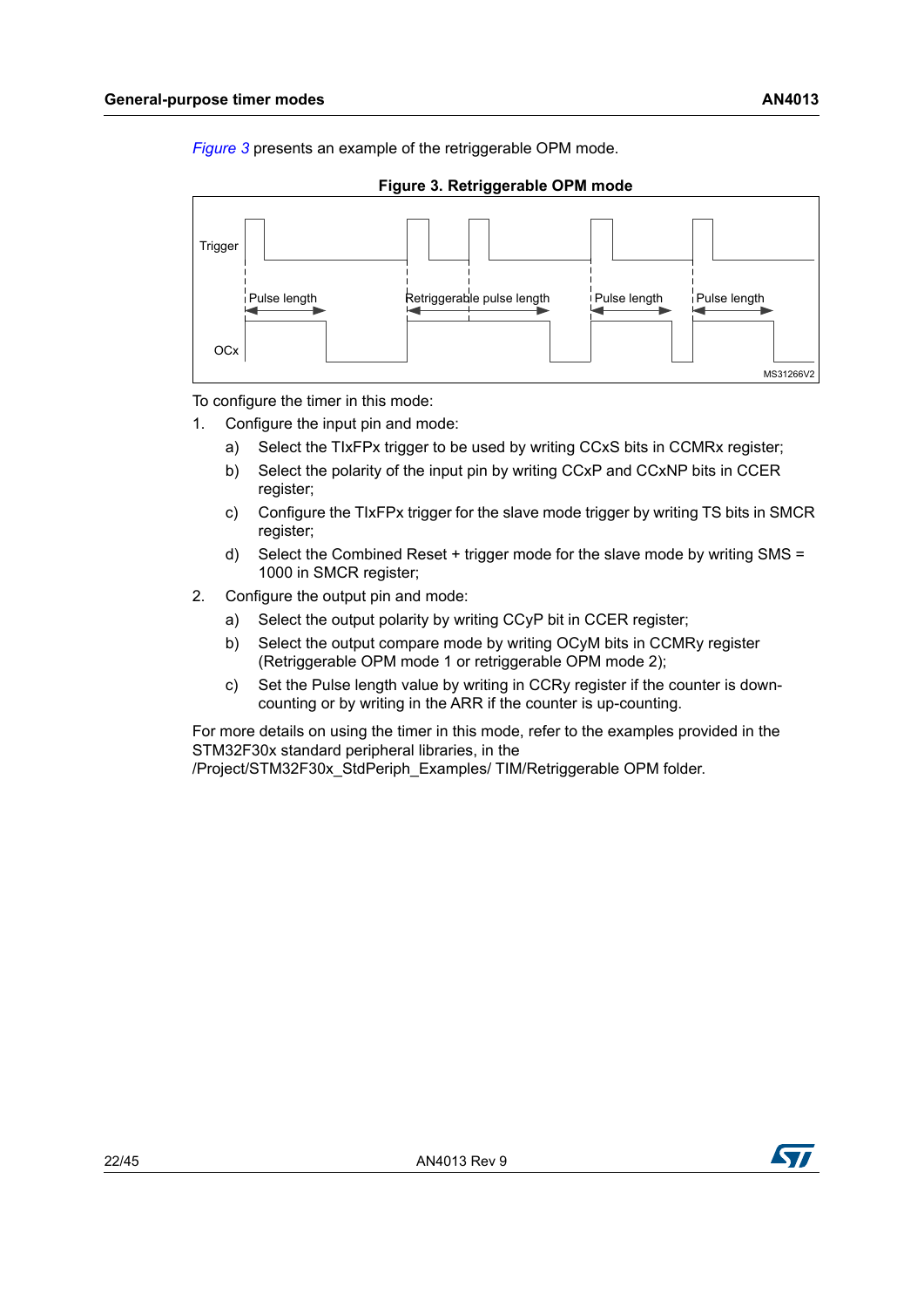# <span id="page-22-0"></span>**3 Timer synchronization**

### <span id="page-22-1"></span>**3.1 Timer system link**

STM32xx Series timers are linked together internally for timer synchronization or chaining. Each timer has several internal input and output triggers. These signals allow timer interconnection. *[Figure](#page-22-3) 4* illustrates the time interconnection.

<span id="page-22-3"></span>



### <span id="page-22-2"></span>**3.2 Master configuration**

When a timer is selected as a master timer, the corresponding trigger output signal is used by the slave internal trigger (when configured). The trigger output can be selected from the following list:

- **Reset**: the UG bit from the TIMx\_EGR register is used as a trigger output (TRGO);
- **Enable**: the counter enable signal is used as a trigger output (TRGO) to start several timers at the same time, or to control a window in which a slave timer is enabled;
- **Update**: the update event is selected as trigger output (TRGO). For example, a master timer can be used as a prescaler for a slave timer;
- **Compare pulse**: the trigger output sends a positive pulse when the CC1IF flag is to be set (even if it was already high) as soon as a capture or a compare match occurs;
- **OC1Ref**: OC1REF signal is used as trigger output (TRGO);
- **OC2Ref: OC2REF signal is used as trigger output (TRGO):**
- **OC3Ref:** OC3REF signal is used as trigger output (TRGO);
- **OC4Ref**: OC4REF signal is used as trigger output (TRGO).

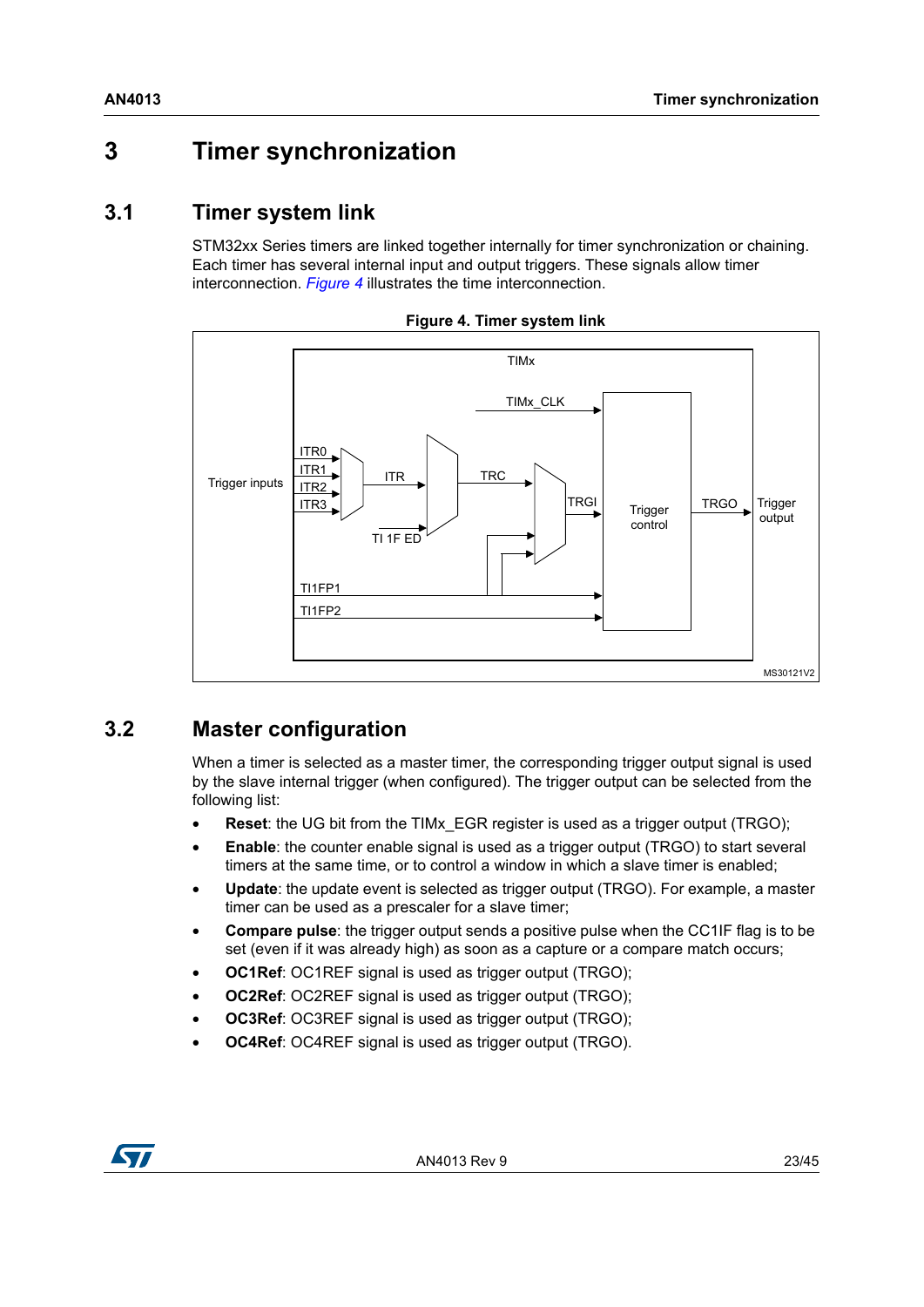To configure a timer in master mode:

- 1. Configure the timer
- 2. Select the trigger output to be used, by writing the MSM (Master /Slave Mode selection) bits in TIMx\_CR2 register
- 3. Enable the MSM (Master/Slave Mode) bit in the SMCR register to allow a perfect synchronization between the current timer and its slaves (through TRGO).

On selected devices such as STM32G4 Series for example, the advanced-control timer can generate two trigger outputs: TRGO as described above and TRGO2 (used for TIM and ADC synchronization) which can be selected from the following list:

- Reset the UG bit from the EGR register is used as trigger output (TRGO2)
- Enable the Counter Enable signal CNT\_EN is used as trigger output (TRGO2). It is useful to start several timers simultaneously or to control a window in which a slave timer is enabled. The Counter Enable signal is generated by a logical AND between CEN control bit and the trigger input when configured in gated mode
- Update The update event is selected as trigger output (TRGO2). For instance a master timer can then be used as a prescaler for a slave timer
- Compare Pulse The trigger output sends a positive pulse when the CC1IF flag is set high (even if it was already set high), as soon as a capture or a compare match occurs
- Compare OC1REF signal is used as trigger output (TRGO2)
- Compare OC2REF signal is used as trigger output (TRGO2)
- Compare OC3REF signal is used as trigger output (TRGO2)
- Compare OC4REF signal is used as trigger output (TRGO2)
- Compare OC5REF signal is used as trigger output (TRGO2)
- Compare OC6REF signal is used as trigger output (TRGO2)
- Compare Pulse OC4REF rising or falling edges generate pulses on TRGO2
- Compare Pulse OC6REF rising or falling edges generate pulses on TRGO2
- Compare Pulse OC4REF rising or OC6REF rising edges generate pulses on TRGO2
- Compare Pulse OC4REF rising or OC6REF falling edges generate pulses on TRGO2
- Compare Pulse OC5REF rising or OC6REF rising edges generate pulses on TRGO2
- Compare Pulse OC5REF rising or OC6REF falling edges generate pulses on TRGO2.

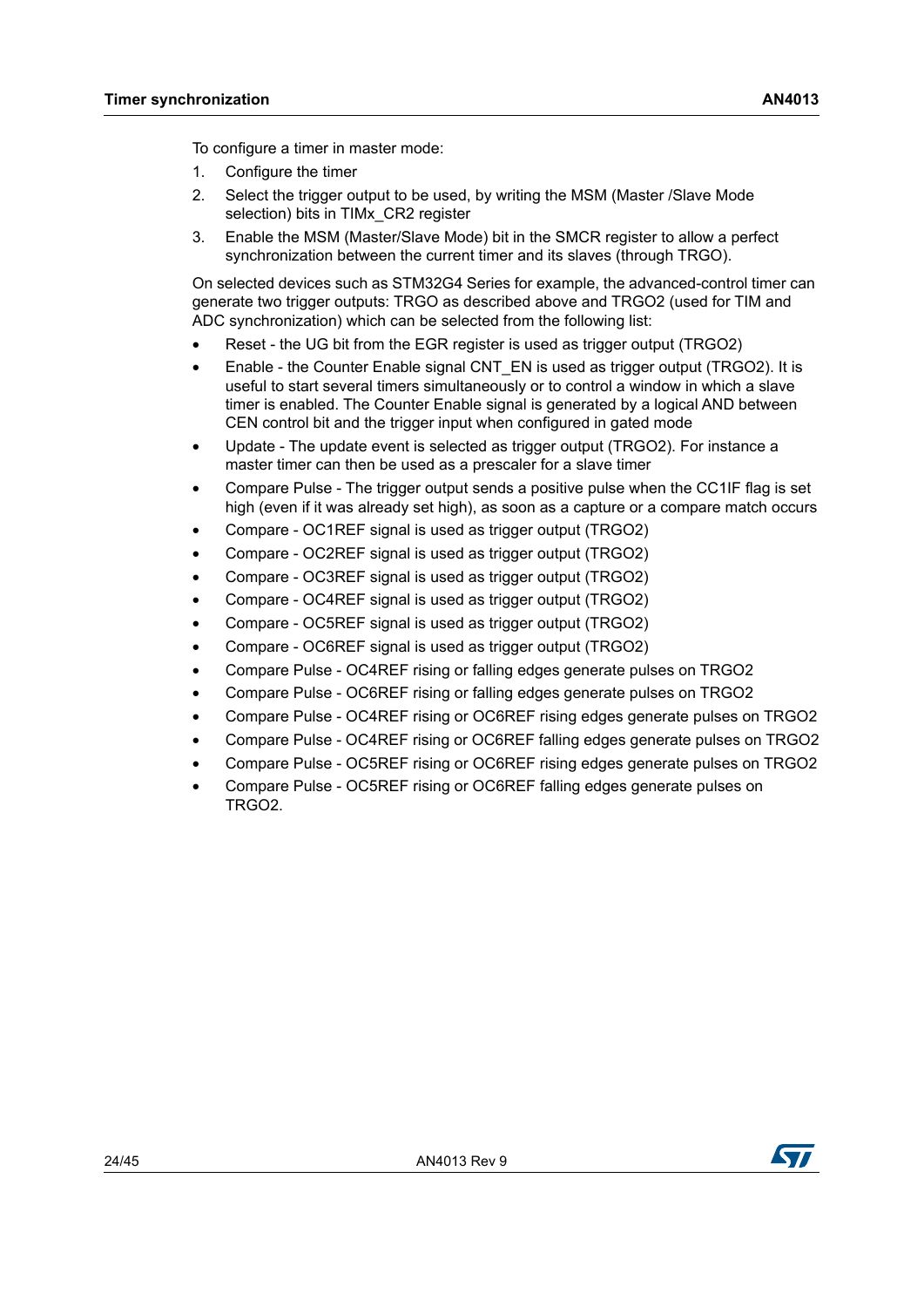### <span id="page-24-0"></span>**3.3 Slave configuration**

The slave timer is connected to the master timer through the input trigger. Each ITRx is connected internally to another timer, and this connection is specific for each STM32Fx/Gx/Hx/Lx//Wx series product as stated on the first page.

The slave mode can be:

- **Reset mode:** rising edge of the selected trigger input (TRGI) reinitializes the counter and generates an update of the registers
- Gated mode: the counter clock is enabled when TRGI is high. The counter stops (but is not reset) as soon as the trigger becomes low. Both counter start and stop are controlled
- **Trigger mode:** the counter starts at a rising edge of the trigger TRGI (but it is not reset). Only the counter start is controlled
- **External clock mode** 1: rising edges of the selected trigger TRGI clock the counter
- **Combined reset + trigger mode**: rising edge of the selected TRGI reinitializes the counter, generates an update of the registers and starts the counter. This feature is not available in the original series. See *[Section 1: Overview](#page-5-0)* for more details.

To configure a timer in slave mode:

- 1. Select the slave mode to be used by writing SMS (slave mode selection) bits in SMCR register
- 2. Select the internal trigger to be used by writing TS (trigger selection) bits in SMCR register.

For more details on using the timer in this mode, refer to the examples provided in the STM32Cube package:

**Examples\TIM\TIM\_CascadeSynchro,\TIM\_ExtTriggerSynchro\TIM\_Synchronization and \TIM\_ParallelSynchro folders.**

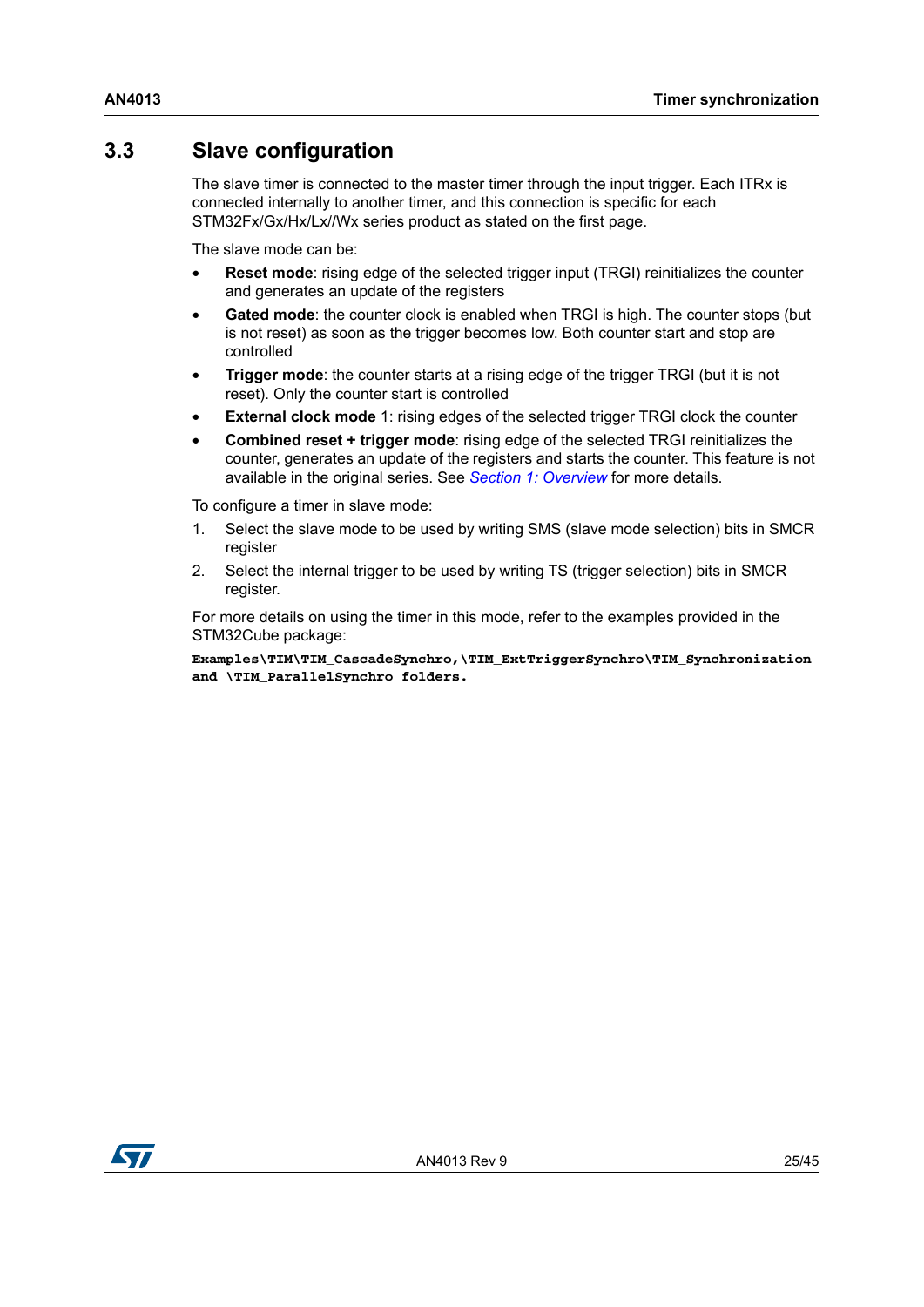## <span id="page-25-0"></span>**4 Advanced features for motor control**

### <span id="page-25-1"></span>**4.1 Signal generation**

The STM32Fx/Gx/Hx/Lx//Wx Series timer can output two complementary signals and manage the on/ off state switching of the outputs.

The complementary signals OCx and OCxN are activated by a combination of several control bits: the CCxE and CCxNE and the MOE, OISx, OISxN, OSSI and OSSR bits.

The main output enable (MOE) bit is reset once a break input becomes active. It is set by software or automatically based on the Automatic Output Enable (AOE) bit. When the MOE bit is reset, the OCx and OCxN outputs are disabled or forced to idle state (OISx OISxN), depending on whether the OSSI bit is set or not.

*Note: The MOE bit is valid only on the channels that are configured as output.*

The Off-State Selection for Run mode (OSSR) bit is used when MOE=1 to determine the pin output when the channel output is not enabled. When this bit is set, OCx and OCxN outputs are set to their inactive level as soon as their complementary bits CCxE=1 or CCxNE=1. The output is still controlled by the timer.

The Off-State Selection for Idle mode (OSSI) bit is used when MOE=0 due to a break event or by a software write, on channels configured as outputs. When this bit is set, OCx and OCxN outputs are first forced with their inactive level, then forced to their idle level after the deadtime. The timer maintains its control over the output.

*Table [6: Advanced timer configurations](#page-26-0)* explains the possible configurations of the advanced timer.

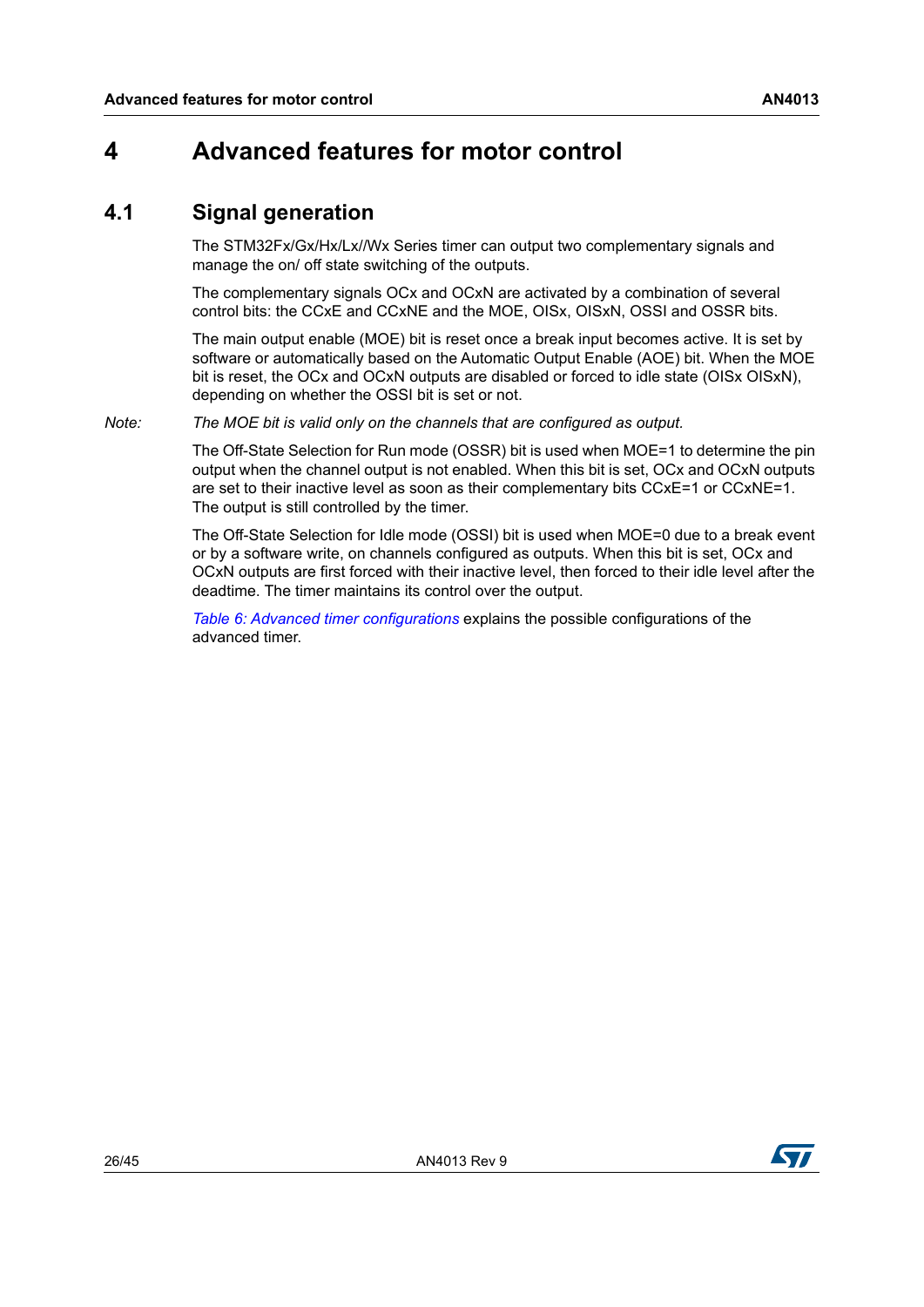<span id="page-26-0"></span>

|             |                          | <b>Control bits</b> |                                           |                                          | <b>Output state</b>                                                                   |                             |                                     |  |
|-------------|--------------------------|---------------------|-------------------------------------------|------------------------------------------|---------------------------------------------------------------------------------------|-----------------------------|-------------------------------------|--|
| <b>MOE</b>  | <b>OSSI</b>              | <b>OSSR</b>         | <b>OCxE</b>                               | <b>OCxNE</b>                             | <b>OCxN output</b><br><b>OCx output</b><br>state<br>state                             |                             | <b>Typical use</b>                  |  |
|             | X                        | $\mathbf 0$         | 0                                         | 0                                        | Output disable                                                                        | Output disable              |                                     |  |
|             | x                        | 0                   | 0                                         | 1                                        | Output disable                                                                        | <b>OCxREF</b><br>+ polarity | General purpose                     |  |
|             | 0<br>x                   |                     | 1                                         | $\pmb{0}$                                | <b>OCxREF</b><br>Output disable<br>+ polarity                                         |                             |                                     |  |
|             | $\pmb{0}$<br>1<br>1<br>X |                     | <b>OCxREF</b><br>+ polarity<br>+ Deadtime | (not OCxREF)<br>+ polarity<br>+ Deadtime | Motor control<br>(sinewave)                                                           |                             |                                     |  |
| 1           | x                        | $\mathbf{1}$        | 0                                         | 0                                        | Output disabled                                                                       | Output disabled             |                                     |  |
|             | x                        | $\mathbf{1}$        | 0                                         | 1                                        | <b>OCxREF</b><br>Off-state<br>+ polarity                                              |                             | Motor control<br>$(6\text{-steps})$ |  |
|             | x                        | $\mathbf{1}$        | 1                                         | 0                                        | OCxREF +<br>Off-state<br>polarity                                                     |                             |                                     |  |
|             | x                        | $\mathbf{1}$        | 1                                         | 1                                        | <b>OCxREF</b><br>(not OCxREF)<br>+ polarity<br>+ polarity<br>+ deadtime<br>+ deadtime |                             | Motor control<br>(sinewave)         |  |
| <b>MOE</b>  | <b>OSSI</b>              | <b>OSSR</b>         | <b>OCxE</b>                               | <b>OCxNE</b>                             | <b>OCx output</b><br>state                                                            | <b>OCxN output</b><br>state | <b>Comments</b>                     |  |
|             | 0                        | X                   | 0                                         | 0                                        |                                                                                       |                             |                                     |  |
|             | $\mathbf 0$              | X                   | 0                                         | $\mathbf{1}$                             |                                                                                       | Output disable              | Outputs<br>disconnected             |  |
|             | $\pmb{0}$                | x                   | 1                                         | $\pmb{0}$                                |                                                                                       |                             | from I/O ports                      |  |
| $\mathbf 0$ | 0                        | x                   | 1                                         | 1                                        |                                                                                       |                             |                                     |  |
|             | $\mathbf{1}$             | x                   | $\mathbf 0$                               | $\pmb{0}$                                |                                                                                       | Off-state                   |                                     |  |
|             | 1                        | x                   | $\pmb{0}$                                 | 1                                        | (outputs are first forced with their                                                  |                             | All PWMs OFF<br>(low Z for safe     |  |
|             | 1                        | Χ                   | 1                                         | $\pmb{0}$                                | inactive level then forced to their<br>idle level after the deadtime.)                |                             | stop)                               |  |
|             | 1                        | x                   | 1                                         | $\mathbf{1}$                             |                                                                                       |                             |                                     |  |

**Table 6. Advanced timer configurations** 

*Note: 1 Deadtime insertion is enabled by setting both CCxE and CCxNE bits, and the MOE bit.*

*2 When only OCxN is enabled (CCxE=0, CCxNE=1), it is not complemented and becomes active as soon as OCxREF is high. For example, if CCxNP=0 then OCxN=OCxRef. On the other hand, when both OCx and OCxN are enabled (CCxE=CCxNE=1) OCx becomes active when OCxREF is high, whereas OCxN is complemented and becomes active when OCxREF is low.*

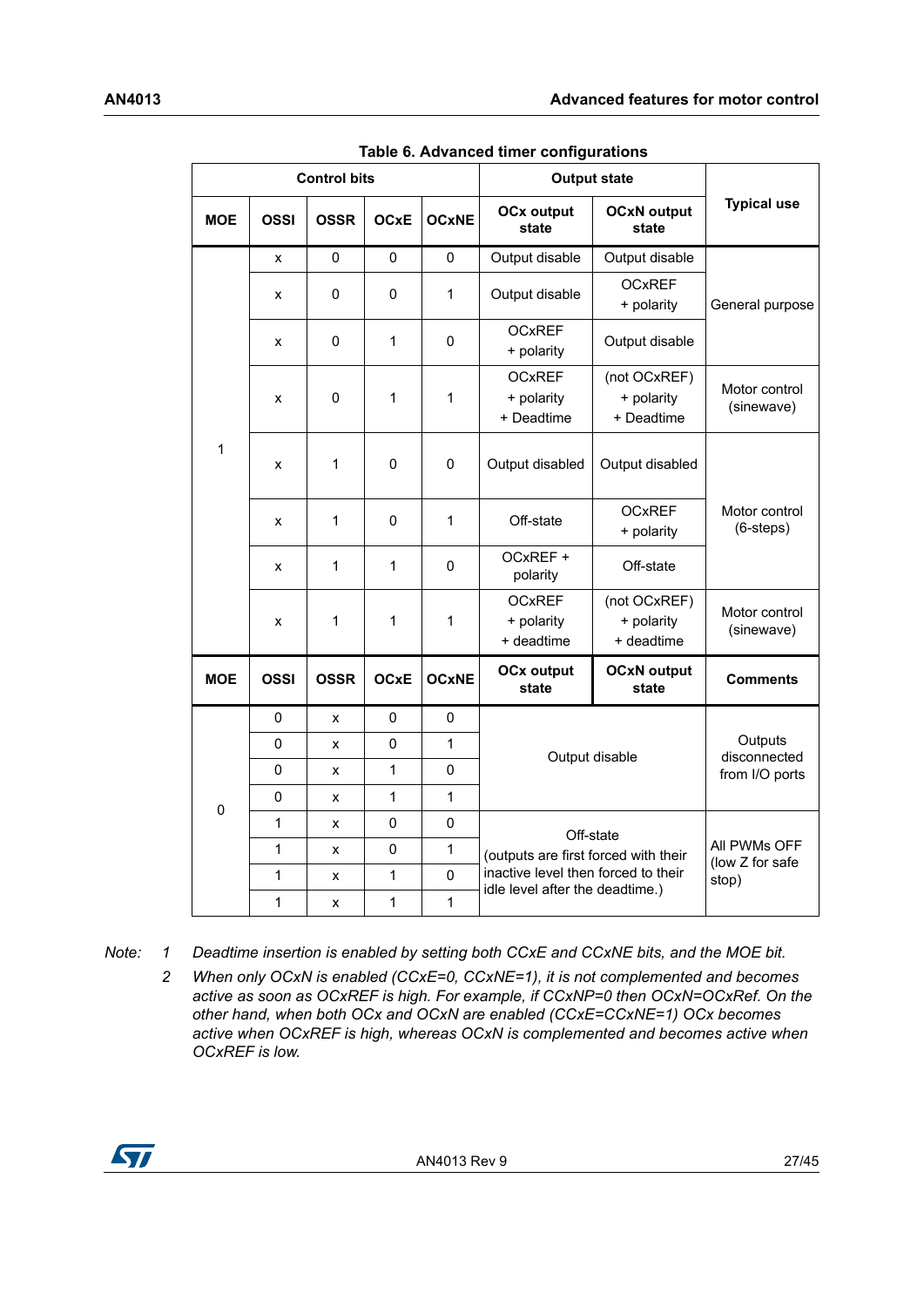<span id="page-27-0"></span>This feature is not available in the original series. See *Section [1: Overview](#page-5-0)* for more details.

The combined three-phase mode allows the generation of one to three center-aligned PWM signals with a single programmable signal ANDed in the middle of the pulses. The configuration is helpful for shunt resistor current sensing applications. Refer to UM1052 for further reading on this topic.

Using the 3-bits GC5C[3:1] in the TIMx\_CCR5, each channel of the TIM can be a combination between the original signal and the OC5Ref signal:

- If GC5C1 is set, OC1 output is controlled by TIMx\_CCR1 and TIMx\_CCR5
- If GC5C2 is set, OC1 output is controlled by TIMx\_CCR2 and TIMx\_CCR5
- If GC5C3 is set, OC1 output is controlled by TIMx\_CCR3 and TIMx\_CCR5.

The *[Figure](#page-27-1) 5* below illustrates an example of this mode:

<span id="page-27-1"></span>

#### **Figure 5. Combined three-phase PWM**

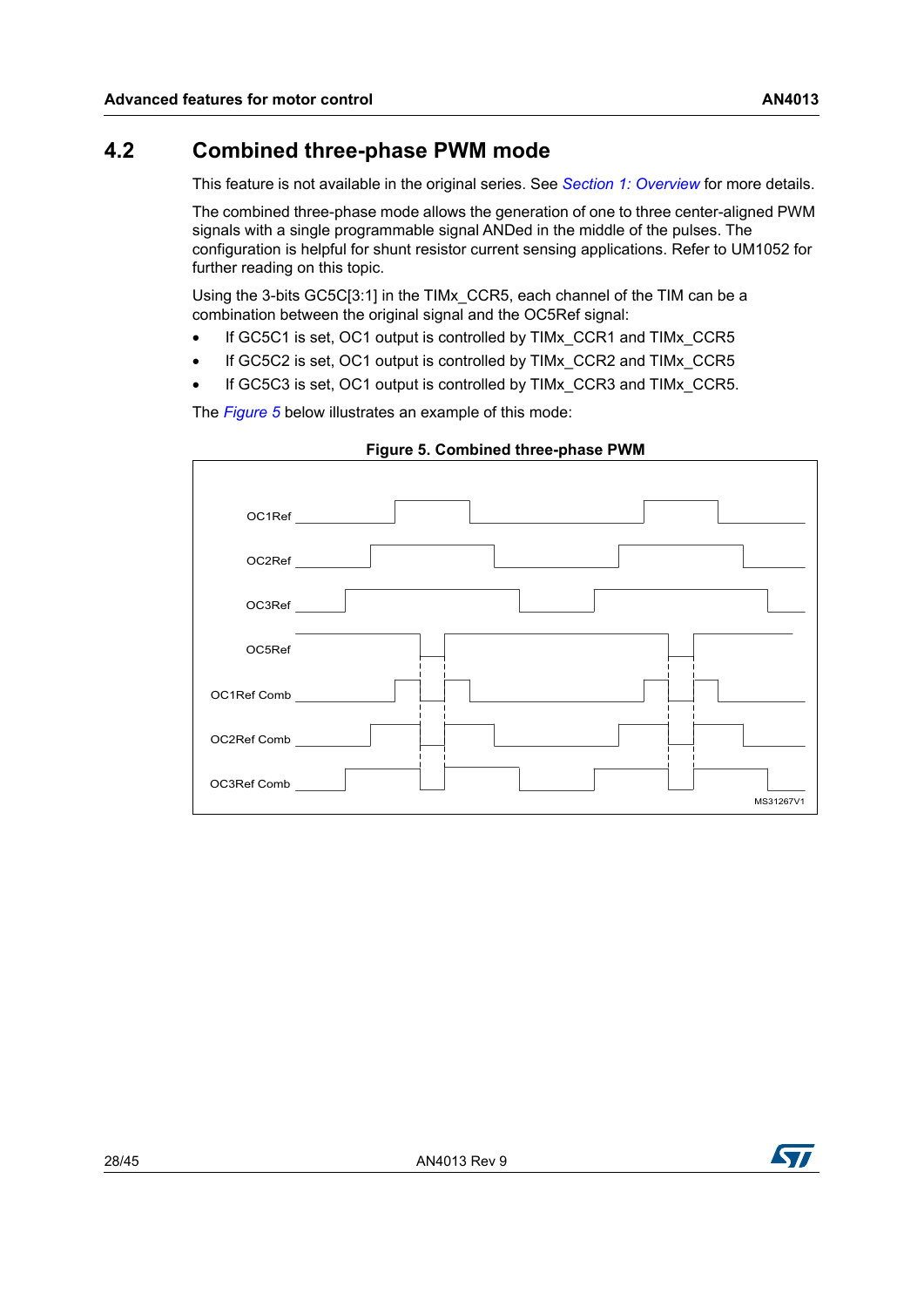To configure the timer in this mode:

- 1. Configure the output pin:
	- a) Select the output mode by writing CCS bits in TIMx\_CCMRx register
	- b) Select the polarity by writing the CCxP bit in TIMx\_CCER register.
- 2. Configure the used channel (1, 2 or/and 3) in PWM mode:
	- a) Configure the frequency, the duty cycle and the polarity
	- b) Select the PWM 1 or 2.
- 3. Configure the Channel 5 in PWM mode with the desired parameter (duty cycle)
- 4. Select the Combined PWM mode by programming the GC5Cx bits
- 5. Select the Center aligned mode as counting mode
- 6. Enable the capture compare
- 7. Enable the counter.

For more details on using the timer in this mode, refer to the examples provided in the STM32CubeF3, STM32CubeG4 and STM32CubeH7 firmware packages in the Examples\TIM\TIM\_Combined sub folder.

### <span id="page-28-0"></span>**4.3 Specific features for motor control applications**

### <span id="page-28-1"></span>**4.3.1 Complementary signal and deadtime feature**

The STM32xx Series advanced timers can generate up to three complementary outputs with the insertion of deadtime.

To use the complementary signal for one channel, set the two output compare enable bits of this channel and its complementary (OCxE and OCxNE) channel. If the deadtime bits are not zero, the two signals are generated with the insertion of a deadtime as illustrated in *[Figure](#page-28-2) 6*:

<span id="page-28-2"></span>

**Figure 6. Two signals are generated with insertion of a deadtime**

*Note: The deadtime parameter is computed using the DTG[7:0] bits and the deadtime clock (Tdtg).*

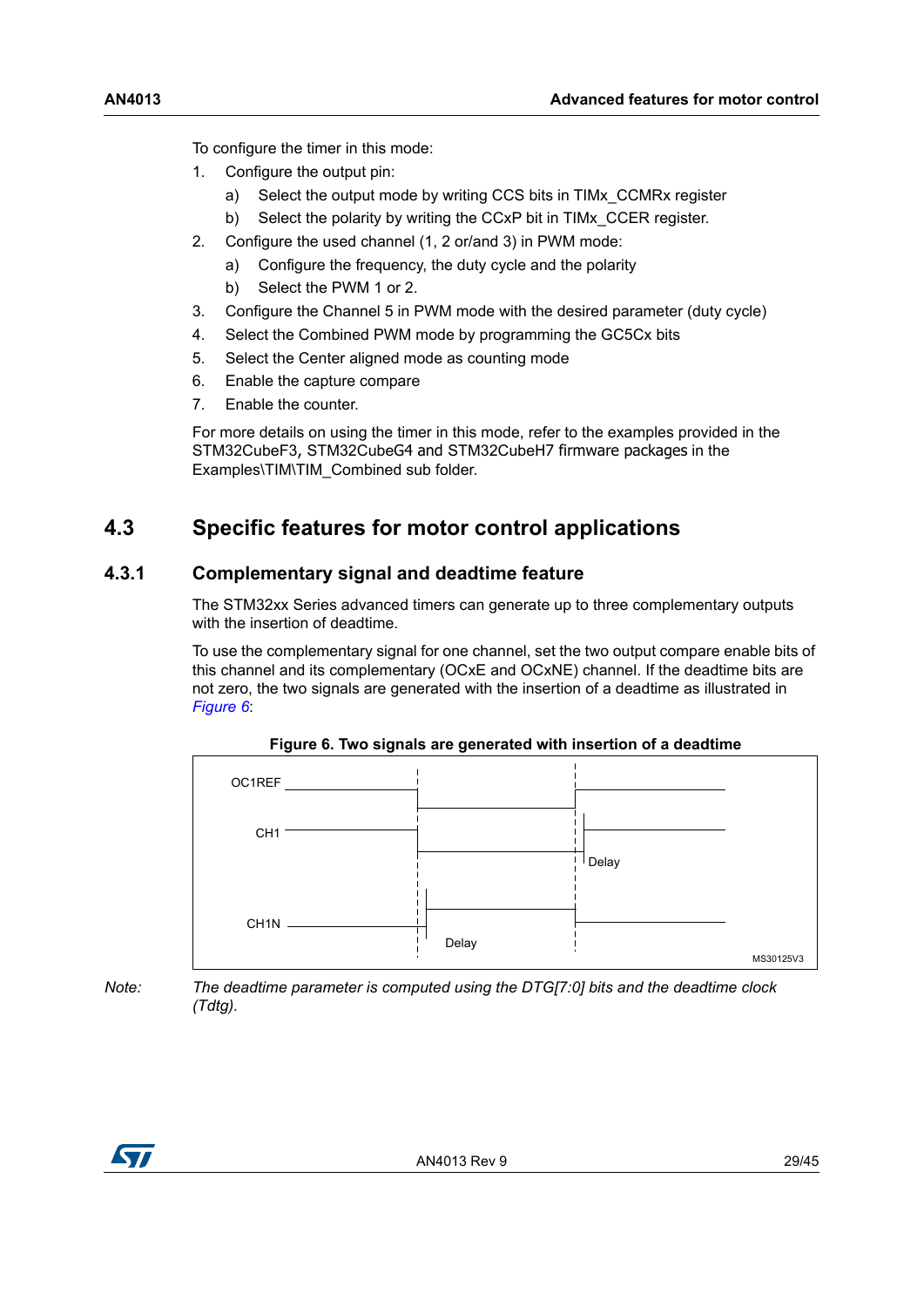The deadtime clock is computed as follows:

 $Tdtg = TDTS$ , if  $DTG[7] = 0$ Tdtg =  $2 \times T$ DTS, if DTG[6] = 0 Tdtg =  $8 \times T$ DTS, if DTG[5] = 0 Tdtg =  $16 \times T$ DTS, if DTG[7:5] =  $111$ *Note: TCK\_INT is the internal clock timer.* The deadtime delay is computed using the following formula: deadtime =  $DTG[7:0]x$  Tdtg, if  $DTG[7] = 0$ deadtime =  $(64+DTG[5:0]) \times Tdtg$ , if DTG $[6] = 0$ deadtime =  $(32+DTG[4:0])$  x Tdtg, if DTG[5] = 0 deadtime =  $(32+DTG[4:0])$  x Tdtg, if DTG[7:5] = 111 Where:  $T์DTS = TCK$  INT, if  $CKD[1:0] = 00$ TDTS =  $2 \times TCK$  INT, if CKD[1:0] = 01 TDTS =  $4 \times TCK$  INT, if CKD[1:0] = 10

> For more details on using the timer in this mode refer to the examples provided in the STM32Cube package examples in the following directories:

- Examples\TIM\TIM\_Complementary Signals
- Examples\TIM\TIM\_Combined.
- Note: At the time of writing this AN, the complementary signals example is only available for STM32F0, STM32F1, STM32F2, STM32F3, STM32F4, STM32F7, STM32G4 and STM32H7 Series microcontrollers; the combined example only for STM32F3, STM32G4 and STM32H7 Series microcontrollers.

#### <span id="page-29-0"></span>**4.3.2 Break input**

The break input is an emergency input in the motor control application. The break function protects power switches driven by PWM signals generated with the advanced timers. The break input is usually connected to fault outputs of power stages and 3-phase inverters. When activated, the break circuitry shuts down the TIM outputs and forces them to a predefined safe state.

The break event is generated by:

- The BRK input that has a programmable polarity and an enable bit BKE
- The CSS (Clock Security System)
- Software, by setting the BG bit in the EGR register

When a break event occurs:

- The MOE bit (main output enable) is cleared
- The break status flag is set and an interrupt request can be generated
- Each output channel is driven with the level programmed in the OISx bit.

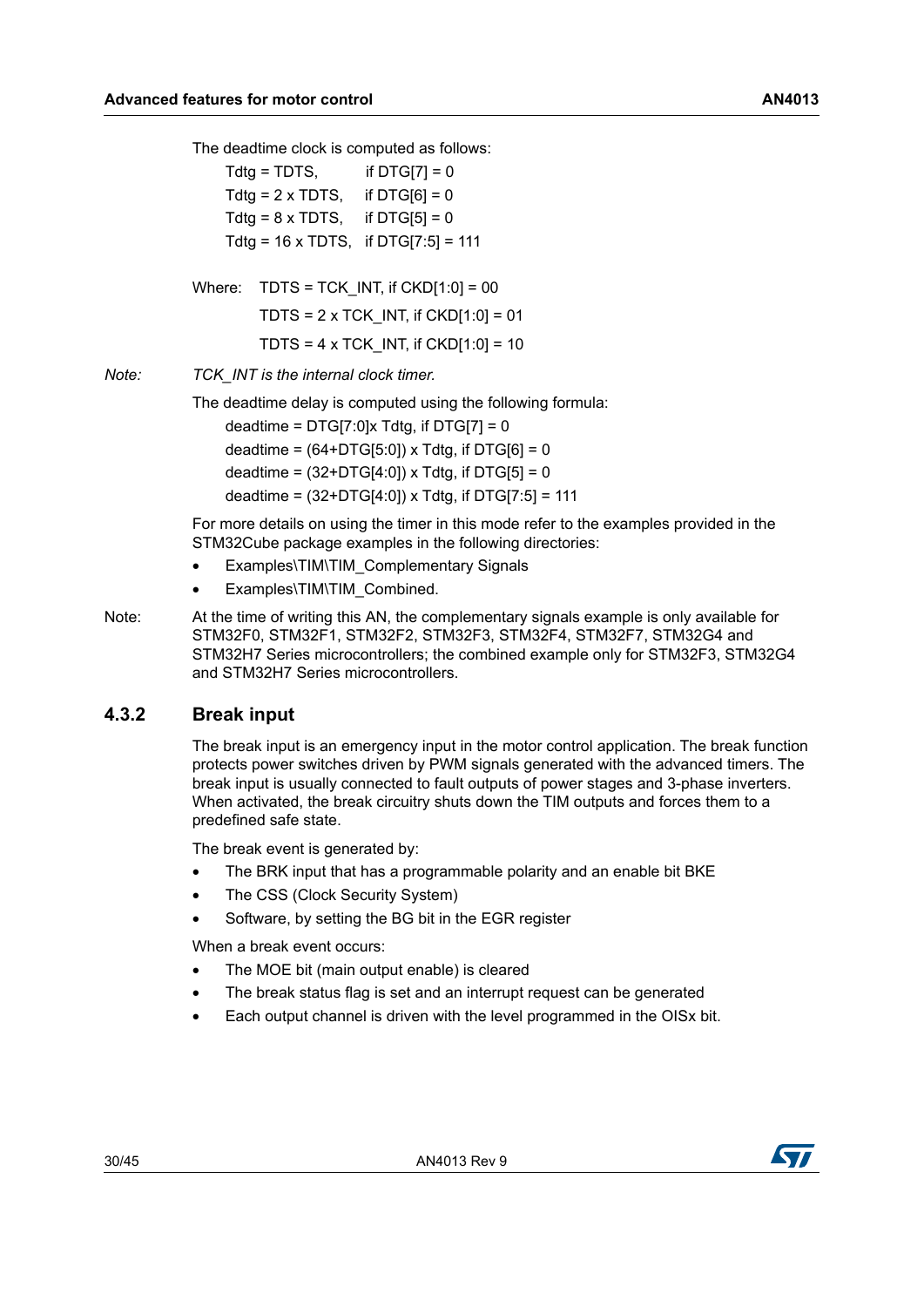### **Revised break inputs**

Break inputs Break1 and Break2 are not available on the original series.

The break can be generated by any of the two BRK inputs which have:

- a programmable polarity (BKPx bit in the TIMx\_BDTR Register)
- a programmable enable bit (BKEx in the TIMx\_BDTR Register)
- a programmable filter (BKxF[3:0] bits in the TIMx\_BDTR Register) to avoid spurious events.

*[Table](#page-30-0) 7* presents the two break inputs priorities.

<span id="page-30-0"></span>

| <b>Break input 1</b> | <b>Break input 2</b> | <b>OCxN</b> output             | <b>OCx output</b> |
|----------------------|----------------------|--------------------------------|-------------------|
| Active               | Inactive             | ON after deadtime<br>insertion | <b>OFF</b>        |
| Inactive             | Active               | <b>OFF</b>                     | <b>OFF</b>        |
| Active               | -                    | ON after deadtime<br>insertion | <b>OFF</b>        |

| Table 7. Behavior of timer outputs versus Break1 and Break2 inputs |  |
|--------------------------------------------------------------------|--|
|--------------------------------------------------------------------|--|

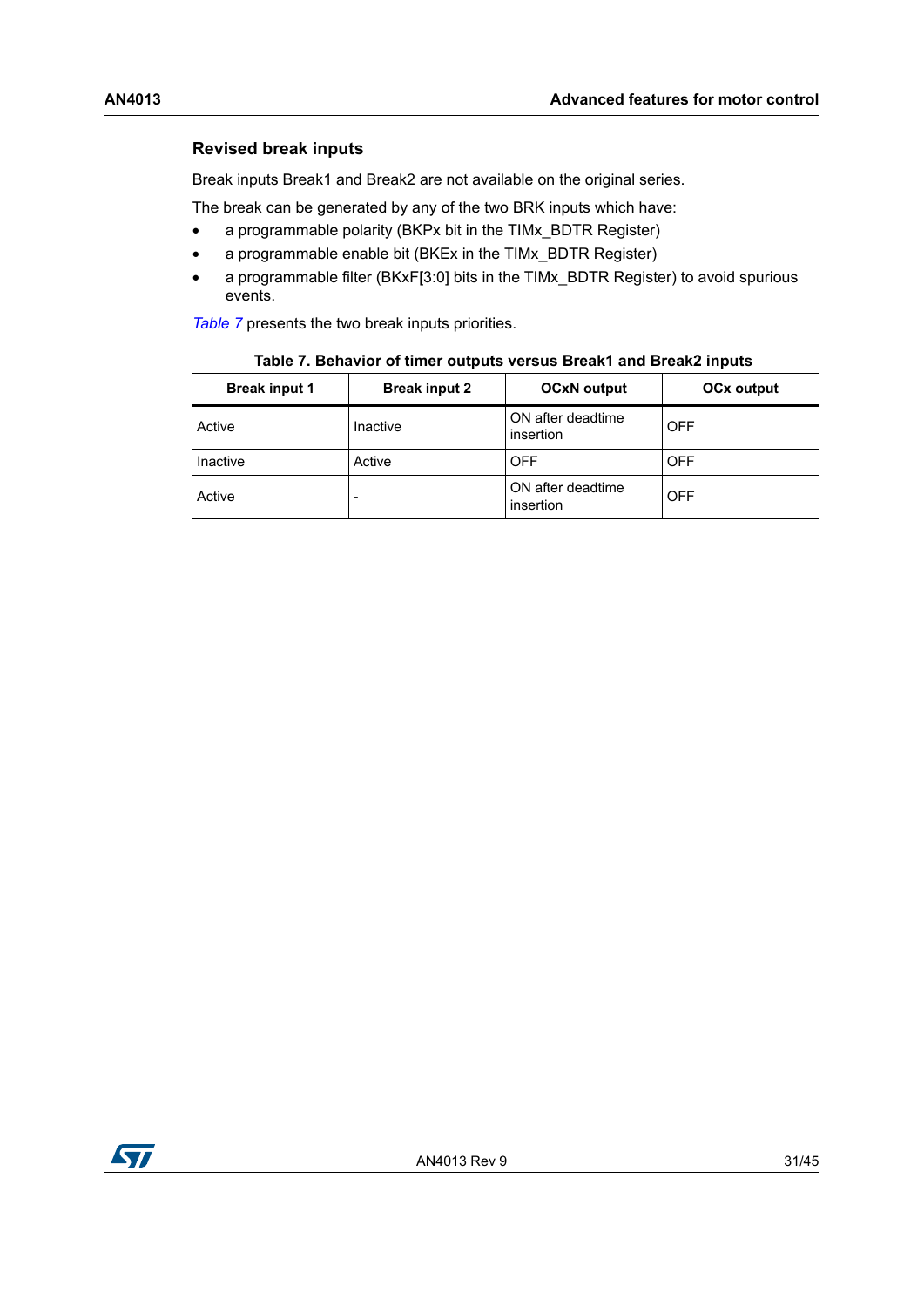### <span id="page-31-0"></span>**4.3.3 Locking mechanism**

The advanced timer registers and bits can be protected or locked in order to safeguard the application using the locking mechanism by programming the LOCK bits in the BDTR register. There are three locking levels illustrated in *[Table](#page-31-1) 8*.

<span id="page-31-1"></span>

| Level 1         |                          | LOCK Level 2(1) |              | LOCK Level $3^{(2)}$ |              |
|-----------------|--------------------------|-----------------|--------------|----------------------|--------------|
| Register        | <b>Bits</b>              | <b>Register</b> | <b>Bits</b>  | <b>Register</b>      | <b>Bits</b>  |
| CR <sub>2</sub> | <b>OIS<sub>x</sub></b>   | CR <sub>2</sub> | OISx         | CR <sub>2</sub>      | OISx         |
|                 | <b>OISxN</b>             |                 | <b>OISxN</b> |                      | <b>OISxN</b> |
| <b>BDTR</b>     | DTG[7:0]                 | <b>BDTR</b>     | DTG[7:0]     | <b>BDTR</b>          | DTG[7:0]     |
|                 | <b>BKE</b>               |                 | <b>BKE</b>   |                      | <b>BKE</b>   |
|                 | <b>BKP</b>               |                 | <b>BKP</b>   |                      | <b>BKP</b>   |
|                 | <b>AOE</b>               |                 | <b>AOE</b>   |                      | <b>AOE</b>   |
|                 | $BK2E^{(3)}$             |                 | <b>OSSR</b>  |                      | <b>OSSR</b>  |
|                 | $BK2P^{(3)}$             |                 | <b>OSSI</b>  |                      | OSSI         |
|                 | $BKF[3:0]^{(3)}$         | <b>CCER</b>     | <b>CCxP</b>  | <b>CCER</b>          | <b>CCxP</b>  |
|                 | BK2F[3:0] <sup>(3)</sup> |                 | <b>CCxNP</b> |                      | <b>CCxNP</b> |
|                 |                          |                 |              | <b>CCMRx</b>         | <b>OCxM</b>  |
|                 |                          |                 |              |                      | <b>OCxPE</b> |

|  | Table 8. Locking levels |  |
|--|-------------------------|--|
|  |                         |  |

1. LOCK Level 2 = LOCK Level 1 + CC polarity bits (CCxP/CCxNP bits in TIMx\_CCER).

2. LOCK Level 3 = LOCK Level 2 + CC control bits (OCxM and OCxPE.

<span id="page-31-2"></span>3. Bits present in STM32L4/F7/L5/G0/G4/WB/H7 Series and STM32F30x/F3x8 lines.

*Note: The LOCK bits can only be written once after the reset. Once the BDTR register has been written, its content is frozen until the next reset.*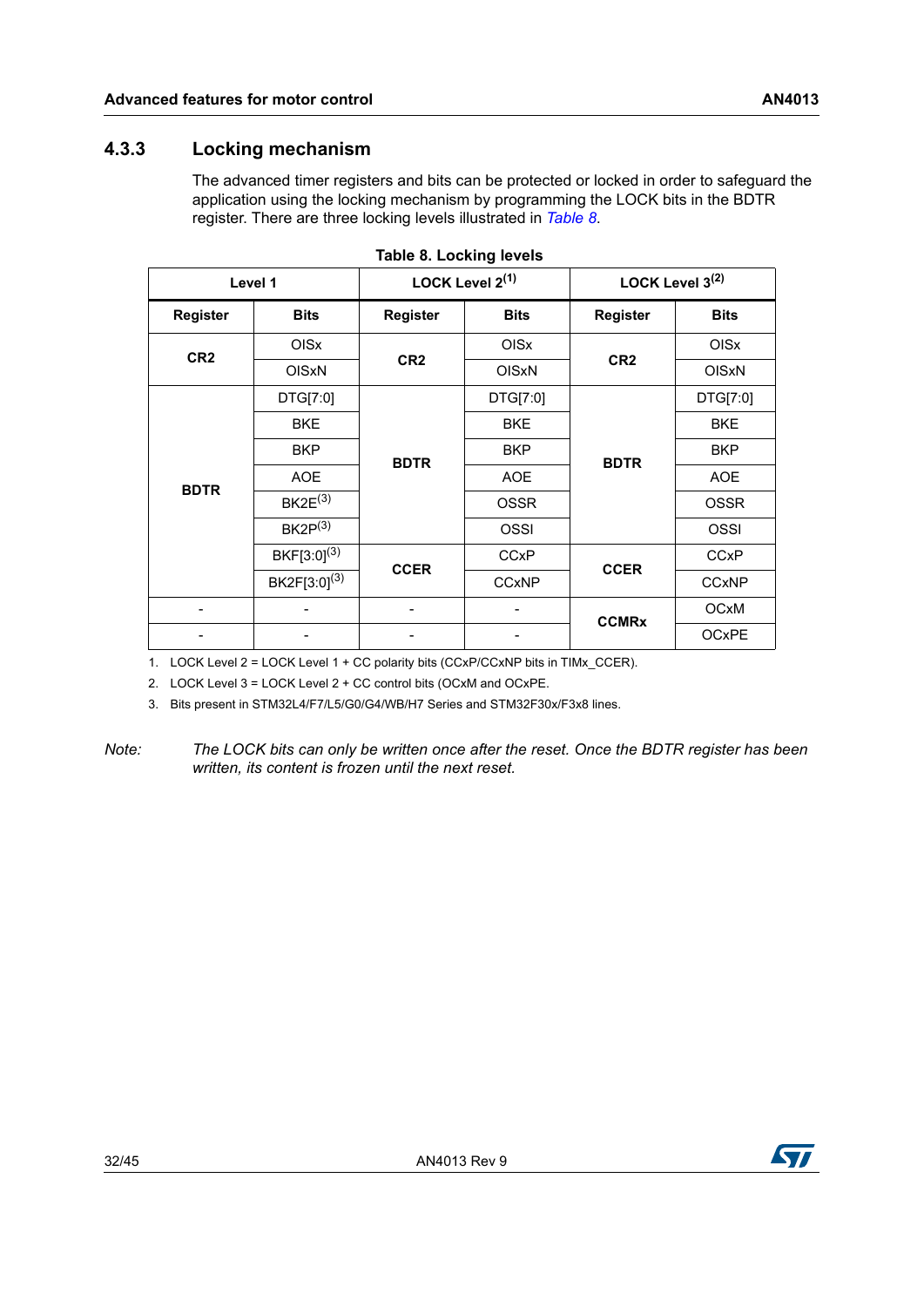### <span id="page-32-0"></span>**4.3.4 Specific features for feedback measurement**

### **Encoder modes**

The incremental quadrature encoder is a type of sensor used in motor-control applications to measure the angular position and the rotation direction.

In general, the incremental quadrature encoder generates three signals: phase A, phase B and index.

The direction of the motor depends on whether Phase A leads Phase B, or Phase B leads Phase A. A third channel, Index pulse, occurs once per revolution and is used as a reference to measure an absolute position.

The Phase A and B output signals are connected to the encoder interface to compute the frequency and then determine the velocity and the position. Velocity and position information can be measured at X2 or X4 resolution. *Figure [7: Position at X4 resolution](#page-32-1)* and *Figure [8: Position at X2 resolution](#page-33-0)* explain the encoder interface function.

The timer's counter is incremented or decremented for each transition on both inputs TI1 and TI2.

<span id="page-32-1"></span>

**Figure 7. Position at X4 resolution**

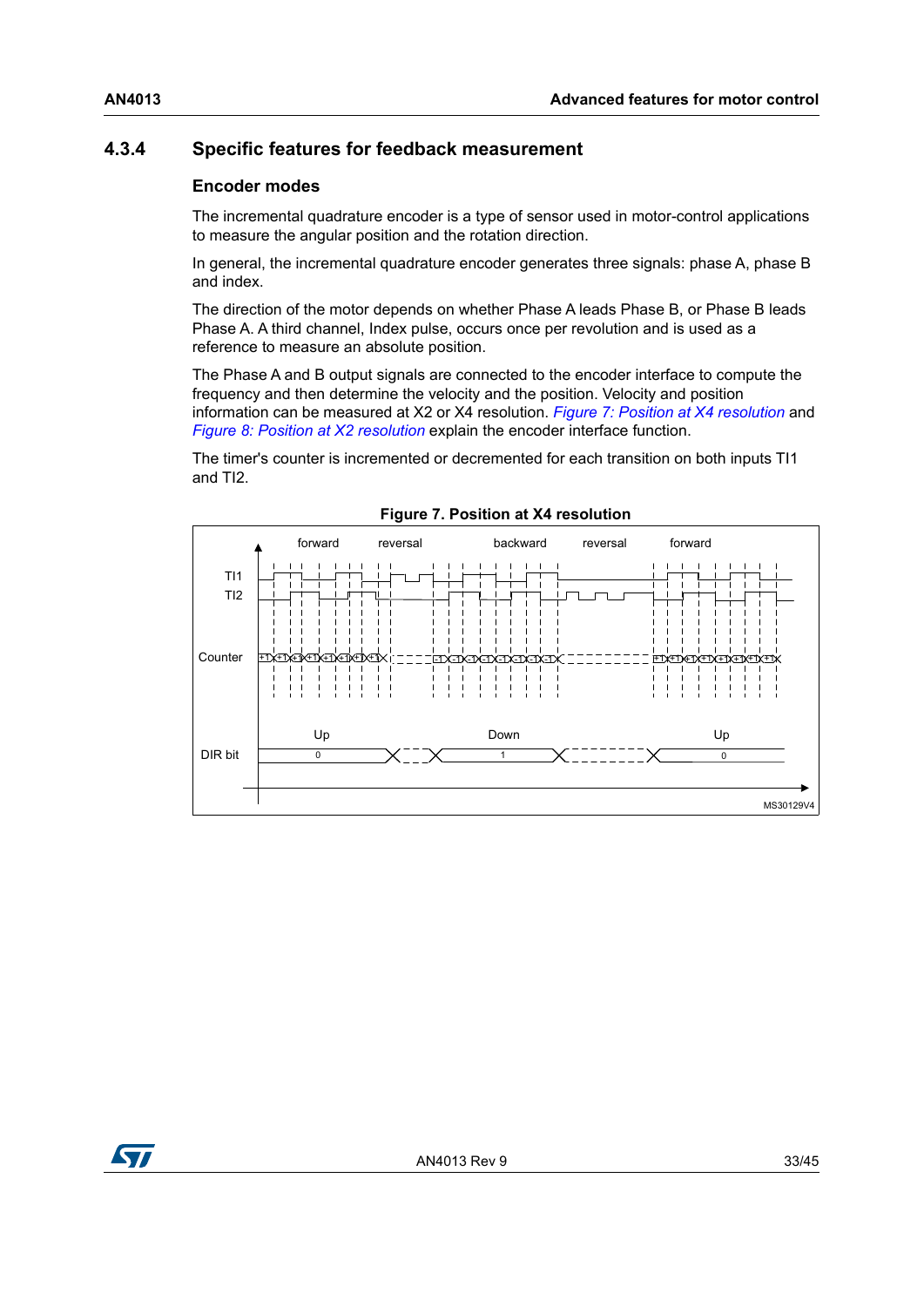The timer's counter is incremented or decremented for each transition on the selected input TI1 or TI2.

<span id="page-33-0"></span>



*Note: In case of X2 resolution the counter can also be incremented on the TI1 edge.* 

In STM32 timer encoder interface mode, the encoder mode3 corresponds to the X4 resolution. In this mode, the counter counts up/down on both TI1 and TI2 edges.

The X2 resolution is selected when encoder mode 1 or mode 2 is selected, that is, the counter counts up/down on TI2 edge depending on the TI1 level, or the counter counts up/down on TI1 edge depending on TI2 level.

#### **How to use the encoder interface**

An external incremental quadrature encoder can be connected directly to the MCU without external interface logic. The third encoder output (index) which indicates the mechanical zero position, may be connected to an external interrupt input and triggers a counter reset.

The output signal of the incremental encoder is filtered by the STM32 timer input filter block to reject all noise sources that typically occur in motor systems. This filter is described in *Section [2.3: Timer input capture mode on page](#page-12-0) 13*.

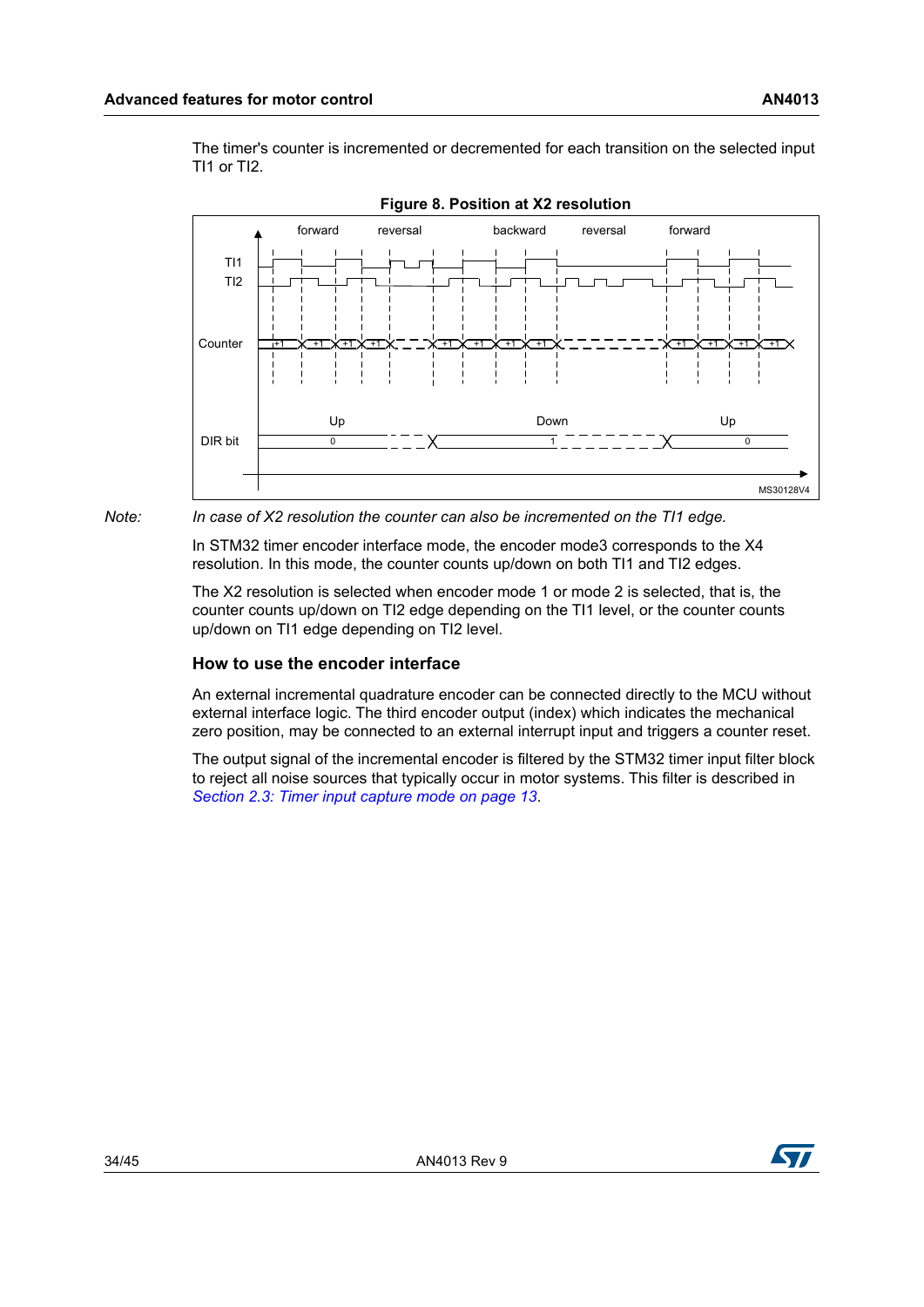#### **TIM configuration in encoder mode**

- 1. Select and configure the timer input:
- Input selection:
	- TI1 connected to TI1FP1 CC1S='01' in TIMx\_CCMR1 register;
	- TI2 connected to TI2FP2 CC2S='01' in TIMx\_CCMR1 register.
- Input polarity:
	- CC1P='0' and CC1NP='0'(CCER register, TI1FP1 non-inverted, TI1FP1=TI1);
	- CC2P='0' and CC2NP='0'(CCER register, TI1FP2 non-inverted, TI1FP2= TI2).
- 2. Select the encoder mode:
- Encoder mode1 (resolution X2 on TI2): SMS='001' in TIMx\_SMCR register;
- Encoder mode2 (resolution X2 on TI1): SMS='010' in TIMx\_SMCR register;
- Encoder mode3 (resolution X4 on TI1 and TI2): SMS='011' in TIMx\_SMCR register.
- 3. Enable the timer counter:
- Set the counter enable bit, CEN='1' in TIMx CR1 register.

#### **Hall sensor**

The Hall sensor is a type of sensor based on the Hall effect: when a conductor is placed in a magnetic field, a voltage is be generated perpendicular to both the current and the magnetic field.

There are four types of Hall sensor IC devices that provide a digital output: unipolar switches, bipolar switches, omni polar switches, and latches. The main difference between them is the output waveforms (pulse duration).

The digital Hall sensor provides a digital output in relation to the magnetic field which it is exposed. When the magnetic field increases and is greater than the  $B_{RP}$  (magnetic field release point value), the output is set to ON. When the magnetic field decreases and is lower than the  $B_{OP}$  (magnetic field operate point value) the output is set to OFF.

*[Figure](#page-34-0) 9* presents the output waveform of a typical Hall sensor.

<span id="page-34-0"></span>

**Figure 9. Output waveform of a typical Hall sensor**

Generally, the Hall sensor is used in the three-phase motor control. *[Figure](#page-35-0) 10* presents the commutation sequence.

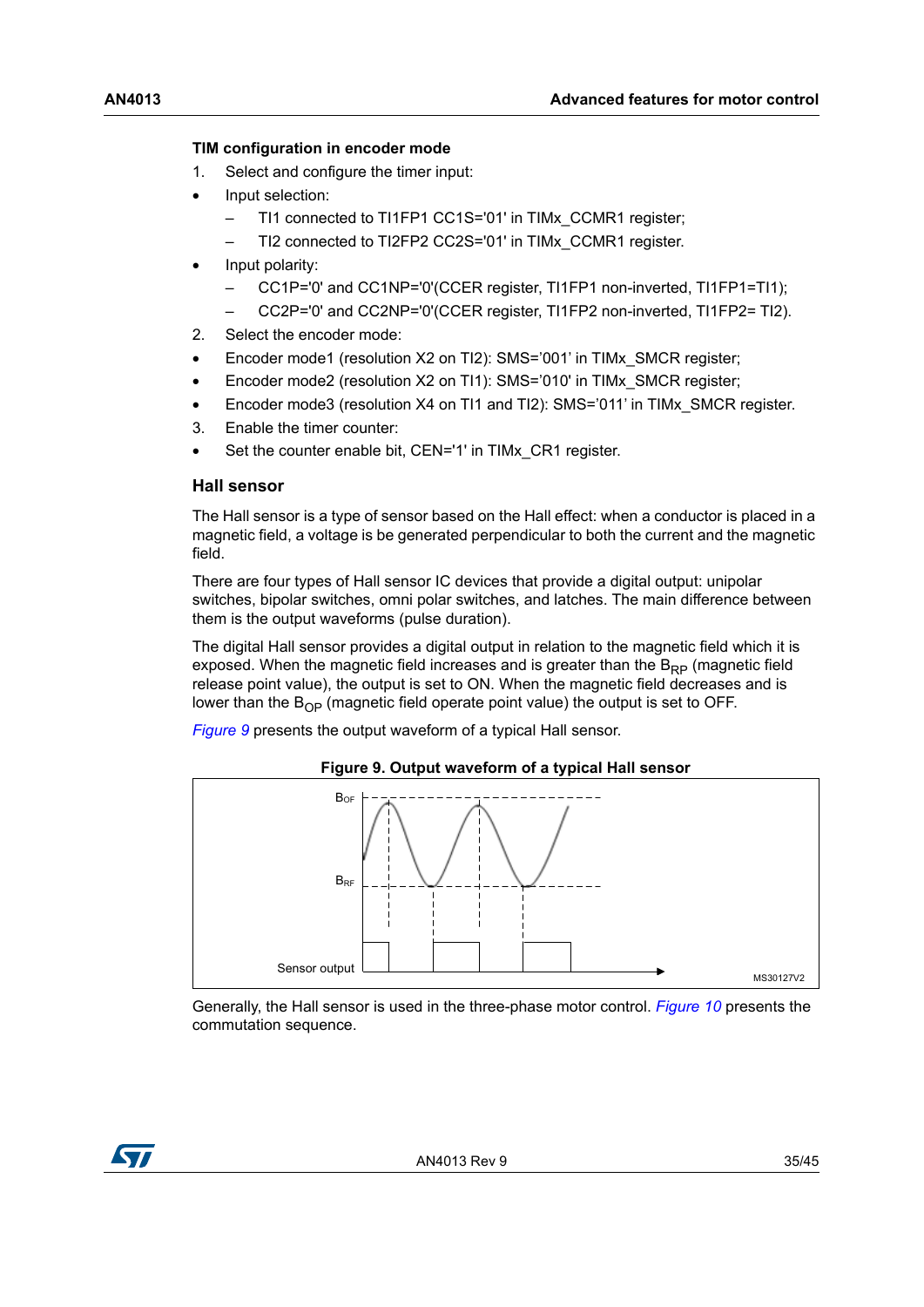<span id="page-35-0"></span>

**Figure 10. Commutation sequence**

#### **How to use the Hall sensor interface**

The STM32 timers can interface with the Hall effect sensors via the standard inputs (CH1, CH2 and CH3). Setting TI1S bit in the TIMx\_CR2 register, allows the input filter of channel 1 to be connected to the output of an XOR gate, combining the three input pins TIMx\_CH1, TIMx\_CH2 and TIMx\_CH3.

The slave mode controller is configured in reset mode; the slave input is TI1F\_ED. Thus, each time one of the 3 inputs toggles, the counter restarts counting from 0. This creates a time base triggered by any change on the Hall inputs.

Channel 1 is configured as an input capture mode and the capture signal is TRC. The captured value, which corresponds to the time, elapsed between 2 changes on the inputs, gives information on the motor speed.

#### **TIM configuration in Hall sensor interface mode**

- 1. Configure 3 timer inputs ORed to the TI1 input channel by writing the TI1S bit in TIMx\_CR2 register to '1';
- 2. Program the time base: write the TIMx\_ARR to the max value (the counter must be cleared by the TI1 change. Set the prescaler to a period longer than the time between 2 changes on the sensors;
- 3. Program channel 1 in capture mode (TRC selected): write the CC1S bits in the TIMx\_CCMR1 register to '01'. The user can also program the digital filter if needed.

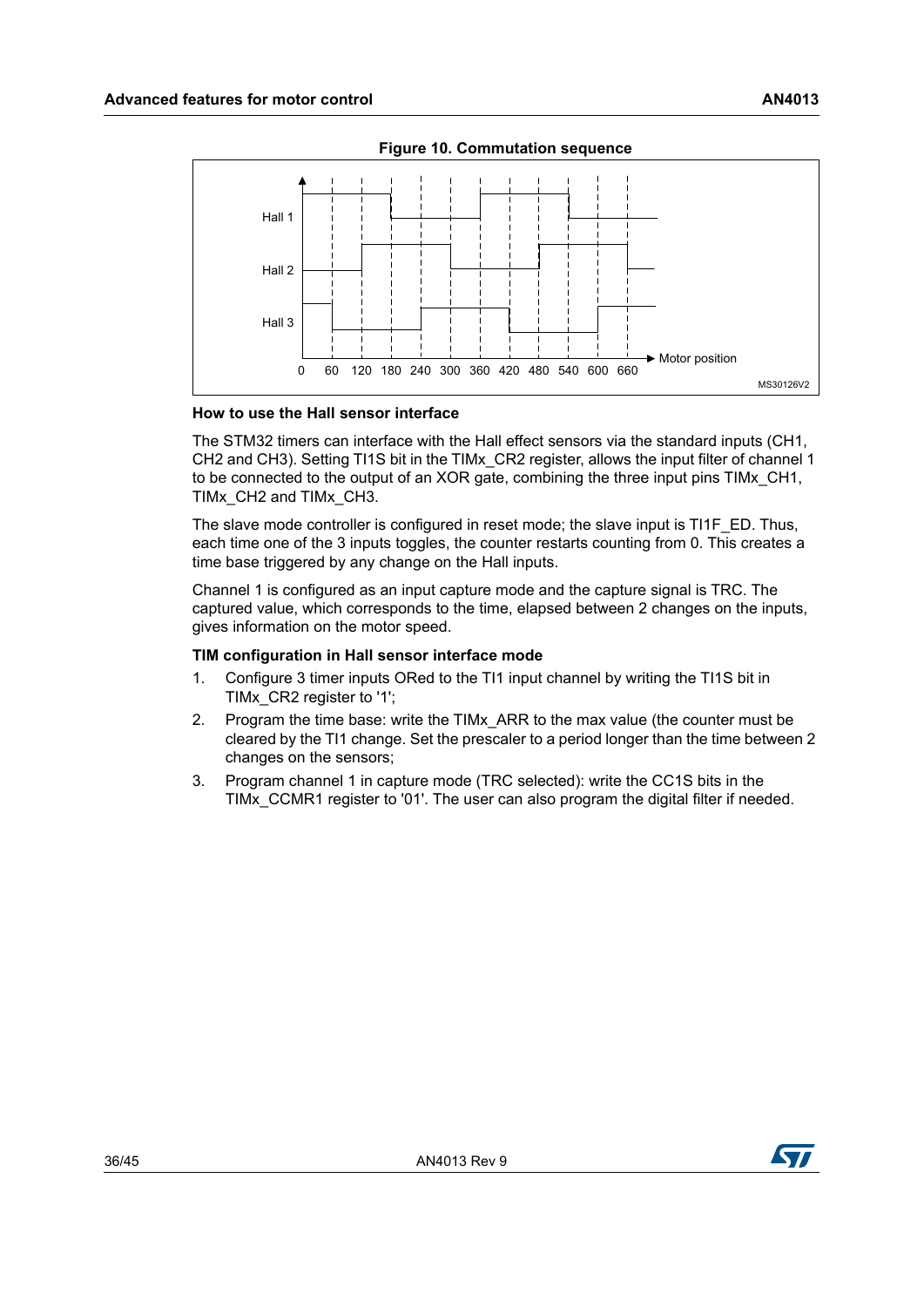## <span id="page-36-0"></span>**5 High-resolution timer applications**

The high-resolution timer was designed specifically to control power conversion systems in lighting systems switch mode power supply. Even though it really excels in this role, it can of course be used in other applications with high-resolution timer requirements.

The HRTIM features up to 10 outputs which can be configured in various coupled and autonomous modes using five timing units tied to a common master for synchronization purposes. The synchronization with other timers is also facilitated. The HRTIM is strongly tied to ADCs and fault inputs for feedback purposes.

For more information about the high-resolution timer, read the reference manual of the particular MCU line.

Application related information can be found in the following documents:

- *"High brightness LED dimming using the STM32F334 Discovery kit"* (AN4885)
- *"Buck-boost converter using the STM32F334 Discovery kit"* (AN4449)
- "*HRTIM cookbook"* (AN4539)

Numerous examples are available in the STM32Cube packages of families featuring the high-resolution timer (STM32F3, STM32G4, STM32H7).

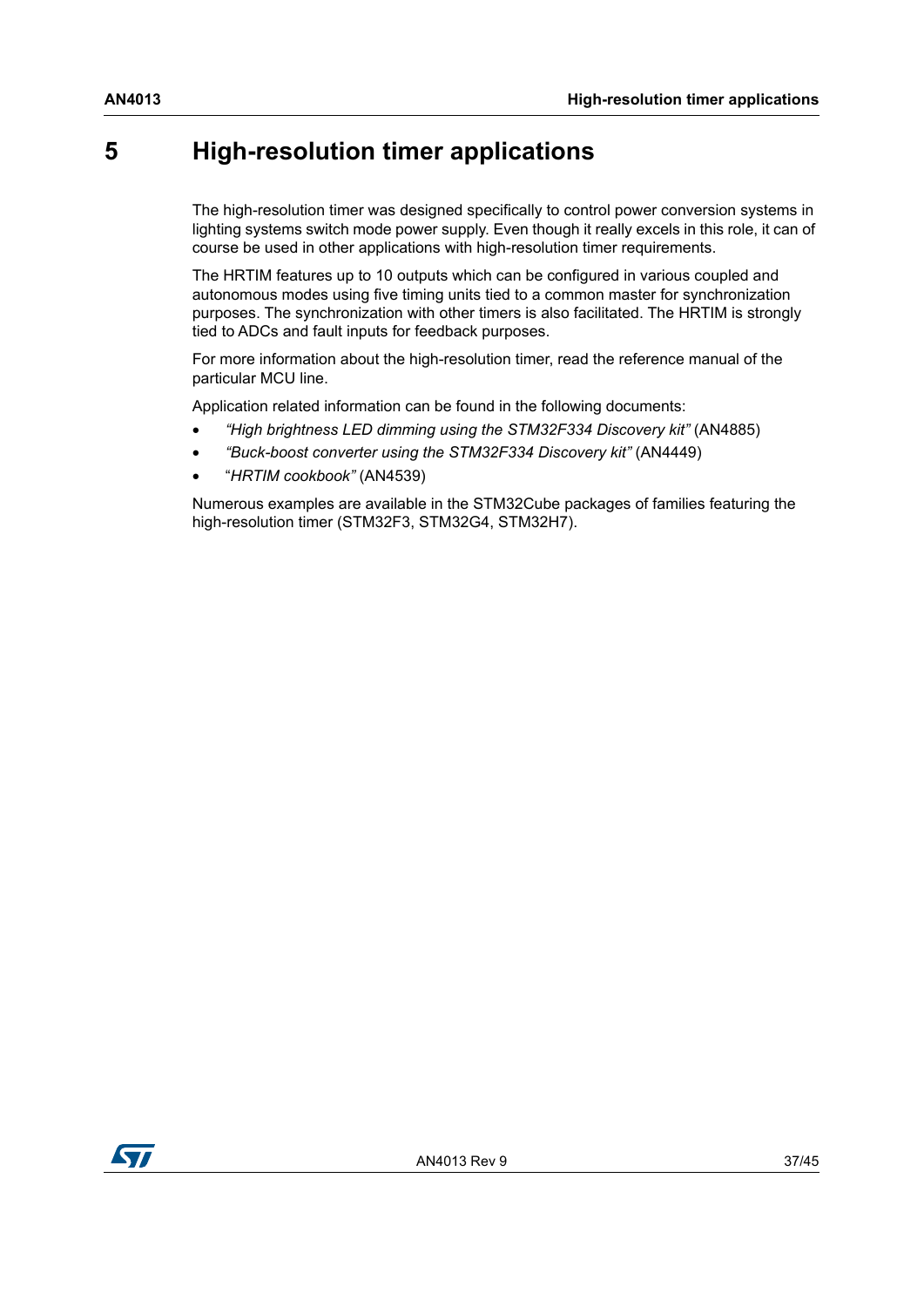### <span id="page-37-0"></span>**6 Low-power timer**

The main difference and advantage of the LPTIM compared to any other timer peripheral in STM32 microcontroller family is the ability to continue working even in stop mode and trigger events that wake the MCU up from the stop mode. For a list of Stop modes supported by each LPTIM instance, refer to the product datasheet. Depending on the selected clock source, the runtime power consumption can be substantially lower compared to a general purpose timer. While it can perform a similar job to the general purpose timer, the focus is put on the task for which it is designed for.

### <span id="page-37-1"></span>**6.1 Wakeup timer implementation**

The LPTIM can be configured to periodically wake up the MCU from stop mode, for example to refresh a display or to read a sensor. For this purpose it needs to be configured to use a clock source that remains functional in stop mode. It can be an LSE, an LSI oscillator or an external clock source. An external clock source is fed to the LPTIM Input1 which has configured to use it (CKSEL is appropriately configured).

To configure the timer in this mode:

- 1. Configure a clock source;
- 2. Code the interrupt handler, callback function and enable the LPTIM interrupt;
- 3. Setup the LPTIM peripheral:
	- a) Clock source selection;
	- b) Set timing range using prescaler;
	- c) Set trigger event (software or external signal).
- 4. Enable and start the timer;
- 5. Go to stop mode.

For more details on using the timer in this mode, refer to examples provided in the STM32Cube package in the Examples\LPTIM\LPTIM\_Timeout sub folder.

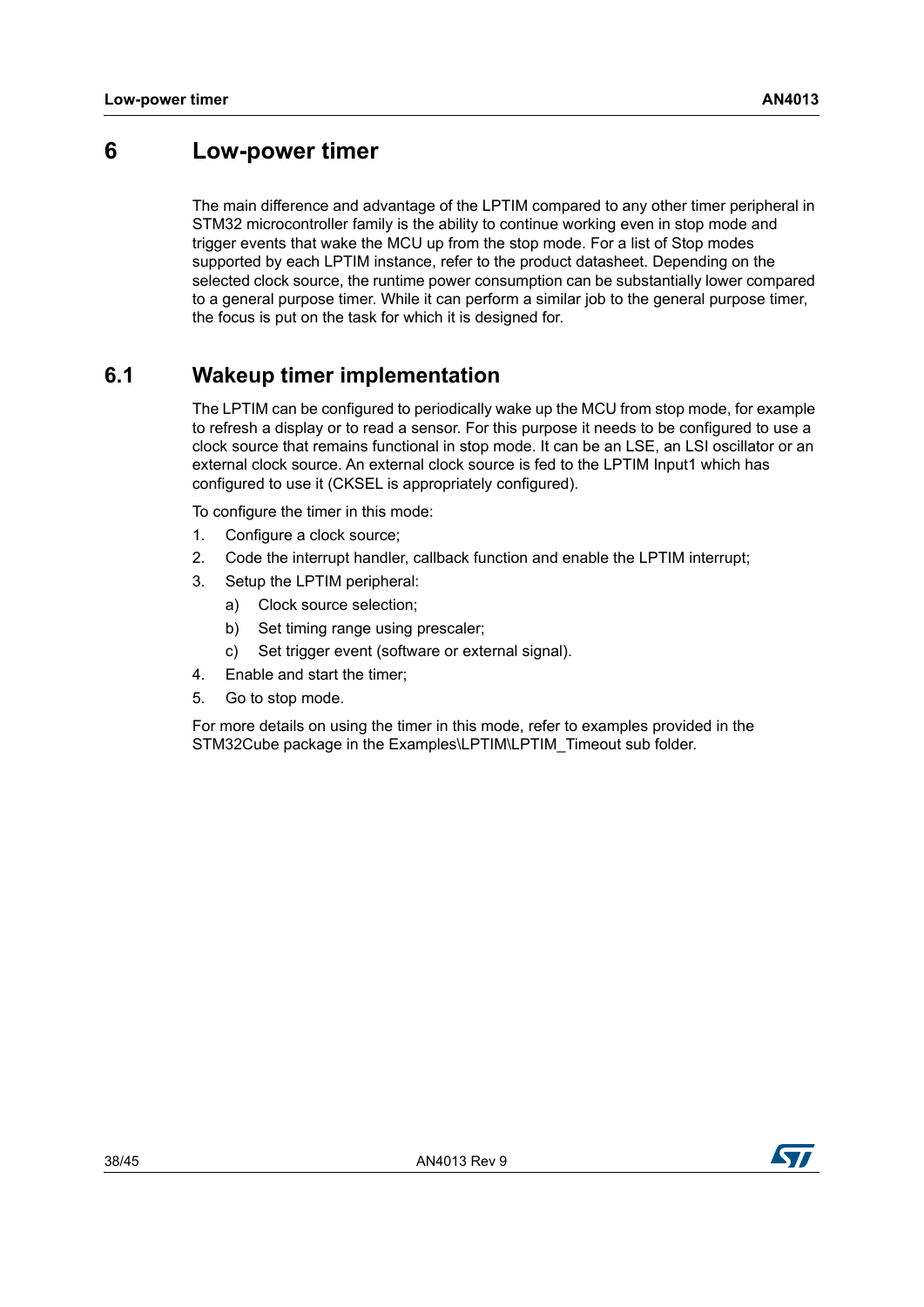### <span id="page-38-0"></span>**6.2 Pulse counter**

In some applications the microcontroller needs to keep track of some external events, but it is not desirable to wake it up from stop mode each time. In this case, the LPTIM is configured as pulse counter. Use the timer period/compare setting to set the number of events required to wake the microcontroller.

To configure the timer in this mode:

- 1. Configure a clock source;
- 2. Code the interrupt handler callback function and enable the LPTIM interrupt;
- 3. Setup the LPTIM timer peripheral:
	- a) Clock source and counter source selection. Only input1 can be used as a clock source;
	- b) Typical configuration selection is immediate update mode and software trigger source.
- 4. Enable and start the timer;
- 5. Go to Stop mode.

For more details on using the timer in this mode, refer to the examples provided in the STM32Cube package in the Examples\LPTIM\LPTIM\_PulseCounter sub folder.

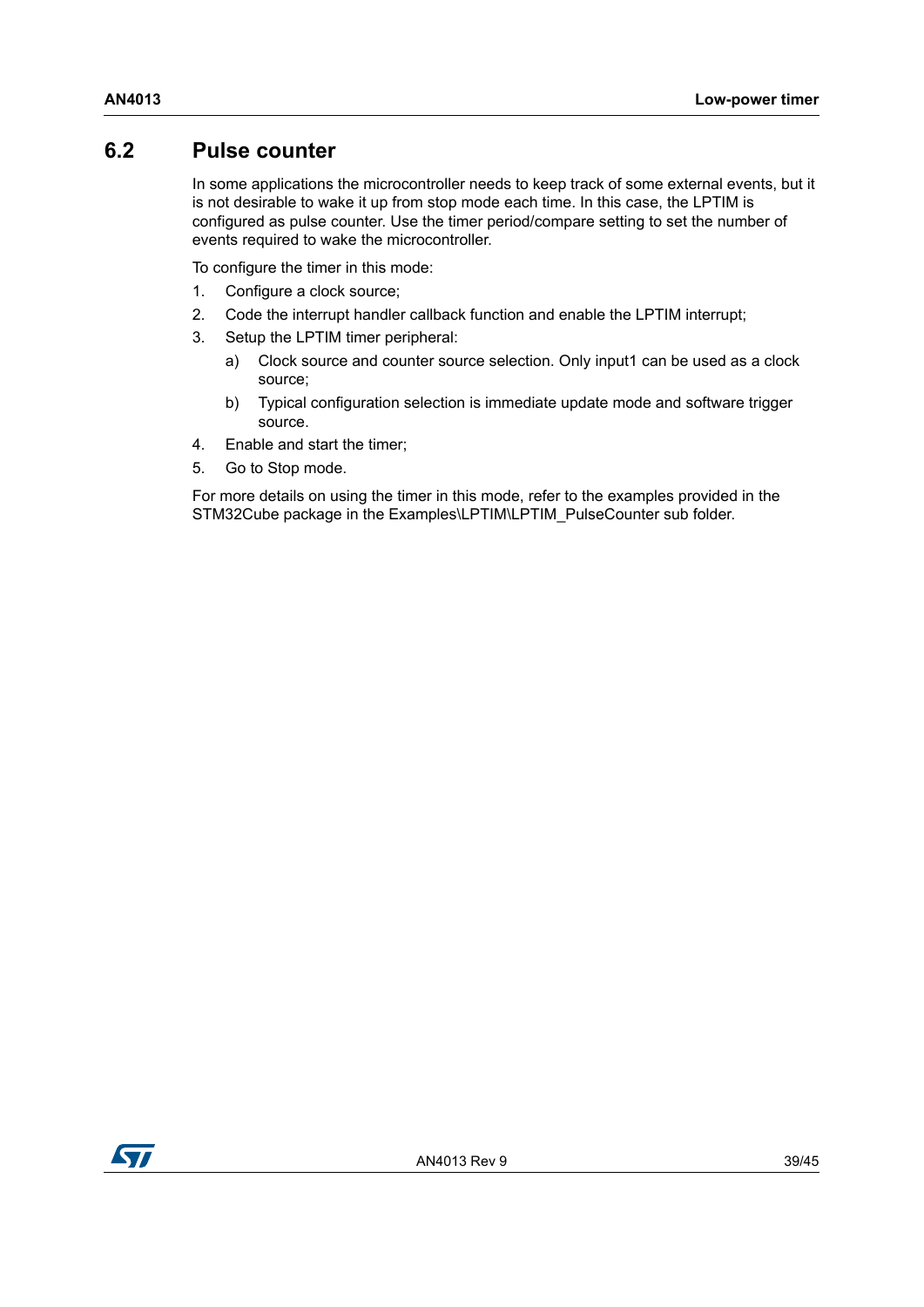# <span id="page-39-0"></span>**7 Specific applications**

### <span id="page-39-1"></span>**7.1 Infrared application**

The STM32 general-purpose timers can be used to emulate several infrared protocols. An example of this application type is given in the application note *Implementation of transmitters and receivers for infrared remote control protocols with STM32Cube (*AN4834)*.*

This application note describes a software solution for implementing an RC5/SIRC receiver and transmitter using the STM32 general-purpose timers.

This solution uses a specialized feature called IRTIM for implementation of the transmitter part. IRTIM is available on STM32F0, STM32F3, STM32G0, STM32G4, STM32WB and STM32L4 Series microcontroller.

Some microcontrollers, such as the STM32G0, feature an innovated IRTIM internally connected to USART for easier modulation.

### <span id="page-39-2"></span>**7.2 3-phase AC and PMSM control motor**

The STM32 advanced and general-purpose timers with ADC and DAC are used to control two types of 3-phase motor: AC induction motor and PMSM, with different current sensing methodologies:

- Isolated current sensing (also referred to as sensor-less solution);
- Three shunt resistors;
- Single shunt resistor (ST patented solution).

The STM32 timers are used also in the feedback loop to interface with the different sensors used in the different rotor position feedback:

- Tachogenerator:
- Quadrature encoder;
- Hall sensors: 60° and 120° placement.

For more details, refer to STM32 Ecosystem for Motor Control available at www.st.com.

### <span id="page-39-3"></span>**7.3 Six-step mode**

The six-step mode is a specific mode of STM32 advanced timers. When complementary outputs are used on a channel, preload bits are available on the OCxM, CCxE and CCxNE bits. The preload bits are transferred to the shadow bits at the COM (commutation event).

The user can program in advance the configuration for the next step and change the configuration of all the channels at the same time. COM can be generated by software by setting the COM bit in the TIMx EGR register or by hardware (on TRGI rising edge).

An application example of the use of this mode is the control of the brush-less 3-phase DC motor (3-phase BLDC motor).

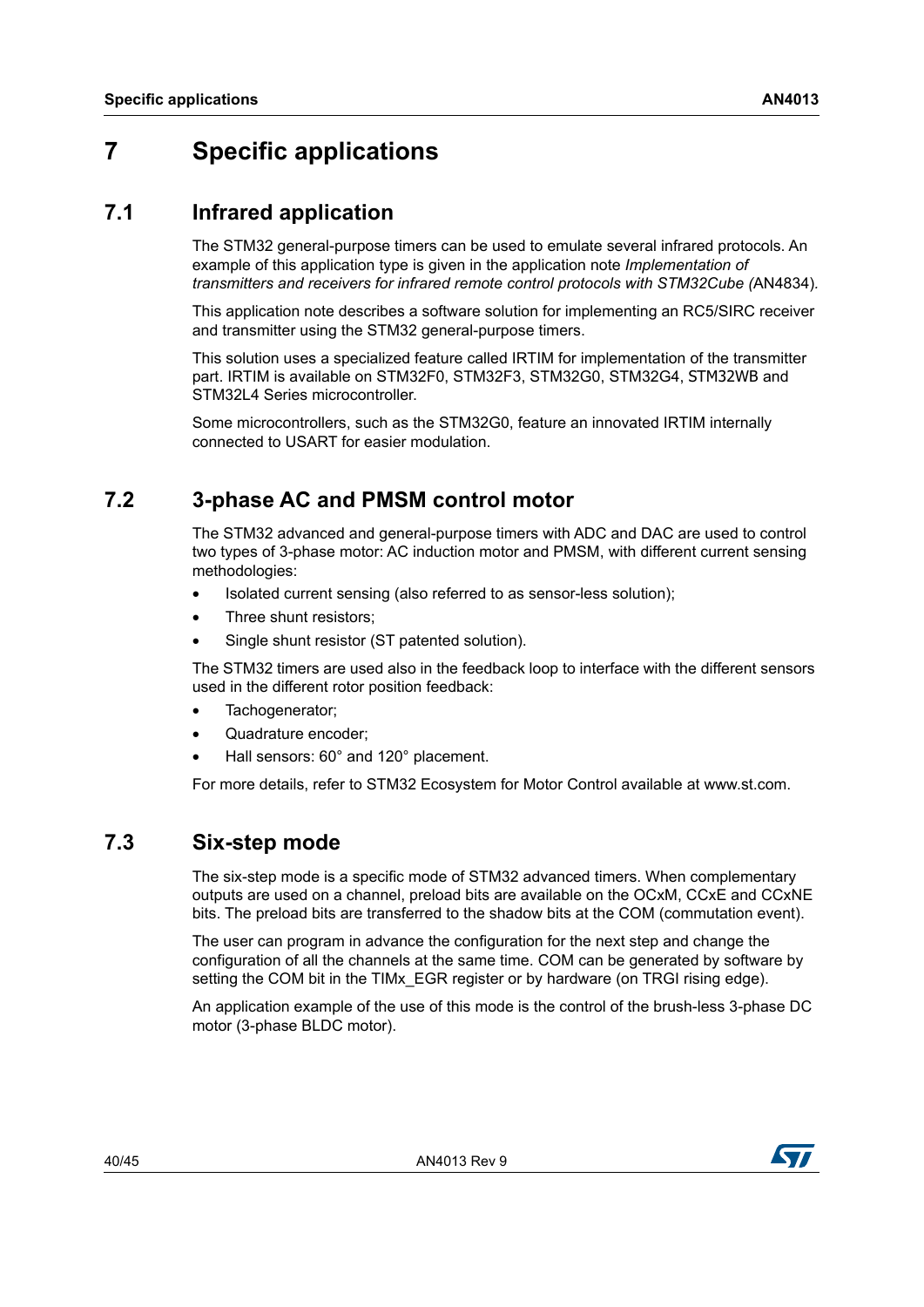### **Configuring the timer to generate a six-step signal to control a brush-less 3 phase DC motor (3-phase BLDC motor)**

- Time base configuration: prescaler, period, clock source;
- Channels 1, 2, 3 and 4 configured in PWM mode;
- Set the capture compare preload control bit CCPC;
- Enable the commutation interrupt source;
- Use the system tick to generate time base;
- For each commutation event, the TIM configuration is updated for the next commutation event.

For more details on using the timer in this mode, refer to the examples provided in the STM32Cube package in the Examples\TIM\TIM\_6Steps folder.

*Note: For some devices, this example is not available.* 

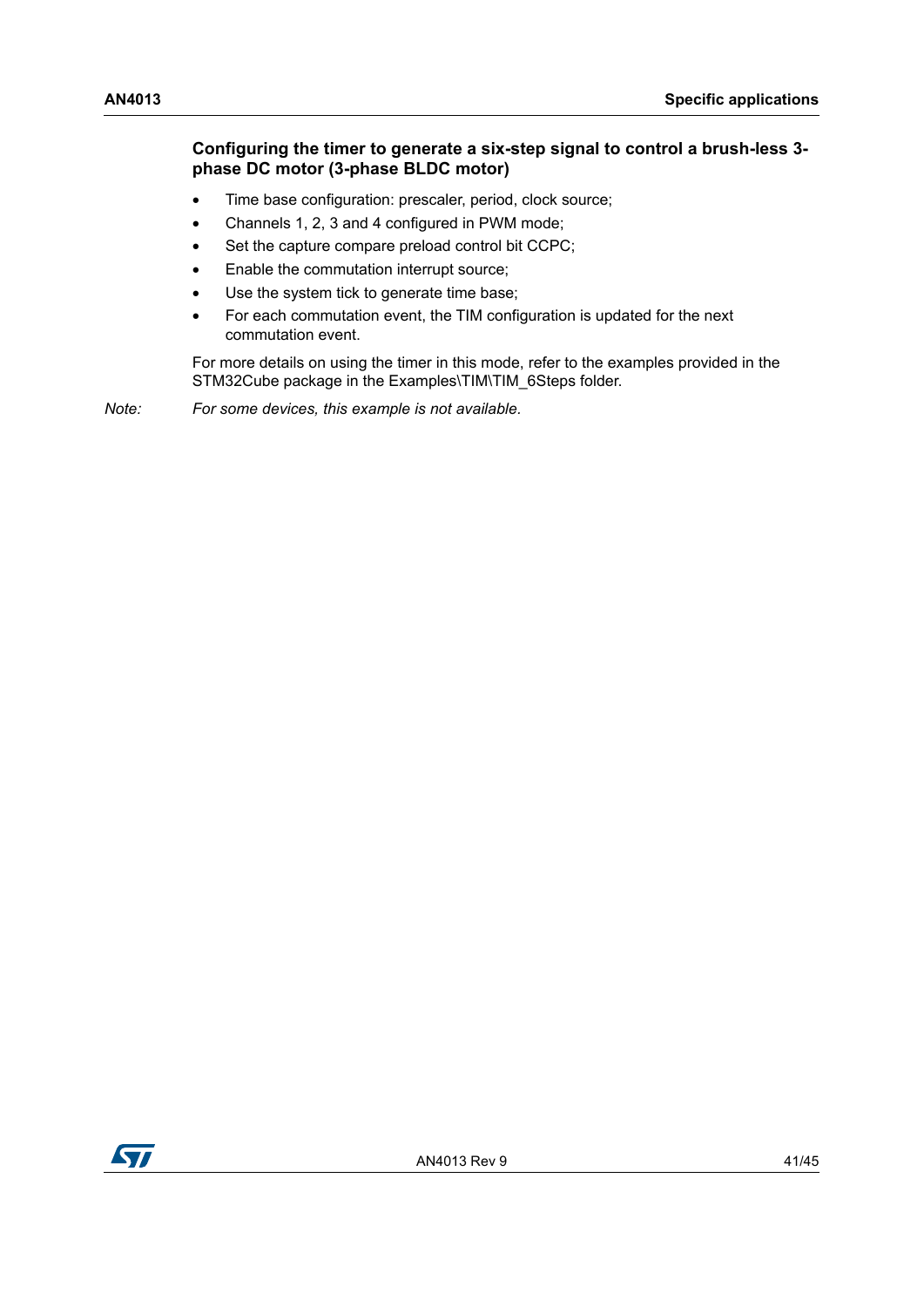# <span id="page-41-0"></span>**8 Revision history**

<span id="page-41-1"></span>

| <b>Date</b> | <b>Revision</b> | <b>Changes</b>                                                                                                                                                                                                                                                                                                                                                |  |
|-------------|-----------------|---------------------------------------------------------------------------------------------------------------------------------------------------------------------------------------------------------------------------------------------------------------------------------------------------------------------------------------------------------------|--|
| 21-Feb-2012 | 1               | Initial release.                                                                                                                                                                                                                                                                                                                                              |  |
| 22-Oct-2012 | 2               | Added support for STM32F30x, STM32F31x, STM32F37x,<br>STM32F38x                                                                                                                                                                                                                                                                                               |  |
| 12-Feb-2014 | 3               | Added support for STM32F0 Series, STM32F358xC.<br>Replaced "basic timers" by "general-purpose" timers in the whole<br>document.<br>Updated Section 2.1.2: External clock.<br>Updated Section 2.4: Timer in output compare mode.<br>Updated Section 2.5: Timer in PWM mode.<br>Updated Section 7.3: Six-step mode.                                             |  |
| 28-Jan-2015 | 4               | Extended the applicability to STM32F303xDxE. Updated:<br>- Table 1: Applicable products<br>- Table 2: Simplified overview of timer availability in STM32Fx<br>products<br>- The document title and introduction<br>Added references to timer examples available in STM32CubeF3<br>firmware package where applicable.                                          |  |
| 15-Apr-2016 | 5               | Extended coverage to STM32F7 Series, STM32L0 Series and<br>STM32L4 Series.<br>Added:<br>- Section 5: High-resolution timer applications.<br>- Section 6: Low-power timer.<br>Updated:<br>- Table 2.: Simplified overview of timer availability in STM32Fx<br>products.<br>- Table 5: Timer features overview.<br>- Section 2.4: Timer in output compare mode. |  |
| 28-Jul-2016 | 6               | Updated Section 2.2: Time base generator: corrected values on the<br>formulas for "update event" on the examples for update event period<br>and external clock mode2.                                                                                                                                                                                         |  |

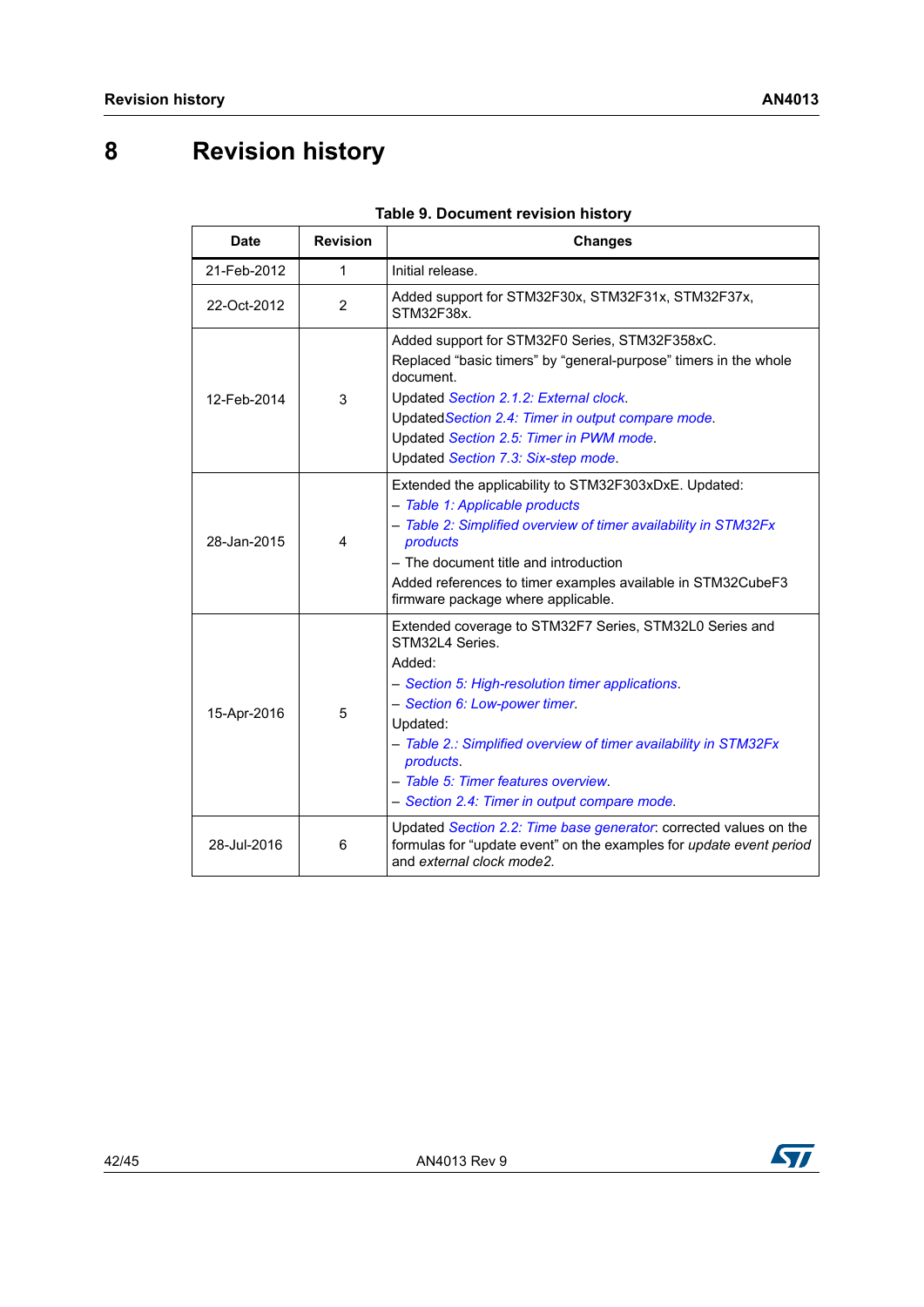| <b>Date</b> | <b>Revision</b> | <b>Changes</b>                                                                                                                                                                                                                                                                                                                                                                                                                                                                                                                                                                                                         |
|-------------|-----------------|------------------------------------------------------------------------------------------------------------------------------------------------------------------------------------------------------------------------------------------------------------------------------------------------------------------------------------------------------------------------------------------------------------------------------------------------------------------------------------------------------------------------------------------------------------------------------------------------------------------------|
| 08-Apr-2019 | 7               | Added the STM32WB Series, STM32H7 Series, STM32G0 Series,<br>STM32G4 Series in Table 1: Applicable products.<br>Updated;<br>- Section 1: Overview content.<br>- Table 2: Simplified overview of timer availability in STM32Fx<br><i>products</i> footer information.<br>- Table 4: Timer features overview content and foot note<br>- Section 2.1.1: Internal clock<br>- Section 2.6: Timer in one pulse mode Pulse-Length definition.<br>- Section 2.7: Timer in asymmetric PWM mode, Section 2.8: Timer<br>in combined PWM mode and Section 2.9: Retriggerable one pulse<br><i>mode</i> with the unsupported series. |
|             |                 | - Section 3.2: Master configuration with STM32G4 Series reference.<br>- Section 3.3: Slave configuration removed specified references to<br>STM32L4/F7 Series and STM32F30x/F3x8 lines in and updated<br>with the unsupported series.                                                                                                                                                                                                                                                                                                                                                                                  |
|             |                 | - Section 4.2: Combined three-phase PWM mode updated the title<br>and added unsupported series.                                                                                                                                                                                                                                                                                                                                                                                                                                                                                                                        |
|             |                 | - Note updated in Section 4.3.1: Complementary signal and<br>deadtime feature.                                                                                                                                                                                                                                                                                                                                                                                                                                                                                                                                         |
|             |                 | - Section 4.3.2: Break input Revised break inputs section for<br>supported series.                                                                                                                                                                                                                                                                                                                                                                                                                                                                                                                                     |
|             |                 | - Section 7.1: Infrared application included additional supported<br>series (added STM32WB)                                                                                                                                                                                                                                                                                                                                                                                                                                                                                                                            |

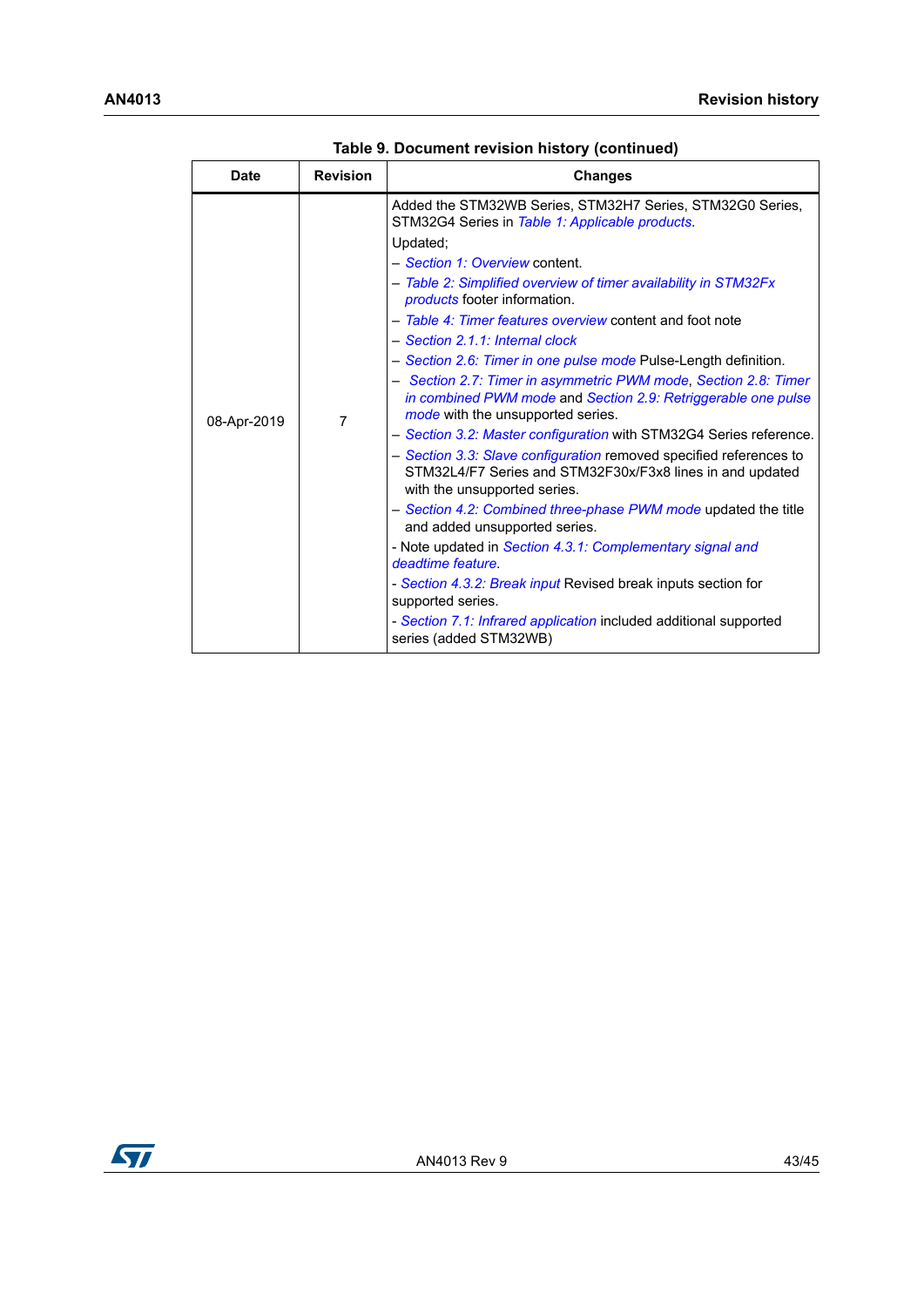| <b>Date</b> | <b>Revision</b> | <b>Changes</b>                                                                                                                                                                                                                                                                                                                                                                                                                                                                                                                                                                                                                                                                                                                                                                                                                                                                                                      |  |  |
|-------------|-----------------|---------------------------------------------------------------------------------------------------------------------------------------------------------------------------------------------------------------------------------------------------------------------------------------------------------------------------------------------------------------------------------------------------------------------------------------------------------------------------------------------------------------------------------------------------------------------------------------------------------------------------------------------------------------------------------------------------------------------------------------------------------------------------------------------------------------------------------------------------------------------------------------------------------------------|--|--|
| 24-Sep-2019 | 8               | Added STM32L5 Series in Table 1: Applicable products<br>Updated Section 1: Overview (added AN4539 and updated Table 3:<br>Simplified overview of timer availability in STM32Lx products).<br>Added references to STM32CubeG4 and STM32CubeH7 in<br>Section 2.5: Timer in PWM mode<br>Updated Section 2.7: Timer in asymmetric PWM mode (firmware<br>example)<br>Removed note 4 in Table 5: Timer features overview<br>Added references to STM32CubeG4 and STM32CubeH7 firmware<br>packages in Section 4.2: Combined three-phase PWM mode<br>Added STM32F2 and STM32G4 Section 4.3.1: Complementary<br>signal and deadtime feature<br>Added references to STM32L5/G0/G4/WB/H7 in Table 8: Locking<br>levels<br>Updated Section 5: High-resolution timer applications<br>Updated Section 7.1: Infrared application<br>Modified Table 5: Timer features overview (removed one note and<br>added STM32WB/L5 in note 1). |  |  |
| 01-Jun-2021 | 9               | Added:<br>- STM32U5 Series and STM32WL Series to the document's scope<br>- Table 4: Simplified overview of timer availability in<br>STM32Gx/Hx/Ux/Wx products<br>Updated:<br>- Table 1: Applicable products<br>- Table 3: Simplified overview of timer availability in STM32Lx<br>products<br>- Notes 2 and 3 on Table 5: Timer features overview<br>- Section 6: Low-power timer<br>- Figure 7: Position at X4 resolution and Figure 8: Position at X2<br>resolution                                                                                                                                                                                                                                                                                                                                                                                                                                               |  |  |

**Table 9. Document revision history (continued)**